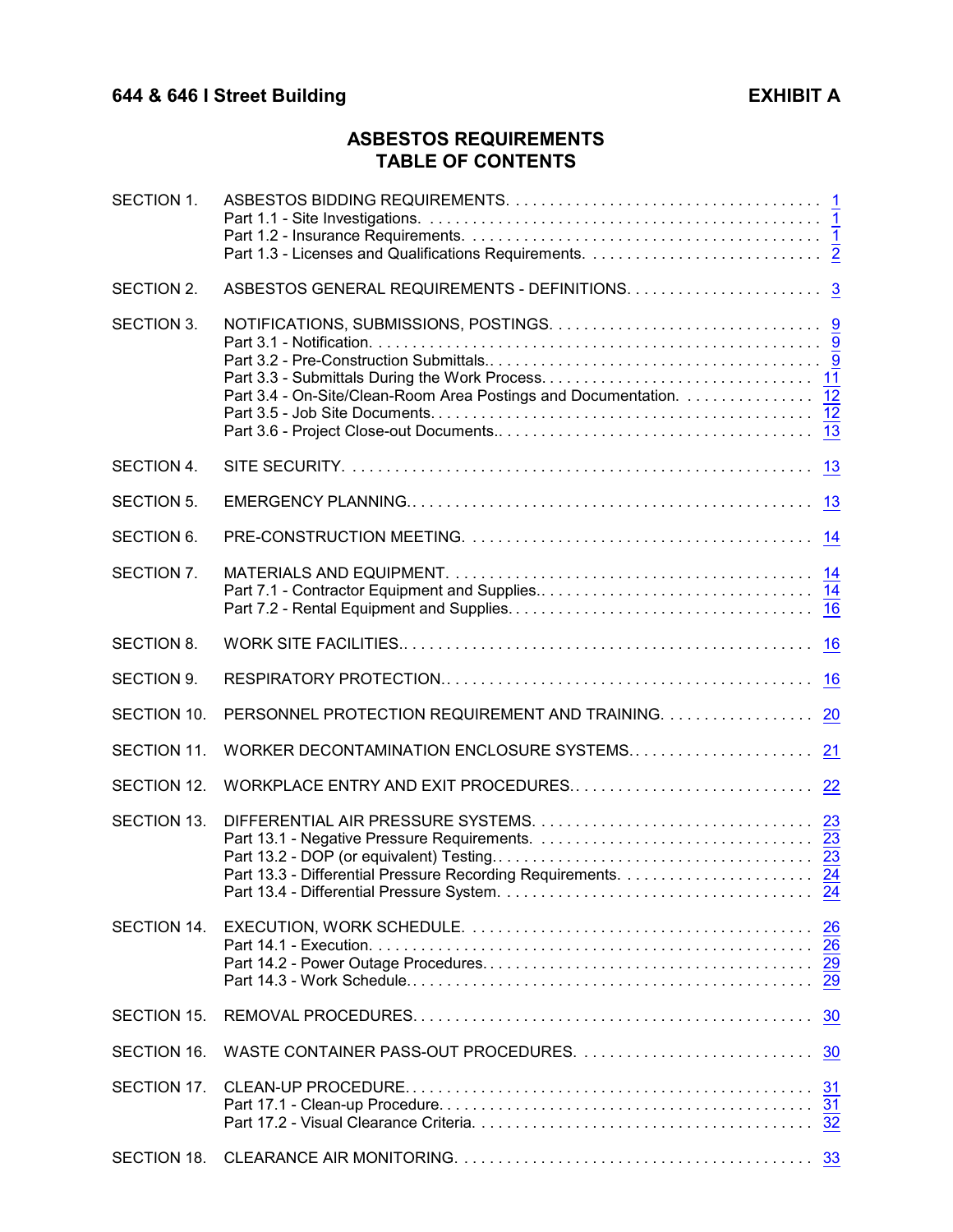# **ASBESTOS REQUIREMENTS TABLE OF CONTENTS**

| SECTION 19. |                                                                                                                                                                                                                                                                                                                                                |                      |
|-------------|------------------------------------------------------------------------------------------------------------------------------------------------------------------------------------------------------------------------------------------------------------------------------------------------------------------------------------------------|----------------------|
| SECTION 20. |                                                                                                                                                                                                                                                                                                                                                |                      |
| SECTION 21. |                                                                                                                                                                                                                                                                                                                                                |                      |
| SECTION 22. |                                                                                                                                                                                                                                                                                                                                                |                      |
| SECTION 23. | Part 23.1 - General Repair of Damaged Thermal System Insulation (TSI). 37                                                                                                                                                                                                                                                                      |                      |
|             | Part 23.6 - Carpet Removal over Vinyl Floor Tile (VFT)/Tile Adhesive Requirements. . 45<br>Part 23.7 - Sheetrock and Joint Compound and Texture Abatement Requirements 45<br>Part 23.9 - Impact to and Removal of Transite Pipe, Shingle, or Sheeting Materials. 48<br>Part 23.12 - Non-Friable, Non-Hazardous, Glazing Abatement Requirements | 41                   |
|             | Part 23.13 - Subfloor Crawl Space Dirt Removal, Final Cleaning and Lockdown<br>Part 23.15 - Subfloor Crawl Space Pony Wall Installation, Dirt Removal, Final Cleaning<br>Part 23.16 - Installation of "Rat Slab" in Contaminated Sublfoor Crawl Space                                                                                          | 48<br>48<br>48<br>49 |
| SECTION 24. | Part 24.6 - Additional Requirements for Removal of Nicolite Roofing Felts 53<br>Part 24.7 - Visual Inspection Forms-Interior and Exterior (Roof Removal Shifts Only). . 53                                                                                                                                                                     | $\overline{53}$      |
| SECTION 25. |                                                                                                                                                                                                                                                                                                                                                |                      |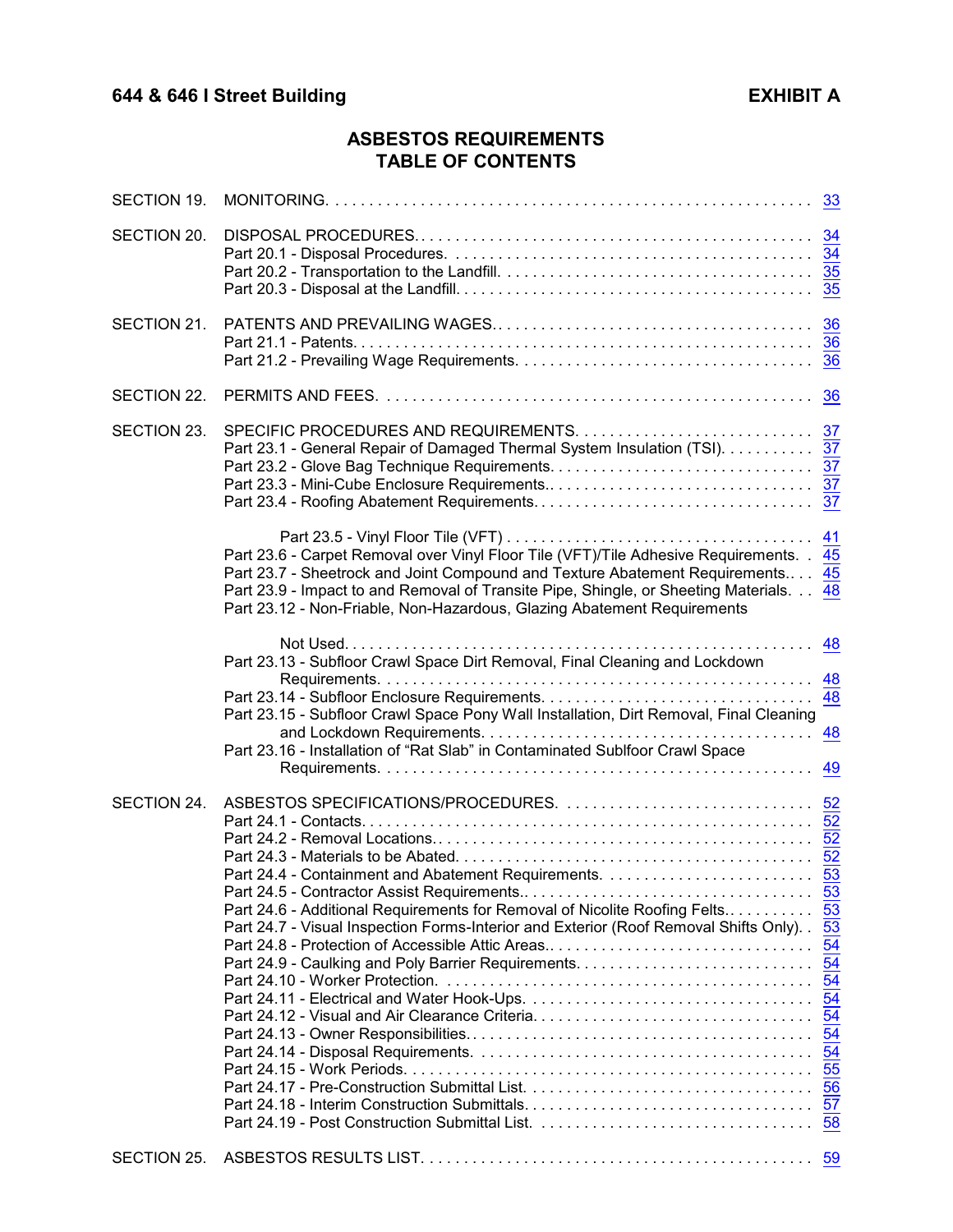# **ASBESTOS REQUIREMENTS TABLE OF CONTENTS**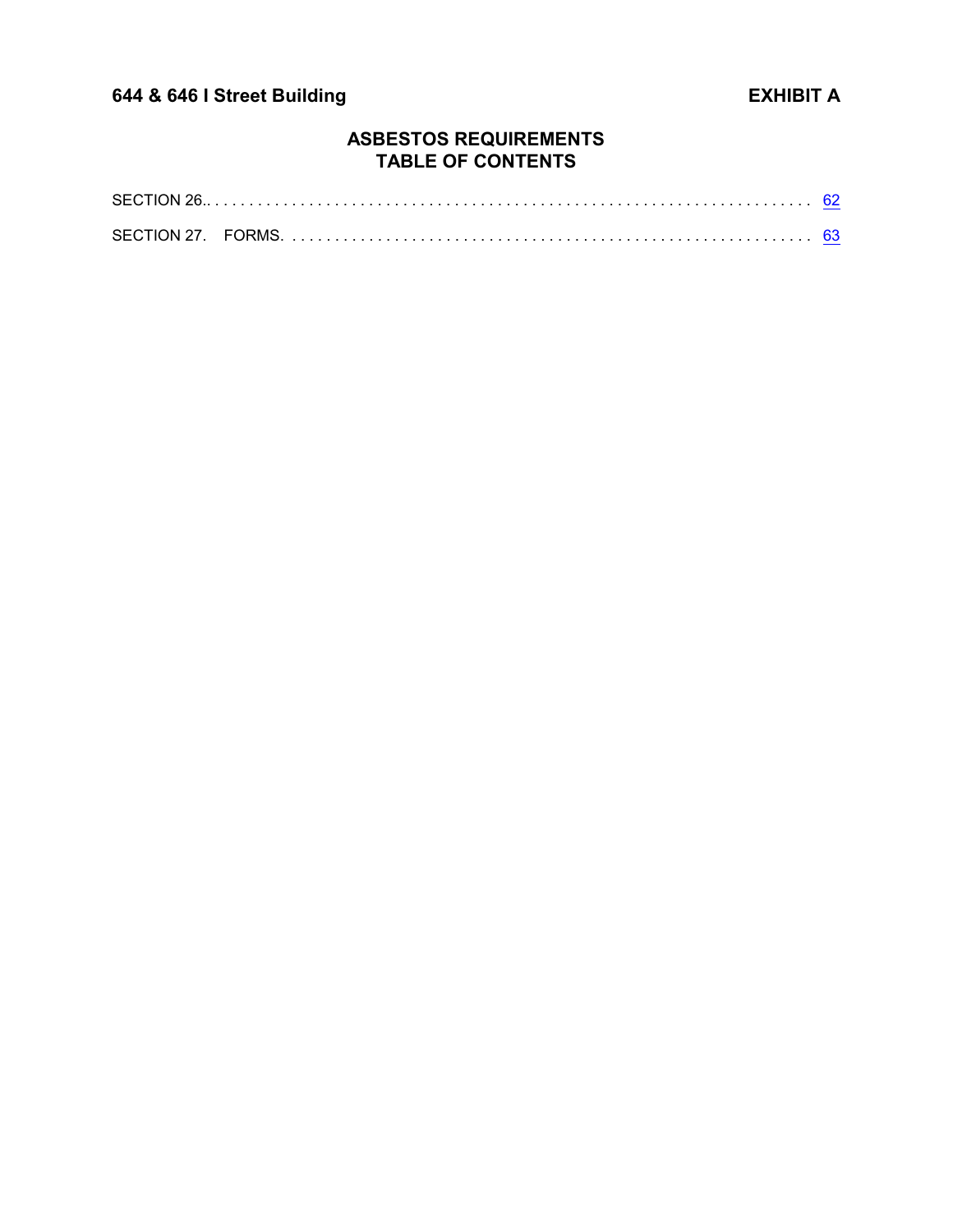## <span id="page-3-0"></span>**SECTION 1. ASBESTOS BIDDING REQUIREMENTS**

### <span id="page-3-1"></span>**Part 1.1 - Site Investigations**

By submitting a bid for asbestos related work, the asbestos abatement contractor acknowledges that they have investigated and satisfied themselves as to: a) the conditions affecting the work, including but not limited to, physical conditions of the site which may bear upon site access, handling, and storage of tools and materials, access to water, electric, or other utilities, or otherwise affect performance of required activities; b) the character and qualityof all surface and subsurface materials or obstacles to be encountered, in so far as, this information is reasonably ascertainable from an inspection of the site, including exploratory work done by the Owner or a designated consultant, as well as, information presented in drawings and specifications included with this contract. Any failure by the asbestos abatement contractor to acquaint themselves with available information will not relieve them from the responsibility for estimating properly the difficulty or cost of successfully performing the work. The Owner is not responsible for any conclusions or interpretations made by the asbestos abatement contractor on the basis of the information made available by the Owner.

### <span id="page-3-2"></span>**Part 1.2 - Insurance Requirements**

Successful asbestos abatement contractor shall purchase and maintain insurance that will protect them from claims that may arise out of or result from the activities under this Contract, whether those activities are performed by the asbestos abatement contractor, by any Subcontractor, or by anyone directly or indirectly employed by any of them or by anyone for whose acts any of them may be liable.

Successful asbestos abatement contractor shall submit proof of coverage, as well as, Subcontractors under the Worker's Compensation insurance system of the State of California or other similar benefit acts.

Successful asbestos abatement contractor shall submit a certificate of general liability insurance protecting against liability for bodily injury and property damage arising from asbestos abatement contractor's activities under this contract.

Such certificate of insurance must contain the following provisions:

- (a) The limit of liability shall not be less than \$1,000,000.00 per occurrence for bodily injury and property damage liability combined.
- (b) The Owner, Owner's Agents, and Consultant must be named as additional insured, but only in respect to liability arising or resulting from activities under this contract.
- (c) In the event of cancellation of the insurance policy, the Owner shall be given thirty days advance written notice.
- (d) The insurance certificate must state that the insurance includes liability coverage for asbestos abatement work.

Successful asbestos abatement contractor's Subcontractors shall submit a certificate of general liability insurance protecting against liability for bodily injury and property damage arising from Contractor's activities under this contract.

Such certificates of insurance must contain the following provisions: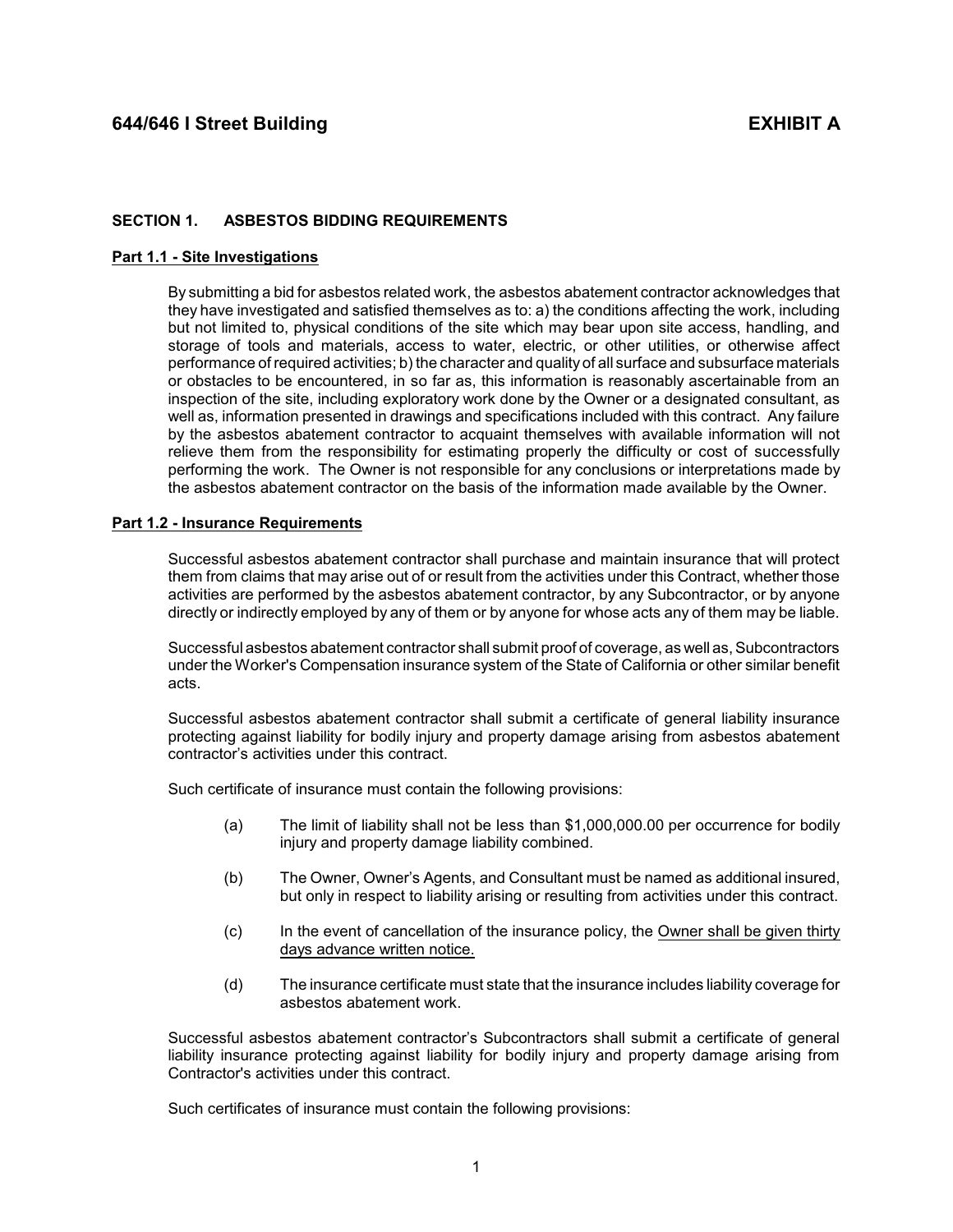- (a) The limit of liability shall not be less than \$1,000,000.00 per occurrence for bodily injury and property damage liability combined.
- (b) The Owner, Owner's Agents, and Consultant must be named as an additional insured, but only in respect to liability arising or resulting from activities under this contract.
- (c) In the event of cancellation of the insurance policy, the Owner shall be given thirty days advance written notice.

## <span id="page-4-0"></span>**Part 1.3 - Licenses and Qualifications Requirements**

The asbestos abatement contractor shall be duly licensed in the State of California with the Contractors State License Board (CSLB) in accordance with the provisions of Chapter 9 of Division 3 of the Business and Professions Code, as amended. This includes certification for asbestos-related work, and all other trades or work required under this contract and within these specifications.

The asbestos abatement contractor shall submit a statement, signed by an officer of the company, containing the following information:

- 1. A record of any citations issued by Federal, State, or Local regulatory agencies within the last 3 years, relating to asbestos abatement activity. Include projects, dates, and resolutions.
- 2. A list of penalties incurred through non-compliance with asbestos abatement project specifications, including liquidated damages, overruns in scheduled time limitations, and resolutions.
- 3. Situations in which an asbestos-related contract has been terminated including projects, dates, and reasons for terminations.
- 4. A list of any asbestos-related legal proceedings/claims in which the Contractor (or employees scheduled to participate in this project) has participated or is currently involved. Include descriptions or role, issue, and resolution to date.

The asbestos abatement contractor is fully and totally responsible at all times for compliance with payment of prevailing wage rates pursuant to provisions of the California Labor Code, for compliance with Division 2, Part 7, Chapter 1, California Labor Code, including but not limited to Section 1776; and for compliance with California Labor Code, Section 1777.5 for all apprentice able occupations.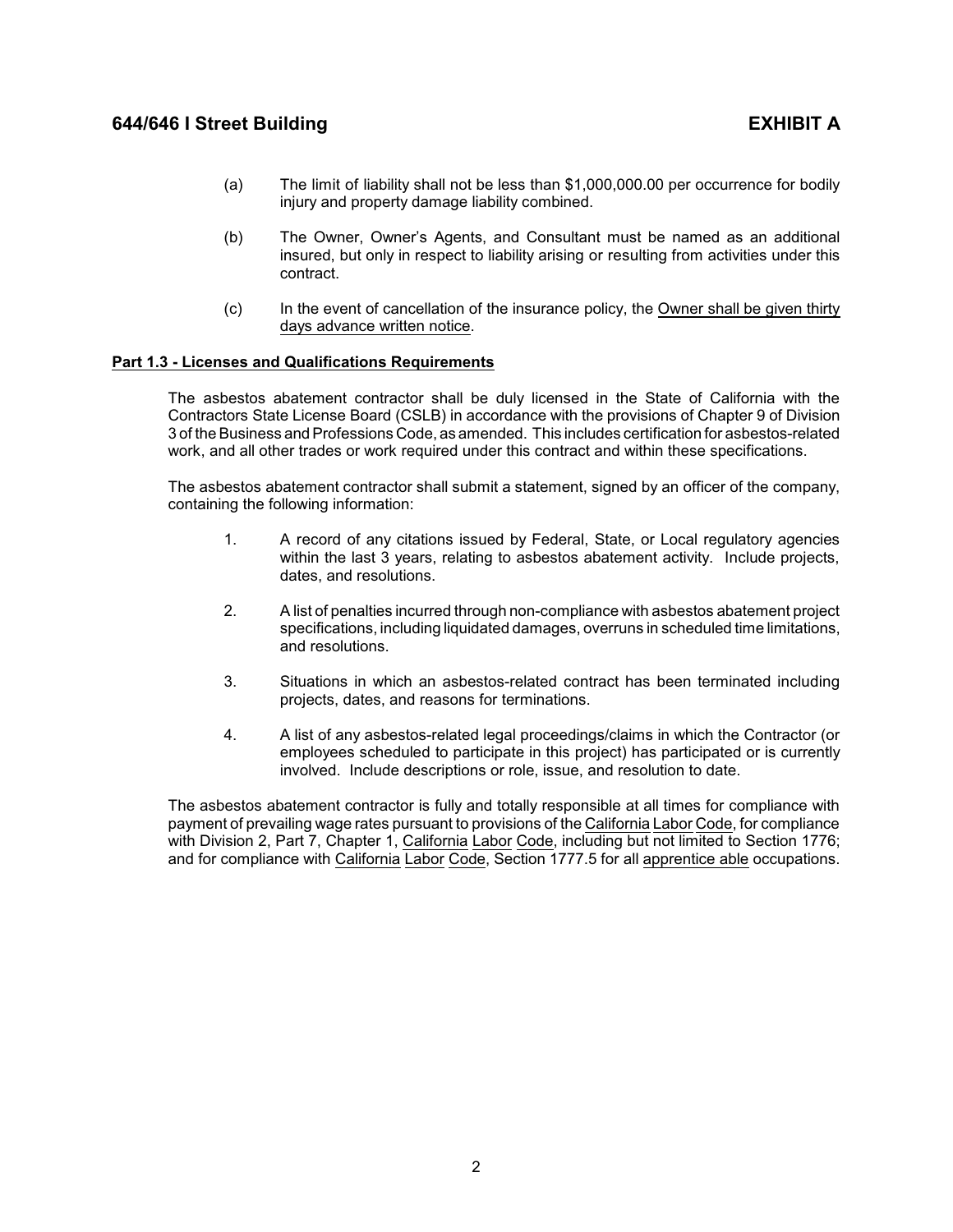## <span id="page-5-0"></span>**SECTION 2. ASBESTOS GENERAL REQUIREMENTS - DEFINITIONS**

**Abatement** - Procedures beyond a special operations and maintenance program to control fiber release from asbestos-containing materials. Includes removal, encapsulation, enclosure, repair.

**ACGIH** - American Conference of Governmental Industrial Hygienists, 6500 Glenway Avenue, Building D-5, Cincinnati, Ohio 45211

**AHERA** - Asbestos Hazard Emergency Response Act

**AIHA** - American Industrial Hygiene Association, 475 Wolf Ledges Parkway, Akron, Ohio 44311

**Air Filtration Device** - See "Pressure Differential Unit"

**Airlock** - A system for permitting ingress and egress with minimum air movement between a contaminated area and an uncontaminated area, typically consisting of two curtained doorways separated by a distance of at least three (3) feet such that one passes through one doorway into the airlock, allowing the doorway sheeting to overlap and close off the opening before proceeding through the second doorway, thereby preventing flow-through contamination.

**Air monitoring** - The process of measuring the fiber content of a known volume of air collected during a specific period of time. The procedure normally utilized for asbestos follows the NIOSH Standard Analytical Method for Asbestos in Air P&CAM 239 or Method 7400. For clearance air monitoring, electron microscopy methods may be utilized for lower detection and specific fiber identification.

**Air Sampling Professional** - The professional contracted or employed by the Owner to supervise and/or conduct air monitoring and analysis schemes. This individual may also function as the Asbestos Project Manager, if qualified. Supervision of air sampling and evaluation of results should be performed by an individual certified in the Comprehensive Practice of Industrial Hygiene (C.I.H.) or having specialized experience in air sampling for asbestos. Other acceptable Air Sampling Professionals include Environmental Engineers, Architects, Chemists and Environmental Scientists or others with equivalent experience in asbestos air monitoring. This individual shall not be affiliated in any way other than through this contract with the contractor performing the abatement work.

**Ambient Air** - The air outside the buildings and structures or the air as it normally exists in a space prior to abatement.

**Amended water** - Water to which a surfactant has been added.

**ANSI** - American National Standards Institute, 1430 Broadway, New York, New York, 10018

**Asbestos** - Means the asbestiform varieties of serpentine (chrysotile), riebeckite (crocidolite), cummingtonite grunerite (amosite), anthophyllite, actinolite, and tremolite.

**Asbestos-Containing Hazardous Waste** - Materials defined by the State of California to be packaged, labeled, transported, and disposed of as an asbestos hazardous waste. This includes all friable asbestoscontaining material over one-percent (1%) asbestos. This also includes all asbestos-containing material containing less than one-percent asbestos for which one or more bulk samples have not been point counted and found to contain less than one-percent (1%) asbestos.

**Asbestos-containing material (ACM)** - Cal/OSHA - Material composed of asbestos of any type and in an amount greater than one-tenth of one percent (0.1%) either alone or mixed with fibrous or non-fibrous materials. EPA - Asbestos-containing materials with more than one percent asbestos.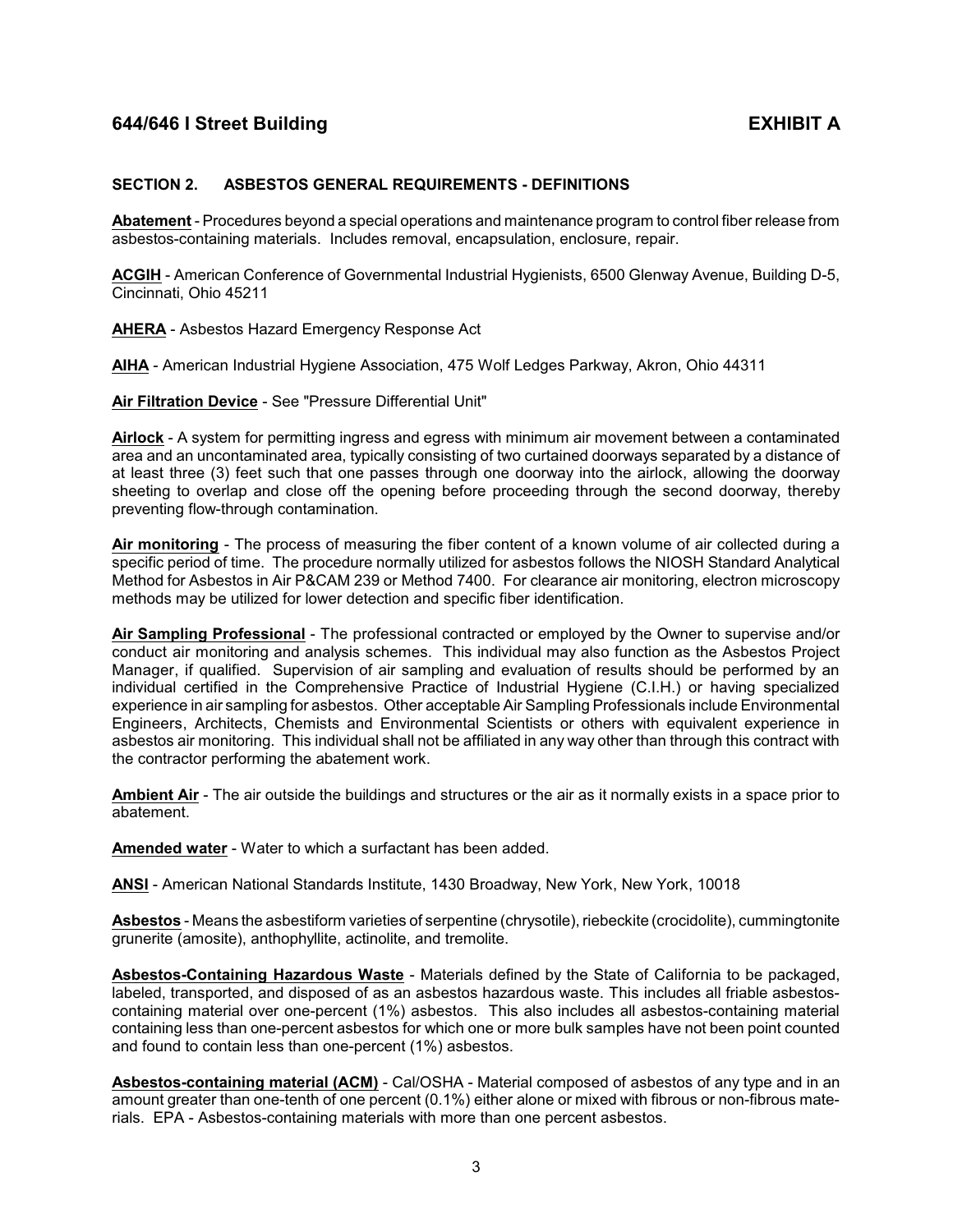**Asbestos-containing waste material** - Asbestos-containing material or asbestos-contaminated objects requiring disposal.

**Asbestos Project Manager (APM)**- (Also known as Clerk-of-the-Works or Competent Person) - An individual qualified by virtue of experience and education, designated as the Owner's representative and responsible for overseeing the asbestos abatement project.

**ASTM** - American Society for Testing and Materials, 916 Race Street, Philadelphia, PA 19103.

**Authorized visitor** - The Owner (and any designated representative) and any representative of a regulatory or other agency having jurisdiction over the project.

**Bidder** - A duly licensed and accredited asbestos contractor who was present at the bid-walk and has submitted a bid.

**Cal/OSHA** - California Division of Occupational Safety and Health, 525 Golden Gate Avenue, P.O. Box 603, San Francisco, CA 94101.

**Certified Industrial Hygienist (CIH)** - An industrial hygienist certified in Comprehensive Practice by the American Board of Industrial Hygiene.

**Clean room** - An uncontaminated area or room which is a part of the worker decontamination enclosure system with provisions for storage of workers' street clothes and clean protective equipment.

**Competent Person** - A person who has successfully completed EPA-abatement supervisor training whose accreditation is current. Certificate must show 4 or 5 day training.

**Containment** - Isolation of the work area from the rest of the building to prevent escape of asbestos fibers.

**Contract Documents** - Written contractual agreements between the Owner and the Contractor that pertain to the work on this project.

**Contractor** - The individual and/or legal entity and its subcontractors and employees of the contractor and subcontractor awarded the contract.

**Contractor/Supervisor**- A person who successfullycompleted an initial U.S.EPAand/or state-approved fiveday AHERA accreditation course and who has maintained that training through approved annual refresher training, and possesses current and valid AHERA accreditation documentation as a AHERA accredited Contractor/Supervisor.

**Class I, II, III, or IV Work** - Work classes described in 8 CCR 1529 that describe different levels of asbestos work.

**Critical Barrier** - Critical Barriers used to restrict water and air flow. Critical Barriers are the barriers placed over openings in the walls and ceilings of a work area in order to ensure that airborne fibers cannot escape the work area via these openings. The Contractor will construct impermeable barriers at all exits or openings, including doorways, duct chases, mechanical shafts, elevator shafts, floor openings, drains, and the like, so that all possible exit or entrance routes are effectively barricaded and sealed. Unless otherwise specified in the Contract documents, critical barriers shall be constructed of at least one layer of 6-mil thick poly.

**Critical Barrier Negative Pressure Test** - Required test for negative pressure with only critical barriers and air filtration units installed. This test must be conducted prior to the installation of cleaning barriers, but may be conducted with or without the decontamination unit in place.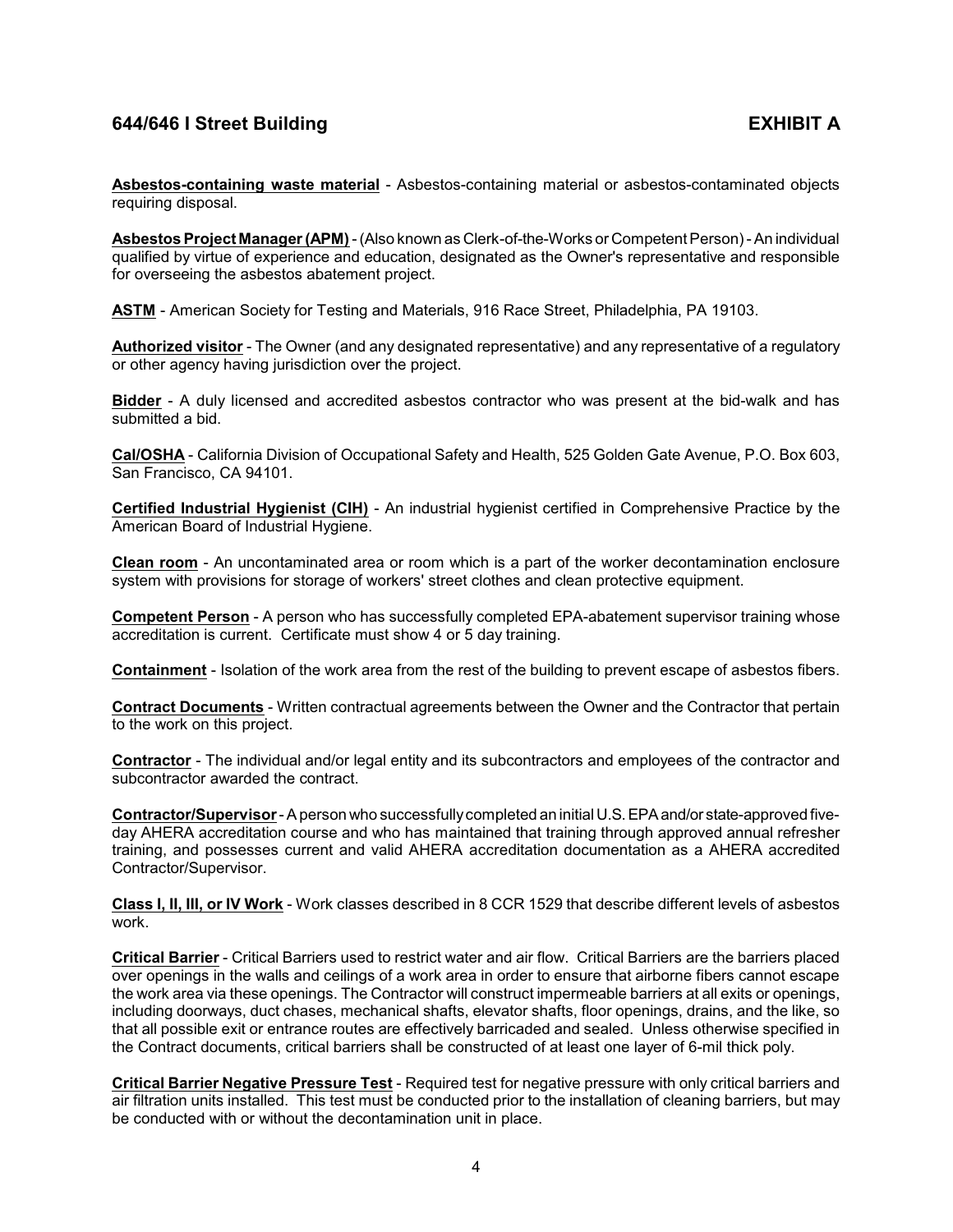**Curtained Doorway, Z-Flapped** - A device to allow ingress or egress from one room to another while permitting minimal air movement between spaces (such as the various rooms of the decontamination chamber). Each Curtained Doorway will consist of three sheets of poly. The first barrier will be a sheet of poly covering the entire passage and taped to the ceiling, walls, and floor. This sheet will be slit vertically in order for the workers to pass through it. Another sheet of poly will cover the first sheet but be taped only to the ceiling (or top of the first barrier) and down one wall. The third sheet of poly will be placed on the opposite side of the slit poly from the second sheet. The third sheet of poly will be attached in a similar manner as the second sheet except the wall attachment will be to the opposite wall. Each barrier must be weighted at the bottom in order to ensure that it will lay flat against the slit sheet opening should the negative pressure system fail.

**Decontamination Enclosure System** - (Also known as Decon or Waste Transfer Decon) A series of connected rooms designed for the decontamination of workers and equipment that is separated from the work area and from each other by z-flapped curtained doorways. This unit shall be constructed with at least two layers of six-mil poly for the floors, walls, and ceiling. The floor of the dirty room shall consist of two layers of six-mil poly plus a third layer of poly, four-mil or thicker, to be used as a removable drop layer. Drop layer is to be removed as needed, but not less than daily. All decontamination enclosure systems used for worker entry and exit shall be equipped with a shower. At no time shall z-flaps of Decontaminations Enclosure System chambers be taped, held or otherwise blocked open.

**Demolition** - The wrecking or taking out of any load-supporting structural member of a facility together with any related handling operations.

**DOP** - Dioctylphthalate particles which are normally used as an agent for testing the efficiency of HEPA filters.

**Dust or Debris** - Any visible dust or debris remaining in an abatement area will be considered asbestoscontaining residue.

**Encapsulant** - A liquid material which can be applied to asbestos-containing material which controls the possible release of asbestos fibers from the material either by creating a membrane over the surface (bridging encapsulant) or by penetrating into the material and binding its components together (penetrating encapsulant).

**EPA** - U.S. Environmental Protection Agency

**Equipment Decontamination Enclosure System** - That portion of a decontamination enclosure system designed for controlled transfer of materials and equipment into or out of the work area, typically consisting of a washroom and holding area.

**Equipment Room** - A contaminated area or room which is part of the worker decontamination enclosure system with provisions for storage of contaminated clothing and equipment.

**Exterior of ContainmentHEPAFiltered Pressure Differential Unit**- An air-purifying unit positioned outside, rather than inside the regulated work area. The face, or filter portion of the unit is integrated within the work area, and the remainder of the unit (housing, wheels, rivets, control panel, etc.) is located outside of the work area. This allows filters on the air intake to be changed from within the regulated area but access to the machine itself is available to those outside the area. Pressure differential units which pass DOP testing across the HEPA filter, but fail at rivets, control panels, wheels, etc. may be used in this fashion as long as the failure point of the unit can remain on the exterior of containment while the face of the unit and filters are inside containment.

**Facility** - Any institutional, commercial or industrial structure, installation, or building.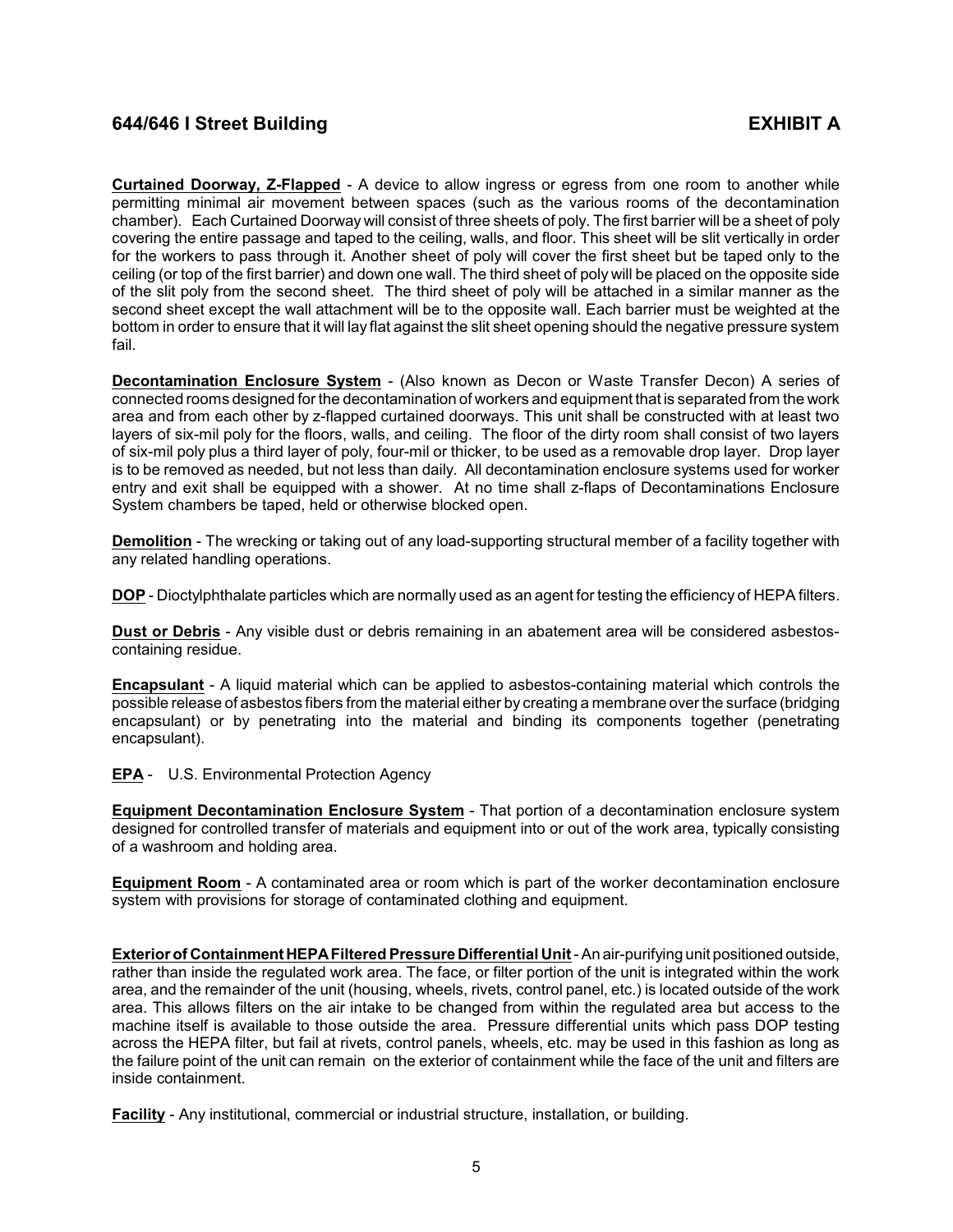**Facility component** - Any pipe, duct, boiler, tank, reactor, turbine, or furnace at or in a facility or any structural member or a facility.

**Fed OSHA or OSHA** - Federal Occupational Safety and Health Administration.

**Fixed object** - A piece of equipment or furniture in the work area which cannot be removed from the work area.

**Friable asbestos** - Asbestos-containing material which can be crumbled to dust when dry, under hand pressure.

**Glove bag technique** - A method with limited applications for removing small amounts of friable asbestoscontaining materials from ducts, short piping runs, valves, joints, elbows, and other non-planar surfaces. The glove bag assembly is a manufactured or fabricated device consisting of a glove bag (typically constructed of 6 mil transparent polyethylene or polyvinylchloride plastic), two inward projecting long sleeves, an internal tool pouch, and an attached, labeled receptacle for asbestos waste. The glove bag is constructed and installed in such a manner that it surrounds the object or material to be removed and contains all asbestos fibers released during the process. All workers who are permitted to use the glove bag technique must be highly trained, experienced and skilled in this method. All techniques and procedures employed by the Contractor shall be approved by the asbestos project manager/Owner's agent/site representative.

**HVAC** - Heating, ventilation and air conditioning system.

**HEPA Filter** - A high efficiency particulate air filter capable of removing particles 0.3 microns in diameter from an air stream with 99.97% efficiency.

**HEPA Vacuum** - A vacuum system equipped with HEPA filtration.

**Holding Area** - A chamber or airlock between the shower and clean or dirty rooms.

**Lock-down** - To mist the air and to wet surfaces with an agent designed to bind asbestos fibers together.

**Magnehelic gauge** - Instrument for measuring the static air-pressure differential across a barrier.

**Manometer** - See "Magnehelic gauge".

**Mini-Enclosures** - Mini-enclosures may be used where glove bag setups are not feasible. The use of them must be approved by the asbestos project manager/Owner's agent/site representative. Mini-enclosures shall be constructed of 6 mil polyethylene (attached with tape and/or glue to walls and floors) and shall be small enough for only one worker who can enter the enclosure one time, complete the abatement exercise, pass out the containerized debris and exit. The worker shall have available a change room contiguous to the work area where he can clean his coveralls prior to leaving the area.

## **"Monitoring"** - May include:

- a) Visual inspection for the presence of visible emissions; or
- b) Air monitoring performed in accordance with accepted methods;
- c) Core samples of encapsulated or bridged materials.<br>d) Bulk sampling of soil during and following abatement
- Bulk sampling of soil during and following abatement.
- e) Sampling substrata following abatement.

**Movable object** - An unattached piece of equipment or furniture in the work area which can be removed from the work area.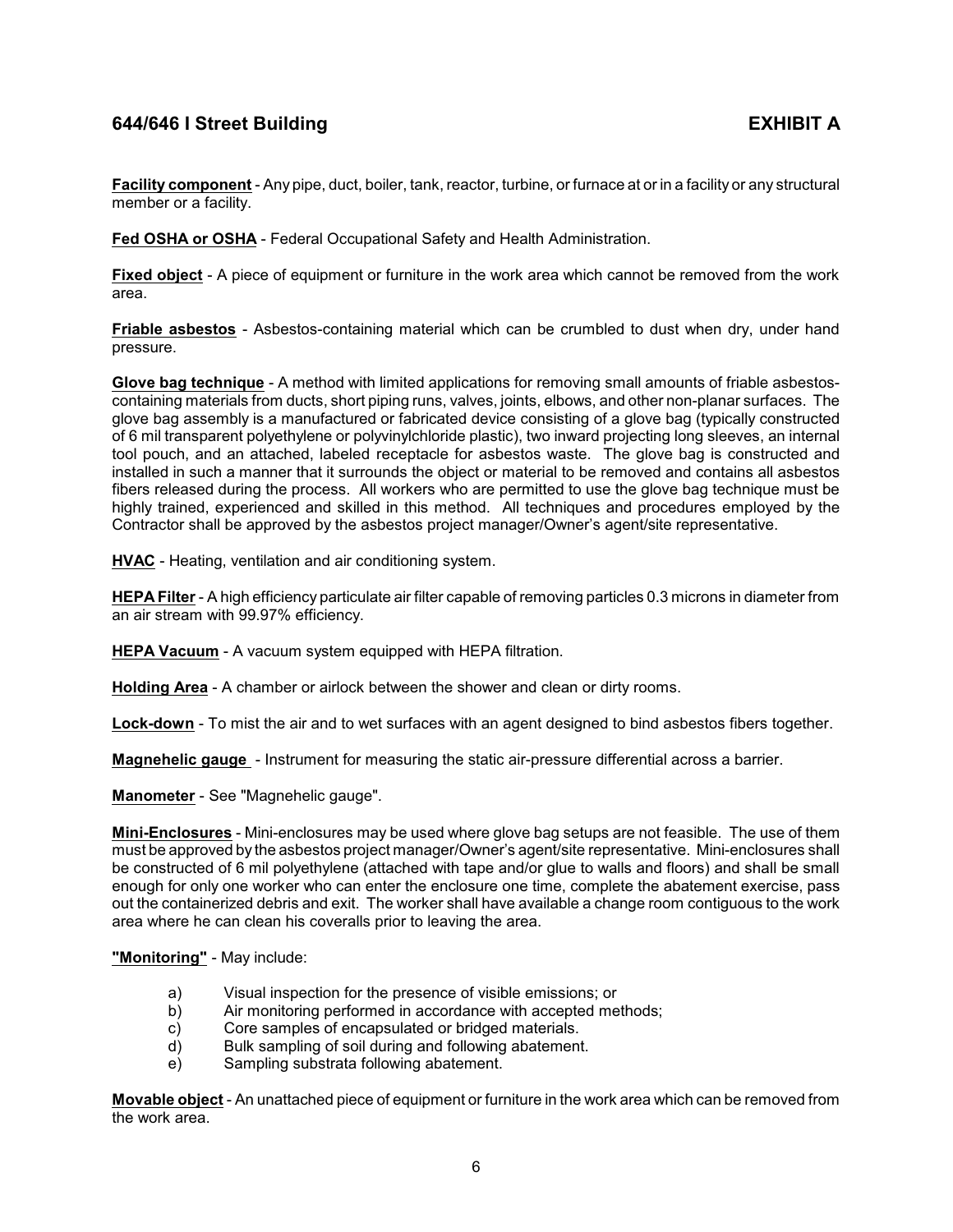**NVLAP** - National Voluntary Laboratory Accreditation Program.

**NESHAP** - The National Emissions Standards for Hazardous Air Pollutants (40 CFR Part 61, Nov. 20, 1990)

**NIOSH** - The National Institute for Occupational Safety and Health CDC-NIOSH, Building J N.E. Room 3007, Atlanta, GA 30033

**Outside air** - The air outside buildings and structures.

**Owner** - The Owner or Owners authorized Representative.

**PCM** - Phase contrast microscopy according to NIOSH Method 7400.

**Plasticize** - See "Poly".

**Poly** - Polyethylene sheeting. Used to cover floors, walls, ceilings, create critical barriers, and seal open vents on mechanical systems, etc. *Note: All poly on this project must be flame-retardant.*

**Pressure Differential Unit (PDU)** - A portable exhaust system equipped with HEPA filtration and capable of maintaining a constant low velocity air flow into contaminated areas from adjacent uncontaminated areas. Air intake must have a filter on it which can be changed within a containment.

**Prior experience** - Experience required of the contractor on asbestos projects of similar nature and scope to ensure capability of performing the asbestos abatement in a satisfactory manner. Similarities shall be in areas related to material composition, project size, abatement methods required, number of employees and the engineering, work practice and personal protection controls required.

**Regulated Area** - means an area established by a Contractor to demarcate areas where airborne concentrations of asbestos exceed, or there is a reasonable possibility they may exceed, the permissible exposure limit. Additionally "Regulated Area" means any measure used to restrict access to an area where personnel impacting asbestos-containing materials are required to wear respiratory protection and/or protective clothing by the project specifications regardless of airborne asbestos concentration levels.

**"Regulations"** - shall include but not be limited to:

- a. U.S. Environmental Protection Agency Regulations for Asbestos (Title 40, Code of Federal Regulations, Part 61, Subparts A & B)
- b. U.S. Environmental Protection Agency, Office of Toxic Substances, Asbestos-Containing Materials in School Buildings, A Guidance Document, Parts 1 & 2.
- c. Title 8, Chapter 4, Subchapters 1 through 21, California Administrative Code, General Industry Safety orders, Section 5208 "Asbestos" or the applicable sections of the Federal Asbestos Regulations. Cal/OSHA Construction Safety Orders, Section 1529.
- d. "Asbestos Hazard Emergency Response Act", U. S. Environmental Protection Agency, 40 CFR, Part 763. Final Rule and Notice.
- e. Applicable local county Air Pollution Control Owners and Air Quality Management Districts.

**Removal** - The stripping of any asbestos-containing materials from surface or components of a facility.

**Renovation** - Altering in any way one or more facility components. Operations in which load-supporting structural members are wrecked or taken out are excluded.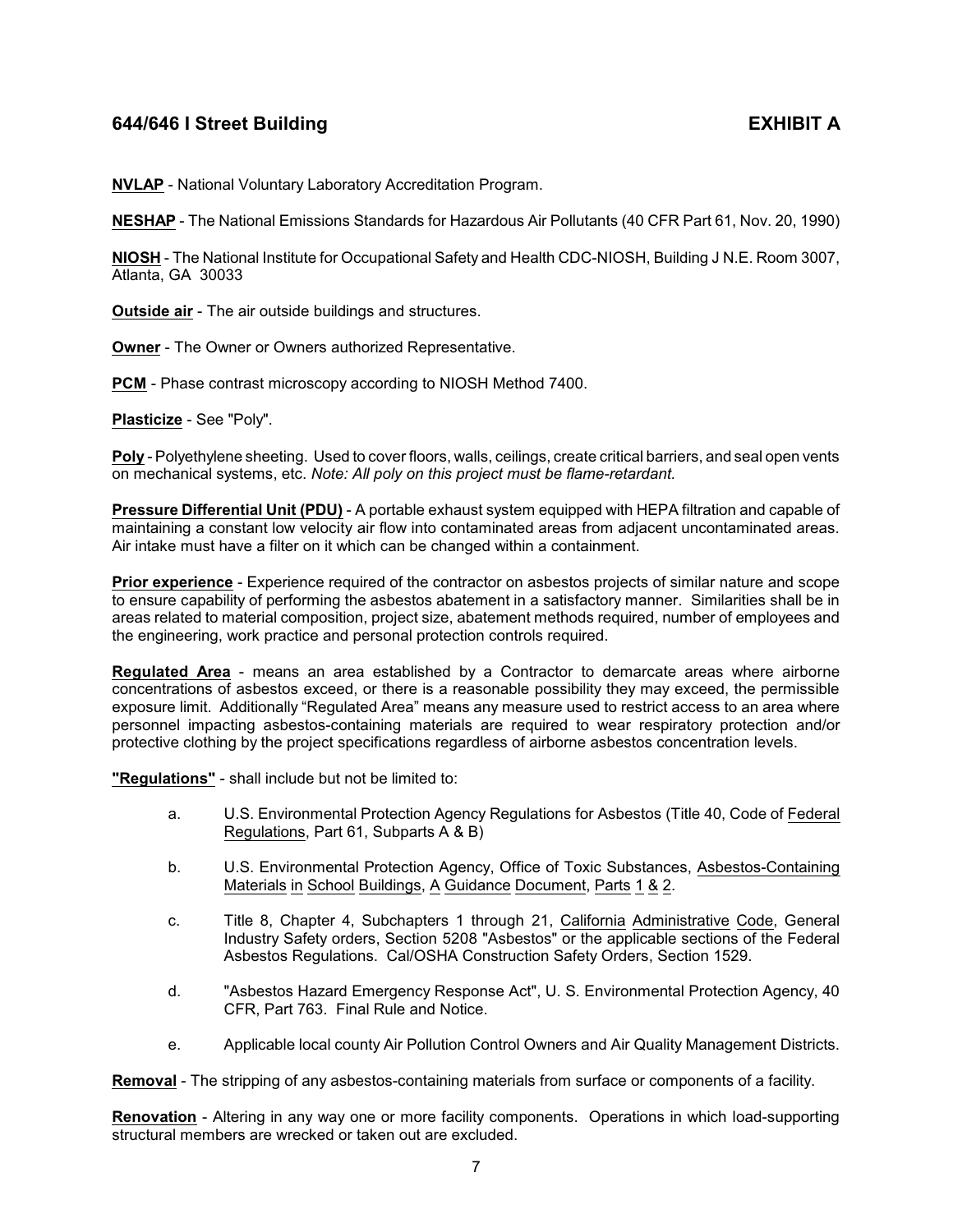**Shower Room** - A room between the clean room and the equipment room in the decontamination enclosure with hot and cold or warm running water controllable at the tap and suitably arranged for complete showering during decontamination. The shower room must be equipped with an overflow pan to contain water splashed, leaked or spilled out of the shower unit.

**Staging area** - Either the holding area or some area near the waste transfer airlock where containerized asbestos waste has been placed prior to removal from the work area.

**Strip** - To take off friable asbestos materials from any part of a facility.

**Structural member** - Any load-supporting member of a facility, such as beams and load-supporting walls or any non-load-supporting member, such as ceilings and non-load supporting walls.

**Submittals** - Pre, interim, and post job documents submitted by the contractor to Owner/Owner's Representative as indicated in General Requirements and Bidding Requirements.

**Surfactant** - A chemical wetting agent added to water to improve penetration.

**TEM** - Transmission Electron Microscopy according to AHERA specifications for Level II analysis.

**Temporary Enclosure System** - A system by where the regulated work area is isolated from the rest of the building or structure in a manner that prevents the escape of airborne asbestos fibers. Also see "Containment".

**Visible emissions** - Any emissions containing particulate asbestos material that are visually detectable without the aid of instruments. This does not include condensed uncombined water vapor.

**Waste Load-out/Transfer System -** A decontamination system utilized for transferring containerized waste from inside to outside of the work area. A series of three connected rooms used for the load-out of asbestoscontaining materials that have been properly containerized. The waste load out chamber system shall normally consist of three connected chambers adjacent to the work area. Each chamber shall be constructed with at least two layers of six-mil thick poly for the floors, walls, and ceiling. The chamber located closest to the work area is known as the dirty chamber, and in addition to the two layers of six-mil thick poly on the floor, shall also have a third layer of poly, four-mil or thicker, to be used as a removable drop layer. The drop layer is to be removed as needed but at least daily. The chamber located closest to the outside the work area is known as the clean chamber. See Section 16 for proper use of waste Load-out/Transfer System.

**Wet cleaning** - The process of eliminating asbestos contamination from building surfaces and objects by using cloths, mops, or other utensils which have been dampened with water and afterwards thoroughlydecontaminated or disposed of as asbestos contaminated waste.

**Work area** - Designated rooms, spaces, or areas of the project in which asbestos abatement actions are to be undertaken or which may become contaminated as a result of such abatement actions. A contained work area is a work area which has been sealed, plasticized, and equipped with a decontamination enclosure system. A non-contained work area is an isolated or controlled-access work area which has not been plasticized nor equipped with a decontamination enclosure system.

**Worker**- Contractor employee who has completed course work and passed the exam for an EPA accredited, AHERA asbestos abatement worker. Certificate must show a minimum of three or four days training and a currently valid one-day refresher certificate, as appropriate.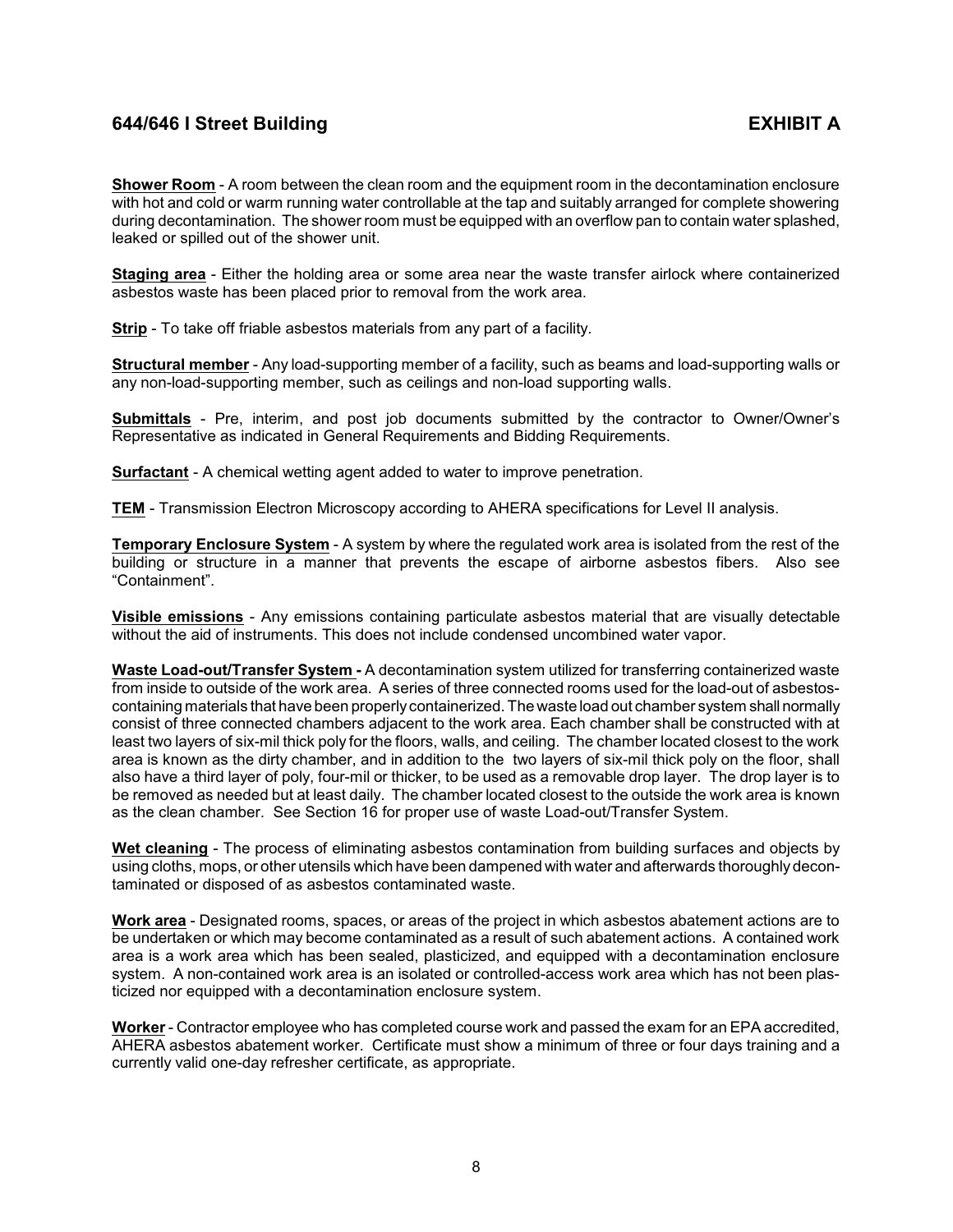## <span id="page-11-0"></span>**SECTION 3. NOTIFICATIONS, SUBMISSIONS, POSTINGS**

### <span id="page-11-1"></span>**Part 3.1 - Notification**

Prior to commencement of work the Contractor shall send notices of work to be completed to the agencies listed below with a copy of each to be provided to the Owner or its representative at the pre-construction meeting.

For compliance with 40 CFR part 61.146 of Subpart M, send notice at least 10 working days prior to start of work to the following appropriate agencies:

San Joaquin Valley Unified Air Pollution Control District (SJVUAPCD) Phone: (209) 557-6436 4800 Enterprise Way Fax: (209) 557-6475 Modesto, CA 95356

Ms. Kimberly Crews U.S. EPA - Region IX Asbestos NESHAP Notification (Air 5) 4800 Enterprise Way Modesto, California 95356 Tel (209) 557-6436 [kim.crews@valleyair.org](mailto:kim.crews@valleyair.org) [asbestos.north@valleyair.org](mailto:asbestos.north@valleyair.org)

For compliance with Title 8, California Administrative Code, Construction Safety Order 1529, Asbestos Regulations send written notice at least one day prior to start of work to:

State of California Department of Occupational Safety and Health (Cal/OSHA)

These notices shall include, at a minimum, the name and address of the Contractor, the name and address of the work site, the type of work to be done including the percent asbestos content of the material, the methods used to prevent migration of the fibers, personal protective measures, the number of his workers involved, any union representation of the workers and the methods of disposal including the names and EPA numbers of both the certified hauler and the waste disposal site. The notices shall also include start and finish dates. Changes in start and completion dates shall be reported immediately to the proper agency. Use forms provided by agency whenever possible.

## <span id="page-11-2"></span>**Part 3.2 - Pre-Construction Submittals**

Submit copies of documents required to be included in the Bidding Requirements. At a minimum these documents will include:

- 1. Copy of State of California Contractor License Issued by CSLB
- 2. Copy of State of California CSLB Active License
- 3. Copy of State of California CSLB Asbestos Certification
- 4. Copy of Department of Industrial Relations; Division of Occupational Safety and Health; Certificate of Registration for Asbestos-related Work
- 5. Copy of signed statement from company officer listing citations and pending proceedings against the Contractor, or if there have been no citations, a copy of the statement that no actions by regulatory agencies have occurred in the last three years signed by an officer of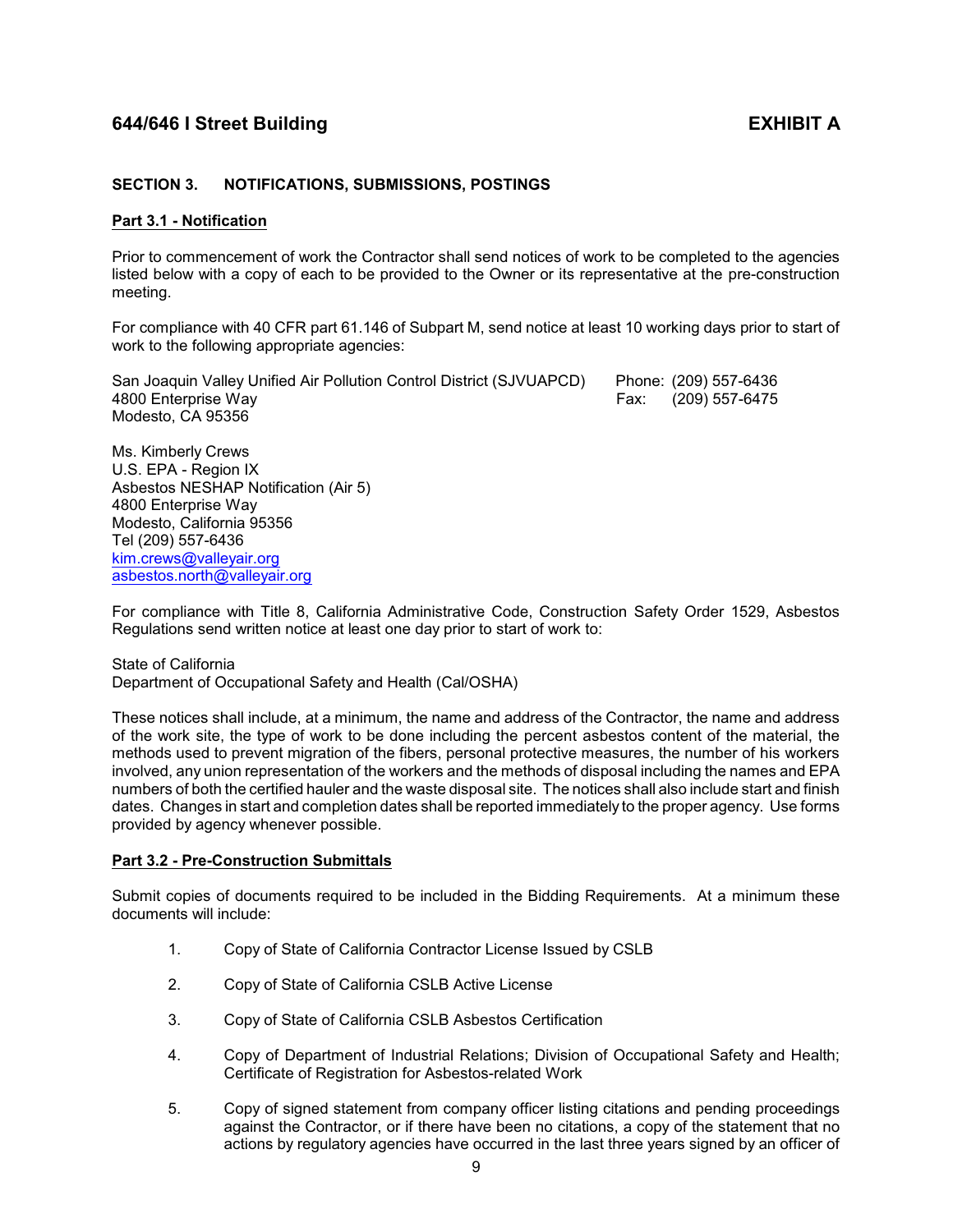the company.

Submit copies of insurance certificates which meet requirements as outlined in Section 1, Part 1.2, of this Specification.

Submit copies of notifications to government agencies.

Submit proof satisfactory to the Owner that required permits have been acquired applicable to the project being performed and specific to the project site and location. If no city, county, or other permits for parking, waste container location, or variances for scheduled work hours are required this should be stated in writing and submitted to the Owner.

Submit Sub-contractors information or statement that Sub-contractors will not be required or used during this project. This statement should also include that if it becomes necessary to use a Sub-contractor during this project that Sub-contractor will not be allowed to perform work until all required documentation has been submitted for review by the Owner or Owner's agent/site representative, and the Contractor receives written approval for use of the Sub-contractor on this project.

Submit a complete list of all rented equipment, or equipment expected to be rented from an outside contractor for use in "Regulated Areas", "Work Areas", or "Containments", where the equipment may be exposed to elevated levels of airborne asbestos. If no equipment is to be rented a statement should be submitted stating no equipment will be used on the project. The statement should also include that if it becomes necessary to use rented equipment that written statements from each rental company will be provided to the Owner prior to its use, indicating the rental companies acknowledgment that the equipment is provided for and may be used in areas where airborne levels of asbestos may be present.

Submit non-emergency telephone numbers, other then 911, for the appropriate Police, Sheriff, and Fire Departments. This list of numbers shall also include the Name, pager or cell phone numbers of the on-site supervisor and his immediate company supervisor.

Submit detailed written directions from the project site to the medical facility to be used in case of an emergency. Also include a map which sufficiently shows the route to be taken from the site to the designated medical facility.

Submit written emergency procedures pertinent to the work to be performed and which can be implemented by site personnel if the need arises.

Submit detailed information on preparation of work area, personal protective equipment, employee experience, training and assigned responsibilities during the project. Also list decontamination procedures for personnel, work area and equipment, abatement methods and procedures, required air monitoring program, procedures for handling and disposing of waste materials and procedures for final decontamination and cleanup.

Submit a detailed work schedule. The schedule shall have, as a minimum, the work area and the day/month for beginning and terminating work in each work area. During progress of work, it shall be the Contractor's responsibility to keep the schedule current and up to date.

Submit documentation satisfactory to the Owner that the Contractor's employees, including foremen, supervisor, and any other company personnel or agents who may be exposed to airborne asbestos fibers or who may be responsible for any aspects of abatement activities, have received required US EPA AHERA training.

Submit documentation from physician that all employees or agents who maybe exposed to airborne asbestos in excess of background levels have been provided with an opportunity to be medicallymonitored to determine whether they are physically capable of working while wearing the respirator required without suffering adverse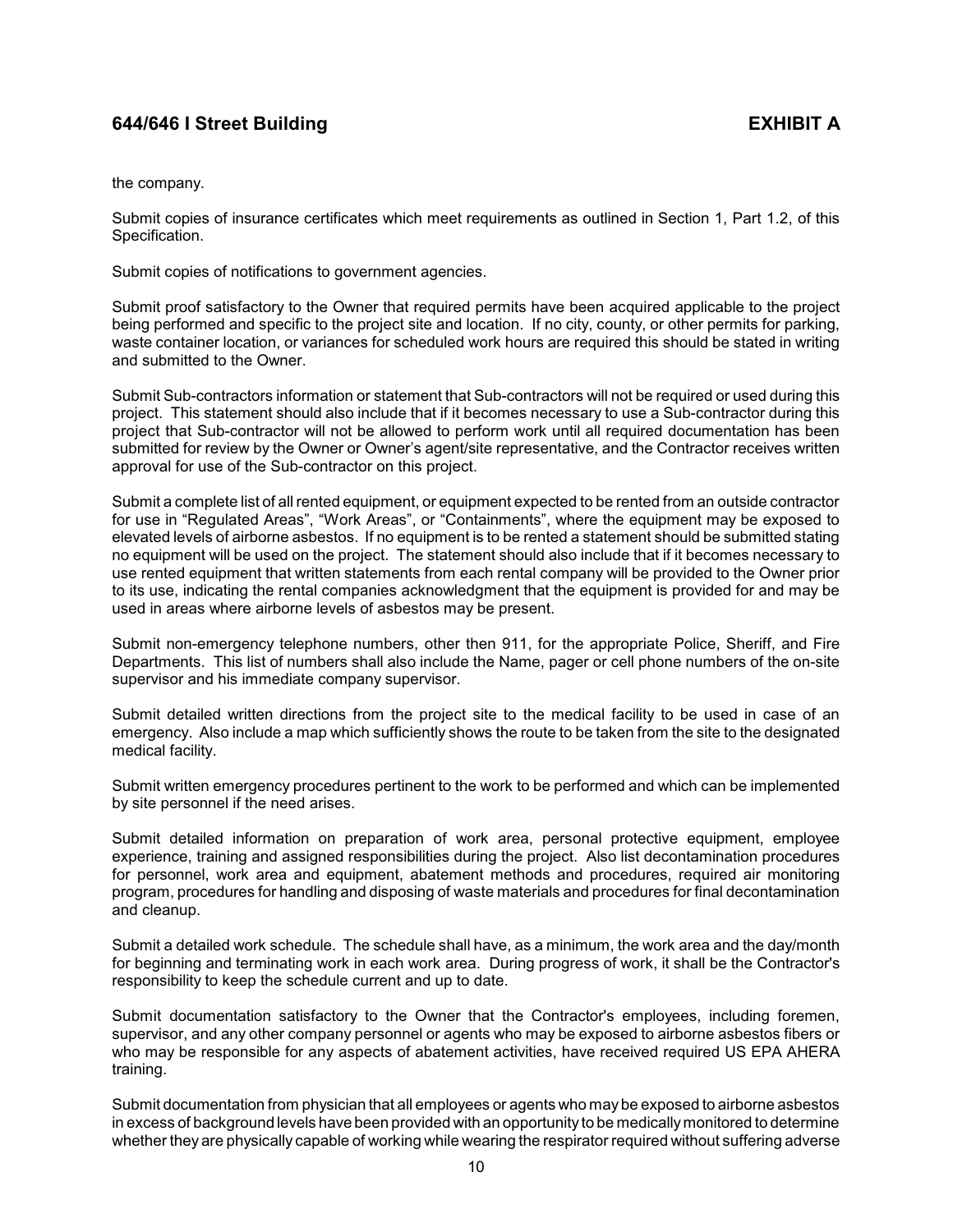health effects. In addition, document that personnel have received medical monitoring as required by Cal/OSHA regulations. The Contractor must be aware of and provide information to the examining physician about unusual conditions in the workplace environment (e.g., high temperatures, humidity, chemical contaminants) that may impact on the employee's ability to perform work activities.

Submit documentation of respirator fit-testing for all Contractor employees and agents who must enter any work area where asbestos-containing materials may or will be impacted. This fit-testing shall be in accordance with qualitative procedures as required by OSHA regulations or be quantitative in nature. Documentation pertaining to NIOSH approvals for all respiratory protective devices utilized on site shall also be included.

Submit copy of waste transporters Department of Toxic Substances Control, Hazardous Waste Transporter Registration if hazardous asbestos-containing waste is to be removed during the project. If hazardous asbestos-containing waste will not be generated submit the name, address, and registration information for the waste hauler to be used for transporting the waste.

Submit documentation listing the name and site address of the waste facility designated to receive asbestoscontaining waste generated during this project. This documentation shall also include the EPA Identification number, and a copy of the current permit authorizing the waste facility to accept and dispose of asbestoscontaining waste.

Submit Safety data sheets (SDS) for any and all applicable, materials, supplies, etc. These documents must be legible and completely reveal information required to be communicated to the Contractor's employees, visitors, and Owner Representatives.

Submit manufacturers' certifications that high efficiency particulate air (HEPA) vacuums, pressure differential units and other local exhaust ventilation equipment conform to ANSI Z9.2-79.

Submit name of laboratory/person to be used for Phase Contrast Microscopy (PCM) analysis and copy of current NVLAP Certificate of Accreditation (if applicable), and most recent NIOSH Proficiency Analytical Testing Program results.

Submit a written statement that OSHA monitoring will be performed for all asbestos-related activities performed during this project. This statement must be on company letterhead, dated, include name of the site or project being worked on, and signed by an authorized agent of the company performing the asbestosrelated work.

Submit manufactures documentation pertaining to the capability of waste water filters to filter particles of 1.0 micron in size.

## <span id="page-13-0"></span>**Part 3.3 - Submittals During the Work Process**

Submit weekly - copies of work site entry/exit logs as well as information on worker and visitor access.

Submit weekly - copies of results of air sampling data collected during the course of the abatement including OSHA compliance air monitoring results.

Submit weekly - copies of air-differential manometer graphs and HEPA filter change logs. (see Section 13)

Submit weekly - copies of all transport manifests, trip tickets, weights and disposal receipts as applicable for all asbestos waste materials removed from the site during the abatement process.

Submit as applicable - copies of current insurance certificates, notifications, worker documentation, etc. if these items expire during the course of the project.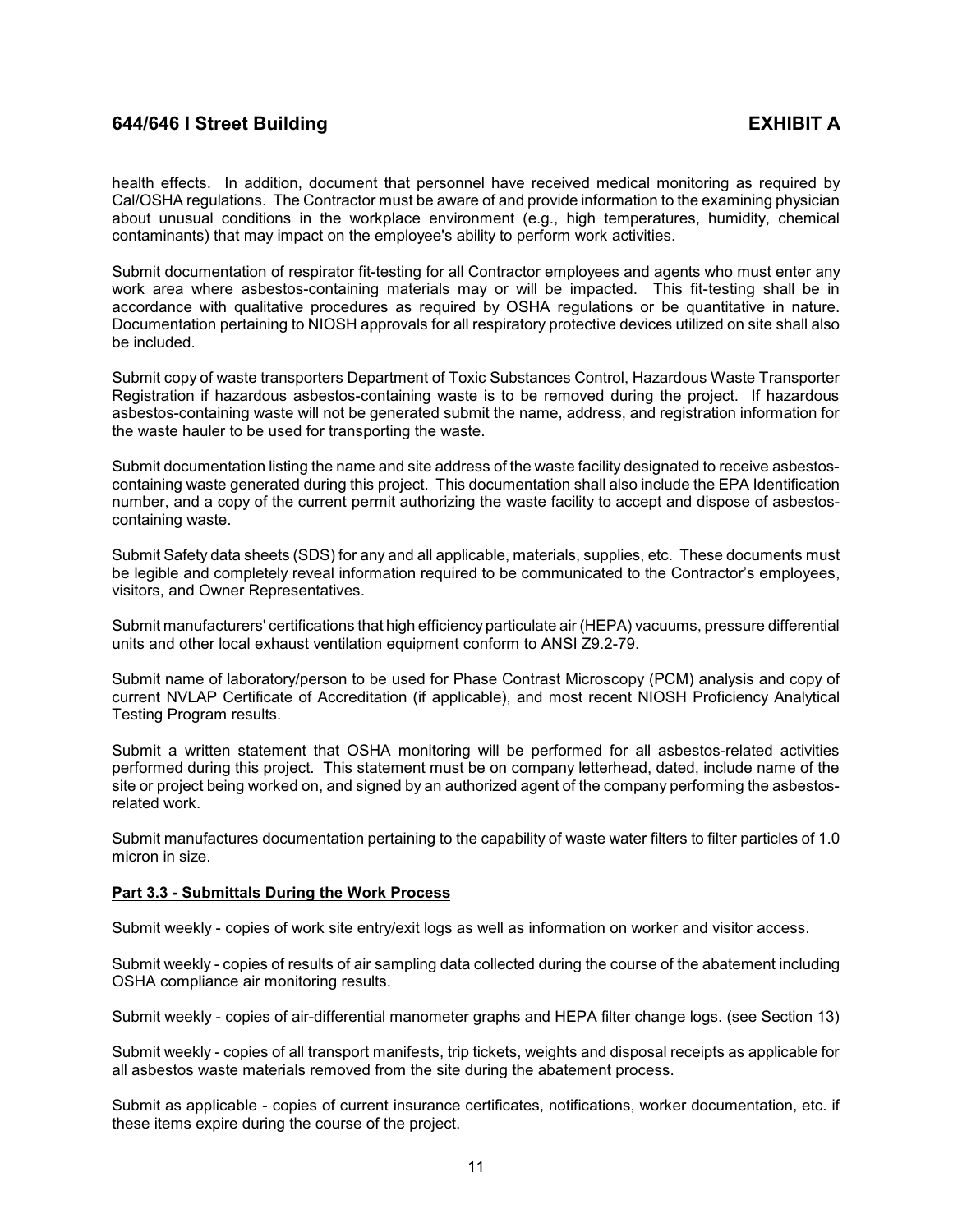During abatement the Owner will upon request submit to the Contractor results of bulk material analyses and air sampling data collected during the course of the abatement. These serve only to monitor Contractor performance during the project.

Submit upon request during or after completion of the project, documentation deemed by the Owner to be pertinent to the project.

## <span id="page-14-0"></span>**Part 3.4 - On-Site/Clean-Room Area Postings and Documentation**

The following items shall be posted at the entrance to "Regulated Areas", "Work Areas", and "Containments", or in the possession of the Contractor's on-site supervisor where respiratory protection or protective clothing is required by this Specification.

A Cal/OSHA Information poster and a Cal/OSHA Construction Site poster.

A copy of the CAL-OSHA and the local AQMD/APCD or EPA NESHAP Notification (if applicable).

Non-emergency telephone numbers, other then 911, for the appropriate Police, Sheriff, and Fire Departments. This list of numbers shall also include the Name, pager or cell phone numbers of the on-site supervisor and his immediate company supervisor. Detailed written directions from the project site to the medical facility to be used in case of an emergency. Also a map which sufficiently shows the route to be taken from the site to the designated medical facility.

Written emergency procedures pertinent to the work to be performed and which can be implemented by site personnel if the need arises.

Written entry/exit procedures shall be posted in the clean room and equipment room. (See Section 12)

List of persons authorized to be in restricted area. The list shall include, among others, the following names with addresses and phone numbers:

| Contractor                | Air-sampling Professional | Asbestos Project Manager          |
|---------------------------|---------------------------|-----------------------------------|
| <b>Testing Laboratory</b> | Owner's representatives   | Any other designated by the Owner |

Entry/exit log for work performed in all "Regulated Areas", "Work Areas", and "Containments" where respiratory protection or protective clothing is required by this Specification. Contractor shall maintain copies of all entry/exit logs on the site during the performance of asbestos-related work.

All of the Contractor's personnel and area air sampling results shall be posted in the clean room area or in the possession of the Contractor's site supervisor if no decontamination unit is required for the work being performed within 72 hours of collection, and submitted to Owner's agent/site representative weekly unless otherwise noted.

Copies of Safety data sheets (SDS) for all materials on-site.

## <span id="page-14-1"></span>**Part 3.5 - Job Site Documents**

The following shall be in the possession of the Contractor's supervisor at each job site:

- 1. All contract specifications to include, change orders, etc. Contractor competent person must sign a document stating he has full knowledge of all Sections included in this specification.
- 2. Written Injury and Illness Prevention Program.
- 3. Written Respiratory Protection Program
- 4. An updated list of all contractor employees who have worked on this job.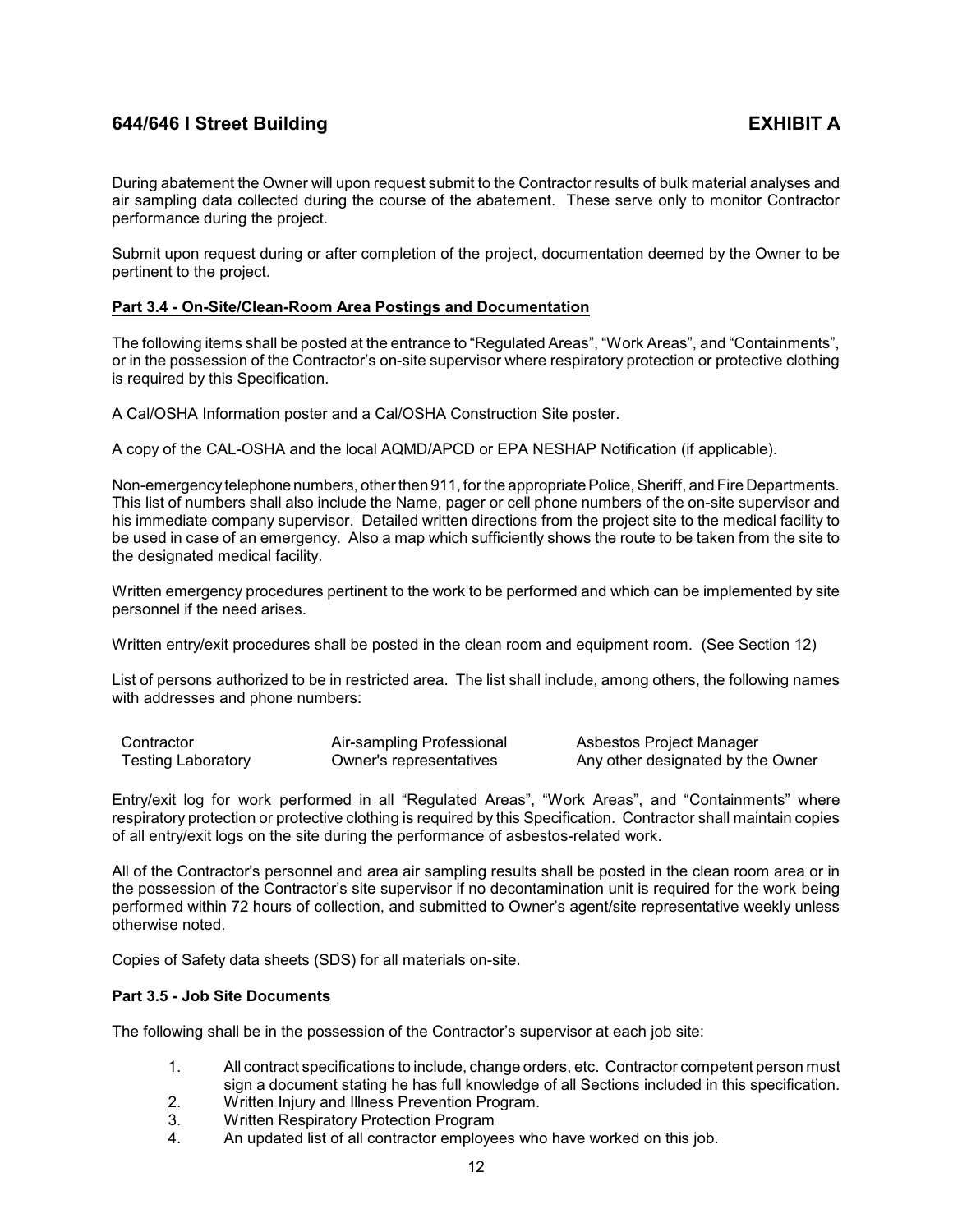- 5. List of all US EPA AHERA competent employees (supervisors).
- 6. Training records
- 7. Medical records
- 8. Respiratory fit test records

# <span id="page-15-0"></span>**Part 3.6 - Project Close-out Documents**

Contractor shall submit post-construction submittals to Owner/Owner's Representative within thirty (30) days of the completion of asbestos-related work. This documentation shall include at a minimum any and all applicable documents as outlined in Part 3.2 and Part 3.3 of this Section. In addition the Contractor should consult and submit as applicable documents identified in Section 24, Part 24.3 - Post Construction Submittal List

# <span id="page-15-1"></span>**SECTION 4. SITE SECURITY**

The work area is to be restricted to authorized, trained and protected personnel. A list of authorized personnel shall be established prior to job start and posted in the clean room of the work decontamination facility, or in the possession of the on-site supervisor for the Contractor.

Contractor shall report to the Owner immediately entry into the work area by unauthorized individuals.

A log book shall be maintained during the project. Anyone who enters the work areas must record name, affiliation, time in, and time out for each entry.

Access to all "Regulated Areas", "Work Areas", and "Containments" shall be through a designated entry point. All other means of access (doors, windows, hallways, etc.) shall be blocked or locked so as to prevent entry to or exit from these areas. The only exceptions for this rule are the waste pass out air-lock, and emergency exits in case of fire or accident.

Emergency exits shall NOT be locked, however, they shall be sealed with polyethylene sheeting and tape until needed. All emergency exits shall be clearly designated. They shall also have a razor knife permanently in place to facilitate emergency exit.

Contractor should have control of site security during abatement operations whenever possible, in order to protect work efforts and equipment. During off-hours access to the abatement area shall be restricted by a lockable entry.

Contractor will have Owner's assistance in the enforcement of restricted access by Owner's employees.

Storage of debris will be such that access to it is limited to the Contractor. Lockable bins shall be utilized and they shall be locked at all times except when loading occurs. No soft covers will be allowed for any storage containers. When a container with rolling tops is being used all access points to the interior of the container must be secured by the Contractor with locks of sufficient strength to require special effort to gain access to the interior of the waste container.

# <span id="page-15-2"></span>**SECTION 5. EMERGENCY PLANNING**

Emergency planning and procedures shall be developed by the Contractor and shall include considerations of fire, explosion, toxic atmospheres, electrical hazards, slips, trips and falls, and heat related injury and agreed to by Contractor and Owner prior to abatement initiation. These emergency procedures shall be established and presented to all employees and the Owner prior to the beginning of any work. A written emergency plan shall be posted or in the possession of the on-site supervisor for the Contractor regardless of the work being performed.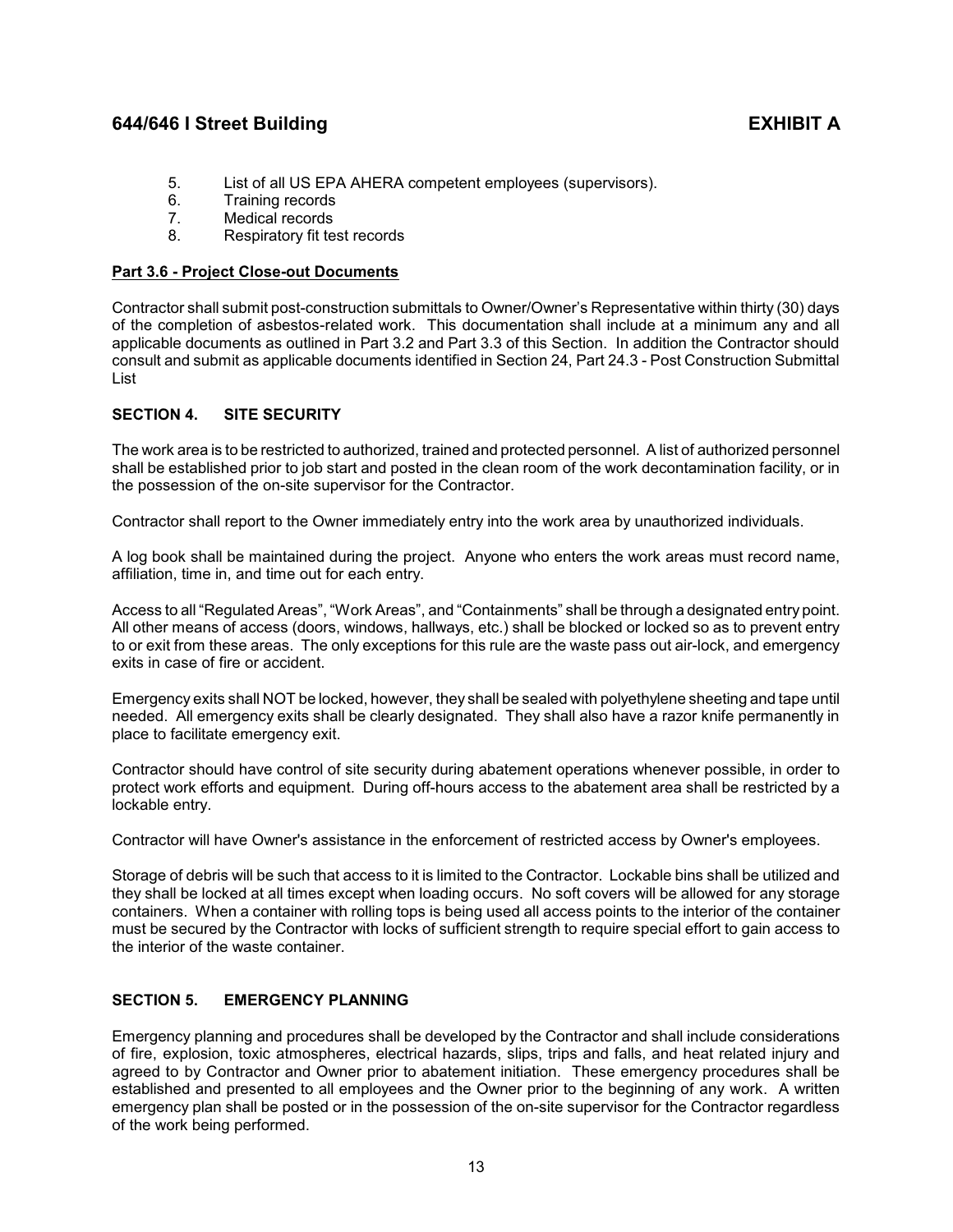A copy of the Contractor's written Injury and Illness Prevention Program shall be posted or in the possession of the on-site supervisor for the Contractor regardless of the work being performed.

Employees shall be trained in evacuation procedures in the event of workplace emergencies. Telephone numbers of all emergency response personnel shall either be in the possession of the on-site supervisor, or be prominently posted in the clean change area and equipment room, along with the locations of the nearest telephone indicated on a map or diagram.

At least two fire extinguishers shall be present on site and in close proximity to the work being performed regardless of the type of work being conducted. At least one fire extinguisher shall be present outside of any containment. Additional extinguishers shall be distributed according to Cal/OSHA requirements or as identified in this Specification.

When open abatement is being performed, an emergency blast horn (canned air horn) shall be placed inside of containment for emergency evacuation in the event of a fire or other emergency.

If noted in any other section of this Specification, a means of radio communication shall be established between inside and outside of containment whenever a decontamination setup is required, particularly for all open abatement projects. This requirement may be met through walkie talkies or by wired communication systems.

During hot working conditions, such as in an attic space during summer, or in containments where live steam or hot water lines are exposed, special attention must be given to the possibility of heat stress and burns. The Owner's site representative may make recommendations for work breaks for employees, but the supervisor is ultimately responsible for his workers.

## <span id="page-16-0"></span>**SECTION 6. PRE-CONSTRUCTION MEETING (See also Section 3)**

A pre-construction meeting will be held at a time and location to be determined by the Owner. The successful Bidder, his on-site supervisory personnel, and Air Sampling Professional(if applicable), representatives of the Owner, Owner's Representative, and other individuals as necessary shall be present at this meeting.

At this meeting the Contractor shall provide all required submittals, as indicated above in Section 3, Part 3.2. The Contractor should use the Pre-Construction Submittal List provided in Section 24, Part 24.1 to assure all required submittals are included in his submittal package.

## <span id="page-16-1"></span>**SECTION 7. MATERIALS AND EQUIPMENT**

## <span id="page-16-2"></span>**Part 7.1 - Contractor Equipment and Supplies**

Deliver all consumable materials in the original packages, containers or bundles bearing the name of the manufacturer and brand name (where applicable). These must be approved by the Owner. Polyethylene (Poly) sheeting, of appropriate thicknesses for walls, floors, and ceilings, (4 mil's thick for walls, 10 mil's thick for lining of waste containers, 6 mil's thick for floors and all other uses), shall be provided in widths selected to minimize the frequency of joints.

All poly shall be flame-retardant regardless of its designated use inside or outside any building.

Poly sheeting utilized for worker decontamination enclosure shall be opaque white or black in color and each layer shall be a minimum of 6 mil thick. At least two layers shall be required. Modesty barriers are to be erected whenever and wherever the Owner's agent/site representative determines one is needed.

Disposal bags shall be constructed of 6 mil poly with labels required by OSHA, CDPH, Toxic Substance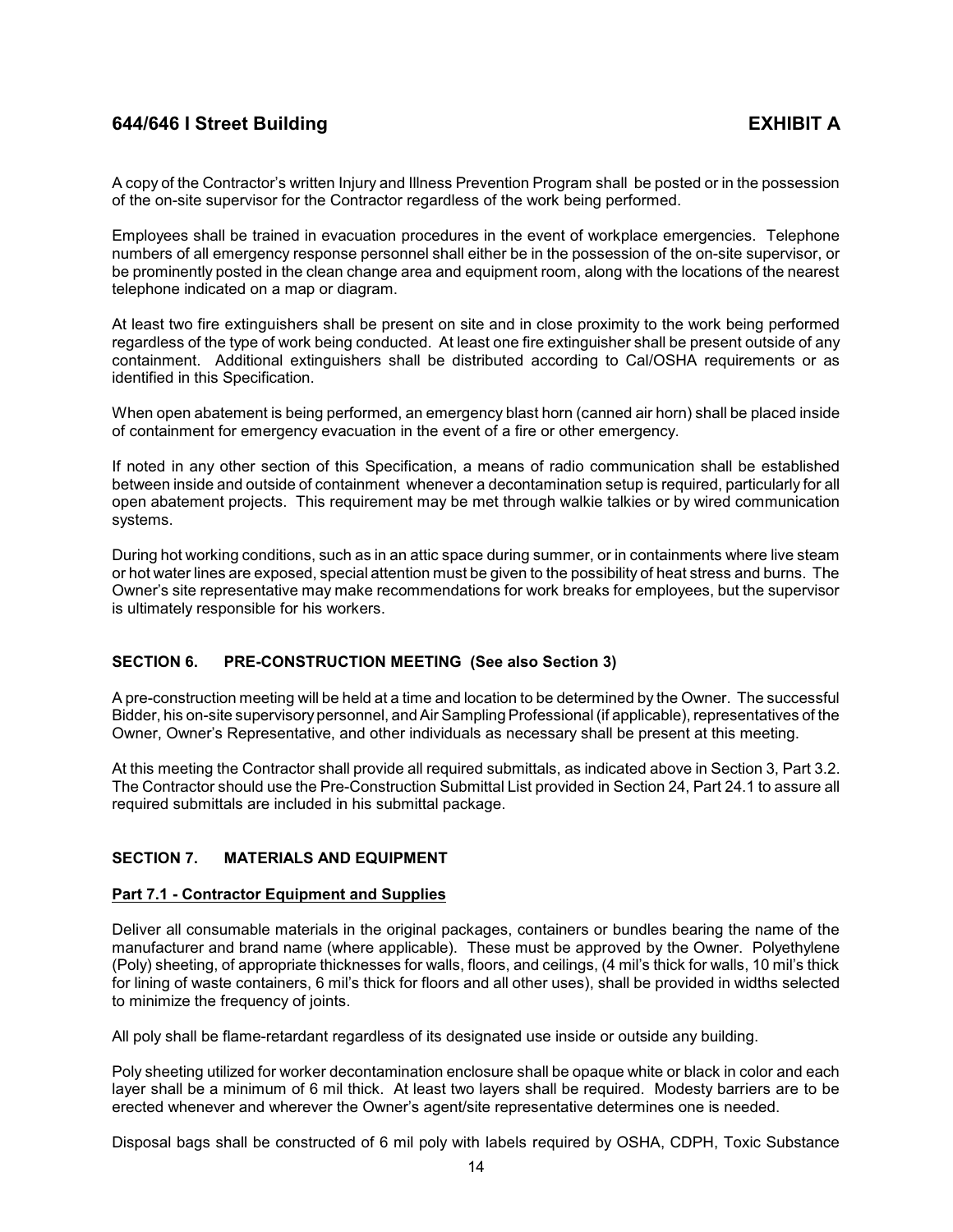Control regulations. Disposal drums shall be metal or fiber board with locking ring tops to be used only if required and/or allowed by selected waste facility.

Stick-on labels as per CDPH and OSHA requirements for disposal drums shall be provided.

Warning signs as required by OSHA shall be provided and posted per regulations.

Surfactant (wetting agent) shall be a 50/50 mixture of polyoxyethylene ether and polyoxyethylene ester, or equivalent, mixed in a proportion of one (1) fluid ounce to five (5) gallons of water or as specified by manufacturer. If amosite asbestos in present in the materials being removed, the Contractor shall use a surfactant that is designed to wet amosite. This information shall be submitted to the Owner's agent/site representative before the start of the project.

A sufficient quantity of pressure differential units equipped with HEPA filtration and operated in accordance with ANSI Z9.2-79 and EPA guidance document EPA 560/5-83-002 Guidance for Controlling Friable Asbestos-Containing Materials in Buildings, Appendix F: Recommended Specifications and Operating Procedures for the Use of Negative Pressure Systems for Asbestos Abatement, shall be utilized so as to meet the requirements of Section 12. All HEPA filtration equipment must be tested with DOP or an equivalent testing agent (see Section 12).

An adequate number of respirators for the work force shall be on hand. These respirators will include, when specified:

- a. Type "C" air-supplied respirators in positive pressure or pressure demand mode with full face pieces and HEPA-filtered disconnects.
- b. Powered-air respirators with HEPA-filters, full face piece.
- c. Half mask or full face respirators with HEPA filters.

All respirators shall be NIOSH-approved and be equipped with supplies for immediate replacement of defective parts.

Full body disposable protective clothing, including head, body, and foot coverings consisting of material impenetrable by asbestos fibers (Tyvek or equivalent) shall be provided to all workers and authorized visitors in sizes adequate to accommodate movement without tearing.

Additional safety equipment (e.g., hard hats, eye protection, safety shoes, disposable PVC gloves), as necessary shall be provided to all workers and authorized visitors.

Non-skid footwear shall be provided to all abatement workers.

If launderable clothing is to be worn underneath disposable protective clothing, it shall be provided by the Contractor to all abatement workers. Laundering must occur in accordance with applicable OSHA requirements.

A sufficient supplyof scaffolds, ladders, lifts and hand tools (e.g., scrapers, wire cutters, brushes, utility knives, wire saws, etc.) shall be provided as needed.

Rubber dustpans and rubber squeegees shall be provided for cleanup.

A sufficient supply of HEPA-filtered vacuum systems shall be available.

The Owner's agent/site representative may require the use of additional equipment if he feels the number or amount of certain items or materials is not sufficient.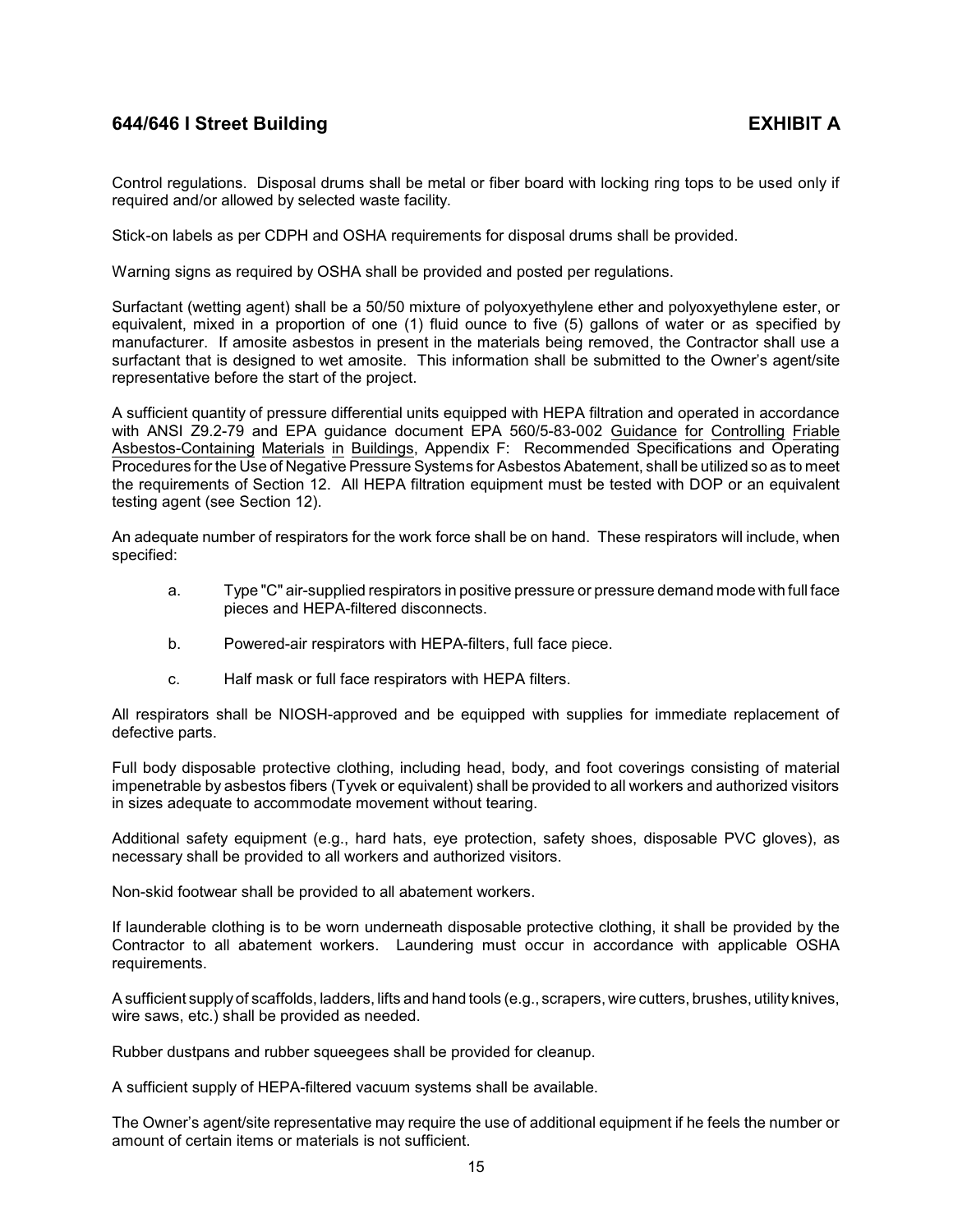Vacuums and pressure differential units shall arrive on site sealed and free of debris. Pre-filters of all pressure differential units must be new and unused.

No product or material will be used on the project unless the product data sheets and all SDS's have been submitted, reviewed, and approved by the Owner for use. Any product or material found on the project which has a product data sheet and/or SDS available and has not been approved will be removed from the site by the Contractor until review and approval has been completed by the Owner.

## <span id="page-18-0"></span>**Part 7.2 - Rental Equipment and Supplies**

Any equipment rented and delivered to the site for the purpose of conducts asbestos abatement work must be accompanied with documentation verifying that the rental agency has been notified, and acknowledges receipt of notification that the equipment being rented will be used for asbestos abatement work. This documentation must be submitted to the Owner's agent/site representative prior to the equipment being delivered to the job site. Rental equipment, including scaffolding, will be held to the same standard of cleanliness as all other equipment on this project.

All rented equipment must be inspected and accepted by Owner's agent/site representative as it arrives onsite. Any equipment covered with dust (no matter the source of dust), plaster debris, multiple layers of encapsulant and/or spray glue, or any other debris will not be accepted. Delays caused by a lack of clean equipment will not extend Contractor's schedule. Equipment rejected due to a lack of cleanliness must be removed from Owner's grounds in order to be cleaned. Dirty equipment wrapped in plastic will not be acceptable.

The Owners' agent/site representative must be informed 24 hours prior to the delivery of any rental equipment.

The decision of the Owner or its representative on all rental equipment and supplies shall be final.

## <span id="page-18-1"></span>**SECTION 8. WORK SITE FACILITIES**

The Owner shall provide sanitary facilities for abatement personnel outside of the enclosed work area. To use these facilities all workers shall wear normal street clothes, not bathing suits or Tyveks.

The Owner shall provide water for construction purposes. Contractor shall connect to existing Owner system.

The Owner shall provide the electrical source.

The Owner or its representative shall specify the waste water discharge location and location of waste containers.

The Owner shall specify on-site parking areas, if available, and access to the site.

## <span id="page-18-2"></span>**SECTION 9. RESPIRATORY PROTECTION**

All respiratory protection shall be provided to workers in accordance with the submitted written respiratory protection program, which includes all items as required by OSHA. This program shall be posted in the clean room of the worker decontamination enclosure system or adjacent to the clean room.

The Contractor shall ensure that all workers entering the regulated area wear appropriate respiratory protection. Respiratory protection provided workers shall be in accordance with 8 CCR 1529, and 8 CCR 5144 and the respiratory protection program submitted by the Contractor. This program shall be available at the project site.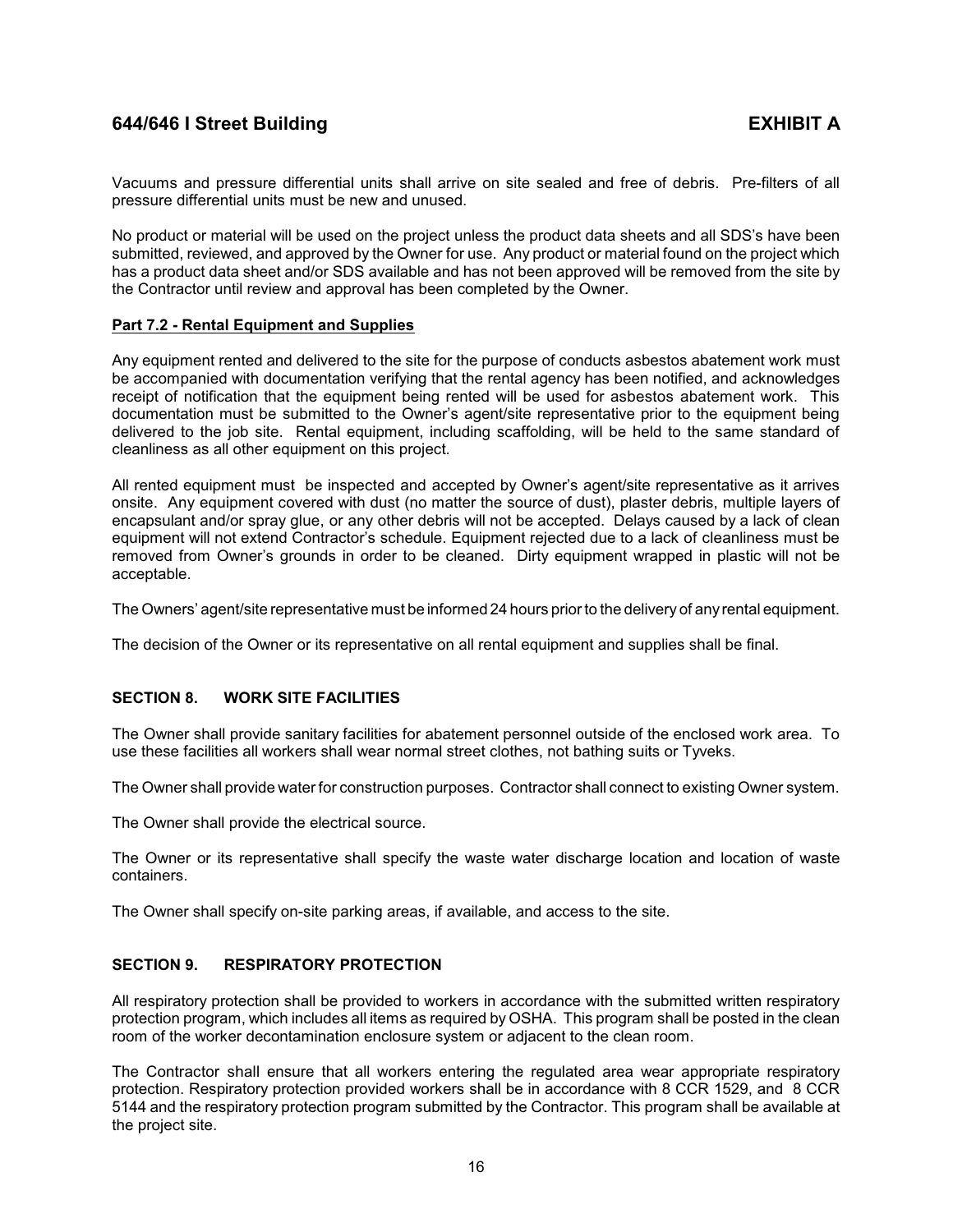The Owner or their representative may deny access to a regulated area to anyone who, in the final judgement of the Owner or their representative, is not properly wearing adequate respiratory protection for the project conditions. This includes but is not limited to those wearing unidentified respirators, those with improperly sealed respirators, those wearing respirators in an improper manner such as over their protective suit hood, or in any other fashion judged by the Owner or their representative to be improper or inadequate to protect the individual from the airborne asbestos at the project site.

The Contractor shall provide each worker needing respiratory protection with his or her own, individually identified, NIOSH-approved respirator. At a minimum, these respirators will be equipped with a P-100 series HEPA filter. The Contractor shall provide additional filter types if that becomes necessary for specific hazards discovered on the job site or if required in the contract documents.

The Contractor shall ensure that all workers use the respirator in compliance with the manufacturer's instructions for proper use and care of that product.

Workers must perform positive and negative respirator seal checks each time a respirator is put on, provided the respirator design so permits.

The Contractor shall ensure that those workers wearing powered air purifying respirators test the air flow rate according to the frequency and methods specified by the manufacturer.

Workers shall be given, at least, a qualitative fit test in accordance with procedures detailed in the Cal/OSHA requirements for all respirators to be used on this abatement project. An appropriately administered quantitative fit test may be substituted for the qualitative fit test.

The Contractor shall ensure and provide written records to the Owner's agent/site representative that all workers wearing tight-fitting respirators have been appropriately fit tested in accordance with the requirements of 8 CCR 5144.

The Contractor shall ensure that nothing interferes with the seal of the respirator to the face of the worker. This includes but is not limited to facial hair, clothing, protective clothing, equipment or anything else that comes between the respirator and the face of the worker.

Use of any respirator must be in compliance with the manufacturer's instructions for proper use and care of that product.

The Contractor shall ensure that workers wear respirators underneath protective clothing.

Workers conducts any work that may create an airborne release of asbestos must wear appropriate respiratory protection. This includes, but is not limited to the pre-cleaning of asbestos contamination off of furniture, equipment and floors, and the set-up of contaminated work areas.

The judgement of the Owner's agent/site representative shall be final if there is a disagreement between the Owner and the Contractor regarding the need for wearing or the type of personal protection required..

In no event will a negative exposure assessment be allowed to lower respiratory protection, from that listed in the Scope of Work or required by regulation in the absence of an NEA, prior to the start of a project. Air samples used for negative exposure assessments created after the project has started must be from work conducted under this contract.

### Minimum Respiratory Protection for OSHA Class I Work

Unless specified differently in the contract documents, the Contractor's employees conducts Class I work will wear tight-fitting, full-face powered-air purifying respirators for all Class I work that will take more than one hour to complete. They must wear a minimum of a half-face negative air–purifying respirator for Class I work lasting less than one hour. Contract documents may require additional respiratory protection, such as the use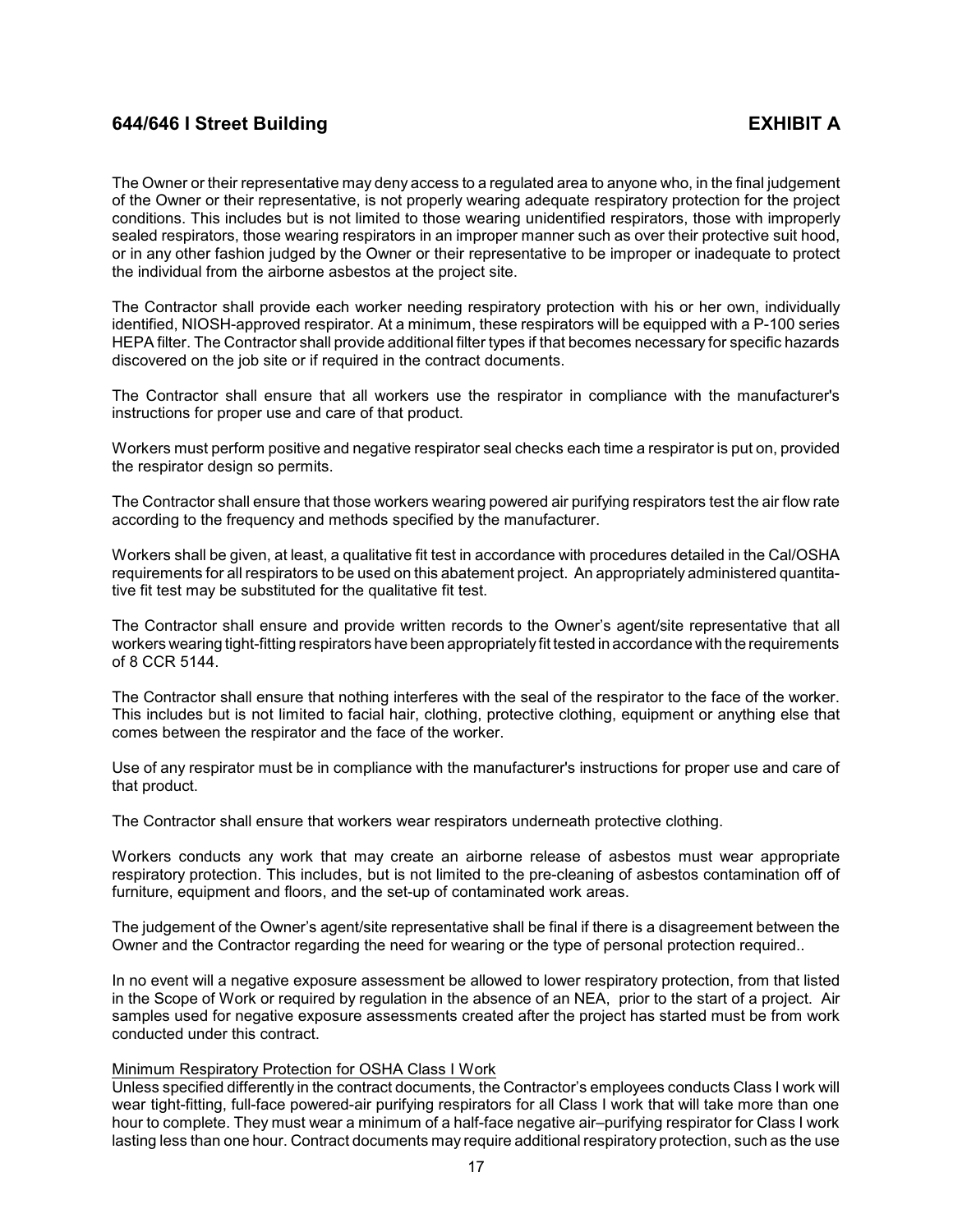of supplied air respirator systems if, in the opinion of the Owner's agent/site representative, the airborne asbestos levels are expected to exceed one fiber per cubic centimeter of air (1 f/cc).

After work has begun, if the Contractor wishes to lower respiratory protection requirements, such as for glove bag or other work, he or she must demonstrate to the Owner's agent/site representative that personal air sampling results from that project prove that airborne fibers levels are below the Cal/OSHA Permissible Exposure Limit. The Owner's agent/site representative will normally require sampling results used for this purpose to include several days of sampling taken during the work expected to generate the highest airborne levels. The Owner's agent/site representative will have final authority regarding whether or not the respiratory protection may be reduced below the need for powered-air purifying respirators.

Unless stated otherwise in the contract documents, for the purposes of respiratory protection, Class I work will include the removal of materials such as gypsum board surfaces that are covered with a texturing or skim coat material that contains over one percent asbestos.

### Minimum Respiratory Protection for Class II and III Work Practices

Unless specified differently in the contract documents, the Contractor's employees conducts Class II or III work will wear a minimum of half-face, air-purifying respirators. Contract documents may require additional respiratory protection, such as the use of full face air-purifying respirators or powered-air-purifying respirators.

After work has begun, if a Contractor wishes to lower respiratory protection requirements, he or she must demonstrate to the Owner's agent/site representative that personal air sampling results from that project prove that airborne fibers levels are below the limit of quantification for the phase contrast microscopy method. The Owner's agent/site representative will normally require sampling results used for this purpose to include several days of sampling taken during the work expected to generate the highest expected airborne levels. The Owner's agent/site representative will have final authority regarding whether or not the respiratory protection may be reduced or eliminated. For example, the Owner's agent/site representative may require personal samples be analyzed by TEM before determining that asbestos does not pose an airborne health risk.

### Respiratory Protection for All Work Classes and Unclassified Work

Respiratory protection will always be required if thermal system or surfacing materials are disturbed or if any asbestos-containing materials will not be removed substantially intact.

The Owner's agent/site representative has full authority to raise the level of respiratory protection required for access to the regulated area if in his or her judgement additional respiratory protection is required. For example, if personal air sample results collected by either the Contractor or Owner's agent/site representative indicate higher than expected levels, the Owner's agent/site representative is authorized to increase the level of required respiratory protection. The Owner's agent/site representative will determine if the increased respiratory protection is due to new, unexpected developments such as the discovery of new materials, or if the increase is due to the Contractor failing to follow good work practices. The judgement on this matter by the Owner's agent/site representative will be final.

The Owner is not responsible for increased costs or delays resulting from the need to increase respiratory protection should the reason for the increased respiratory protection be due to the Contractor's failure to adequately utilize wet work methods and/or the prompt cleanup of debris.

The Contractor may only implement respiratory protection changes after receiving written approval for the change from the Owner's agent/site representative.

Waste transport and disposal personnel must wear at least half-face, air-purifying respirators when handling intact sealed bags. Powered-air purifying respirators must be worn if waste containers spill, break, or in any other fashion require a Class I work cleanup be performed.

The Contractor shall comply with the respiratory protection requirements listed in 8 CCR 1529 until that date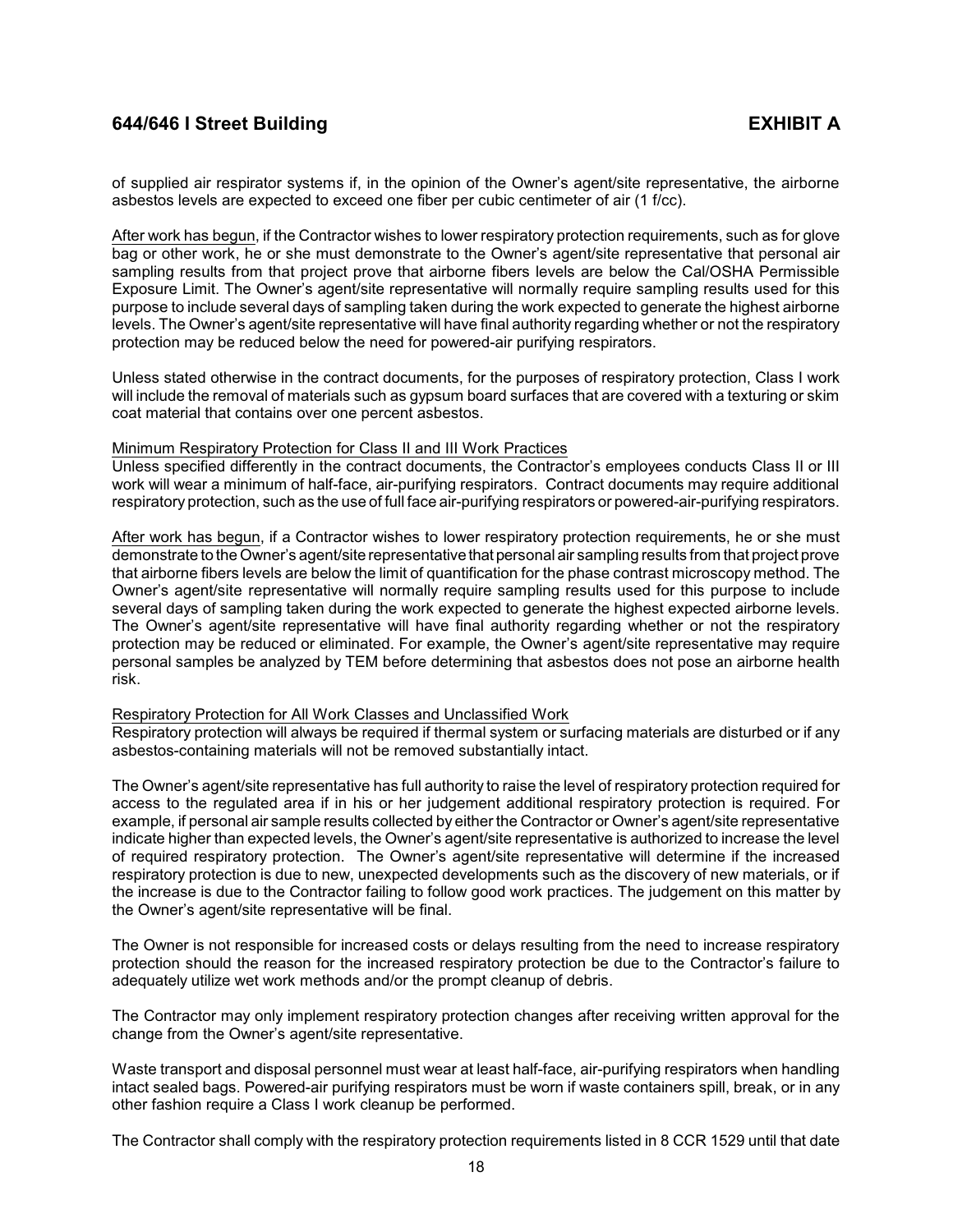that 8 CCR 5144 includes assigned protection factors for all respirators. The following list of respirators and their assigned "protection factors" shall be the criteria for the selection of respiratory protection.

| <b>Respirator Selection</b>                                                                                                                                | <b>Protection Factor</b> |
|------------------------------------------------------------------------------------------------------------------------------------------------------------|--------------------------|
| Half-face or full-face air purifying respirator equipped with<br><b>HEPA</b> filter.                                                                       | 10                       |
| Full-face air purifying respirator equipped with HEPA filter<br>with quantitative fit test.                                                                | 50                       |
| Full-face Type C continuous flow supplied air.                                                                                                             | 1000                     |
| Half-face or full-face, powered air purifying respirator<br>equipped with HEPA filter.                                                                     | 1000                     |
| Full-face supplied air respirator operated in pressure<br>demand mode.                                                                                     | 1000                     |
| Full-face supplied air respirator operated in pressure<br>demand mode, equipped with an auxiliary positive<br>pressure self-contained breathing apparatus. | 1000                     |

Workers shall be provided, as a minimum, with personallyissued and marked respirators equipped with HEPA filters approved by NIOSH to be worn in the designated work area and/or whenever a potential exposure to asbestos exists. Owner or its representative may refuse entry to the work area to a worker with an unidentified respirator.

Sufficient filters shall be provided for replacement as required by the workers or applicable regulations. Disposable respirators shall not be used.

No worker shall be exposed to levels greater than 0.01 f/cc as determined by the protection factor of the respirator worn and the work area fiber levels.

Whenever type C respirator protection is used, compressed air systems shall be designed to provide air volumes and pressures to accommodate respirator manufacturer specifications. The compressed air system shall have a reservoir of adequate capacity to allow the escape of all respirator wearers from contaminated areas in the event of compressor failure.

Compressors must meet the requirements of 29 CFR 1910.134(d).

Location of compressors must be approved by Owner for exhaust and noise considerations.

Compressors must have an in-line carbon monoxide monitor and periodic inspection of carbon monoxide monitors must be documented. Documentation of adequacyof compressed air systems/respiratoryprotection systems must be retained on site. This documentation will include a list of compatible components with the maximum number and type of respirators that may be used with the system. Periodic testing of compressed air shall insure that systems provide air of sufficient quality (Grade D breathing air). Documentation of this testing, including a description of the process used to perform the test and results of each test must be submitted to the Owner's agent/site representative weekly.

Location of compressors must be approved by Owner for exhaust and noise considerations.

Whenever powered air-purifying respirator protection is used, a sufficient supply of replacement batteries and HEPA filter cartridges shall be provided to the workers. At least one spare fully charged battery must be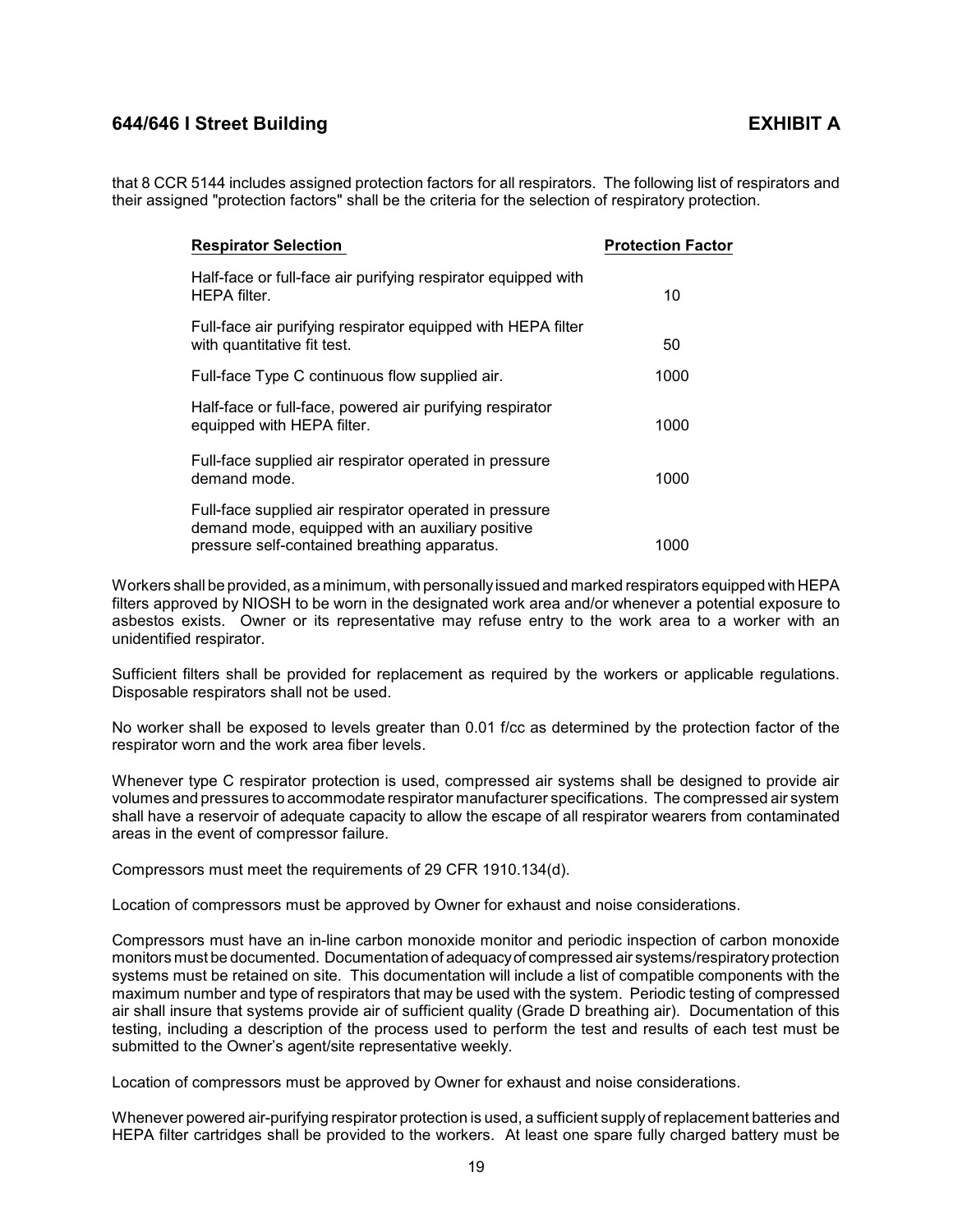available on-site for each PAPR in use. The flow rate delivered to the face piece shall be checked and recorded by the Contractor on the sheet provided by the Owner's agent/site representative each time a worker dons the respirator. Written respiratory protection program must detail how this testing is to be performed by each employee or the onsite supervisor. The Contractor shall ensure that the flow rate for PAPRs meets the requirements listed in 8 CCR 1544 regarding tight and loose fitting respirators as appropriate. The Contractors shall also ensure that PAPRs are worn, checked and maintained according to the directions of the manufacturer.

During encapsulation operations or usage of other organic base aerosols (e.g. spray glue, expanding foam, etc.) workers shall be provided with combination organic vapor/HEPA filter respirator cartridges.

The Contractor shall comply with OSHA CFR 1926.110(h) (Respiratory Protection) and Cal/OSHA Title 8 5144. The following list of respirators and their associated "protection factors" shall be the criteria for the selection of respiratory protection.

Sufficient filters shall be provided for replacement as required by the workers or applicable regulations. Disposable respirators shall not be used.

No worker shall be exposed to levels greater than 0.01 f/cc as determined by the protection factor of the respirator worn and the work area fiber levels.

Whenever powered-air-purifying respirator protection is used, a sufficient supplyof replacement batteries and P100 HEPA filter cartridges shall be provided to the workers. At least one spare fully charged battery must be available on-site for each PAPR in use. The flow rate delivered to the face piece shall be checked and recorded by the Contractor on the sheet provided by the Owner's agent/site representative each time a worker dons the respirator. Written respiratory protection program must detail how this testing is to be preformed, and whether it will be performed by each employee or the onsite supervisor.

During encapsulation operations or usage of other organic base aerosols (e.g. spray glue, expanding foam, etc.) workers shall be provided with combination organic vapor/HEPA filter respirator cartridges.

During application of spray-poly, appropriate NIOSH approved respirators shall be worn.

## <span id="page-22-0"></span>**SECTION 10. PERSONNEL PROTECTION REQUIREMENT AND TRAINING**

Prior to commencement of abatement activities all personnel who will be required to enter the work area or handle containerized asbestos containing materials must have received adequate training in accordance with the OSHA, EPA AHERA and NESHAP regulations.

Special on-site training on equipment and procedures unique to this job site shall be performed by the Contractor as required by law or recommended by the equipment manufacturer.

The Contractor shall provide training in emergency response and evacuation procedures.

See Section 8 for respiratory protection requirements.

Disposable clothing, including head, foot and full body protection, shall be provided in sufficient quantities and adequate sizes for all workers and authorized visitors. Damaged coveralls shall be immediately repaired or replaced.

Hard hats, protective eye-wear, proper protective gloves, rubber boots and/or other footwear shall be provided by the Contractor as required for workers and authorized visitors. Safety shoes may be required for some activities.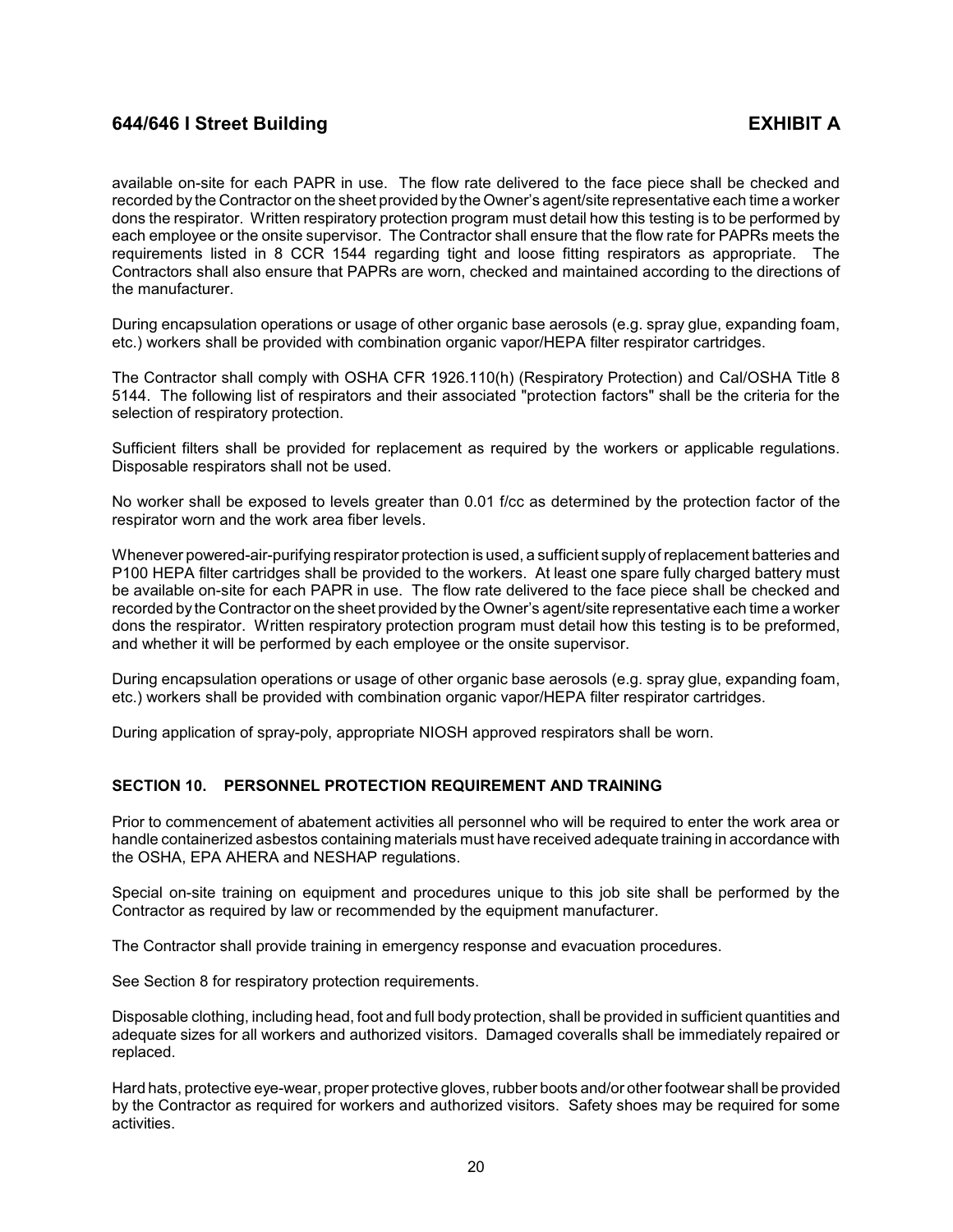Contractor personnel shall not wear street clothes or clothes of any type underneath the protective disposable clothing. Upon exiting the work area, no items worn in the work area, such as clothing, personal protective gear, footwear, or hair coverings will be allowed to be worn past the shower of the decontamination unit. Contractor worker(s) have the option of wearing disposable undergarments underneath protective clothing, or they may be nude underneath the protective disposable clothing.

Each time the worker(s) enter the work area they will don new disposable clothing and undergarments. Street clothes (including underwear and shoes) shall not be allowed inside the work area, except during visual clearance activities.

The Owner's agent/site representative may use personal judgement to allow authorized personal to wear street clothes under protective clothing during the construction of final visual or other short-duration visits into the regulated area during times which asbestos is not being disturbed and gross debris is not present. In these situations, approved by the Owner's agent/site representative, the authorized person shall deposit the protective clothing on the dirty side of the decontamination system and may proceed through the shower and clean room wearing the clothes they wore under their protective clothing.

## <span id="page-23-0"></span>**SECTION 11. WORKER DECONTAMINATION ENCLOSURE SYSTEMS**

Worker decontamination enclosure systems shall be provided at all locations where workers will enter or exit the work area. One system at a single location for each contained work area is preferred. Enclosure systems may be constructed out of metal, wood or plastic support as appropriate. Plans for construction, including materials and layout, shall be submitted as shop drawings and approved, in writing, by the Owner or its representative prior to work initiation. Detailed descriptions of portable, prefabricated units, if used, must be submitted for the Owner's approval. The worker decontamination enclosure system shall consist of at least a clean room, a shower room, and an equipment room, separated from the work area by airdock. The airdock shall be, at least, three feet square. All fabricated units shall have, at least, two layers of 6 mil poly sheeting.

All decontamination units and pressure differential units outside the building shall be covered with a 2"x 4" wood studs and  $\frac{1}{2}$ " plywood enclosure for security. Pressure differential units shall be secured as necessary to the building or ground. Exhaust openings shall have metal grates to prevent objects from being put into the exhaust openings. Pressure differential exhaust shall be exhausted to an area acceptable to the Owner or Owner's agent/site representative.

Entry and exit from all air locks and decontamination enclosure system chambers shall be through doorways designed to restrict air movement between chambers when not in use. The dirty side shall have an extra layer of 6 mil poly sheeting on the floor as a "boat layer" and it shall be replaced at least daily.

Th clean room shall be sized and equipped to adequately accommodate the work crew. Lighting, heat and electricity shall be provided as necessary for comfort. This space shall not be used for storage of tools, equipment or materials (except as specifically designated), or as office space.

Shower room shall contain one or more showers as necessary to adequately accommodate workers. The shower enclosure shall be constructed to ensure against leakage of any kind. In addition, the shower shall be a separate unit from the decon walls. The shower unit cannot be made from poly. Metal or hard plastic is acceptable. An adequate supply of soap, shampoo and towels shall be supplied by the Contractor and available at all times. Shower water shall be drained, collected and filtered through a system with at least 5.0 micron particle size collection capability.

The shower pan in the shower chamber shall be, at least,  $3' \times 3'$  in size. The shower chamber shall be constructed so that no water from the shower can spray out of the chamber, nor any water run down the sides of the poly and miss the pan. The shower chamber dimensions shall be determined by the size of the shower pan but are not to be smaller than 3' wide by 3' long by 6' tall. At least one shower shall be provided for each 10 workers. A minimum of two showers will be required for more than 10 workers.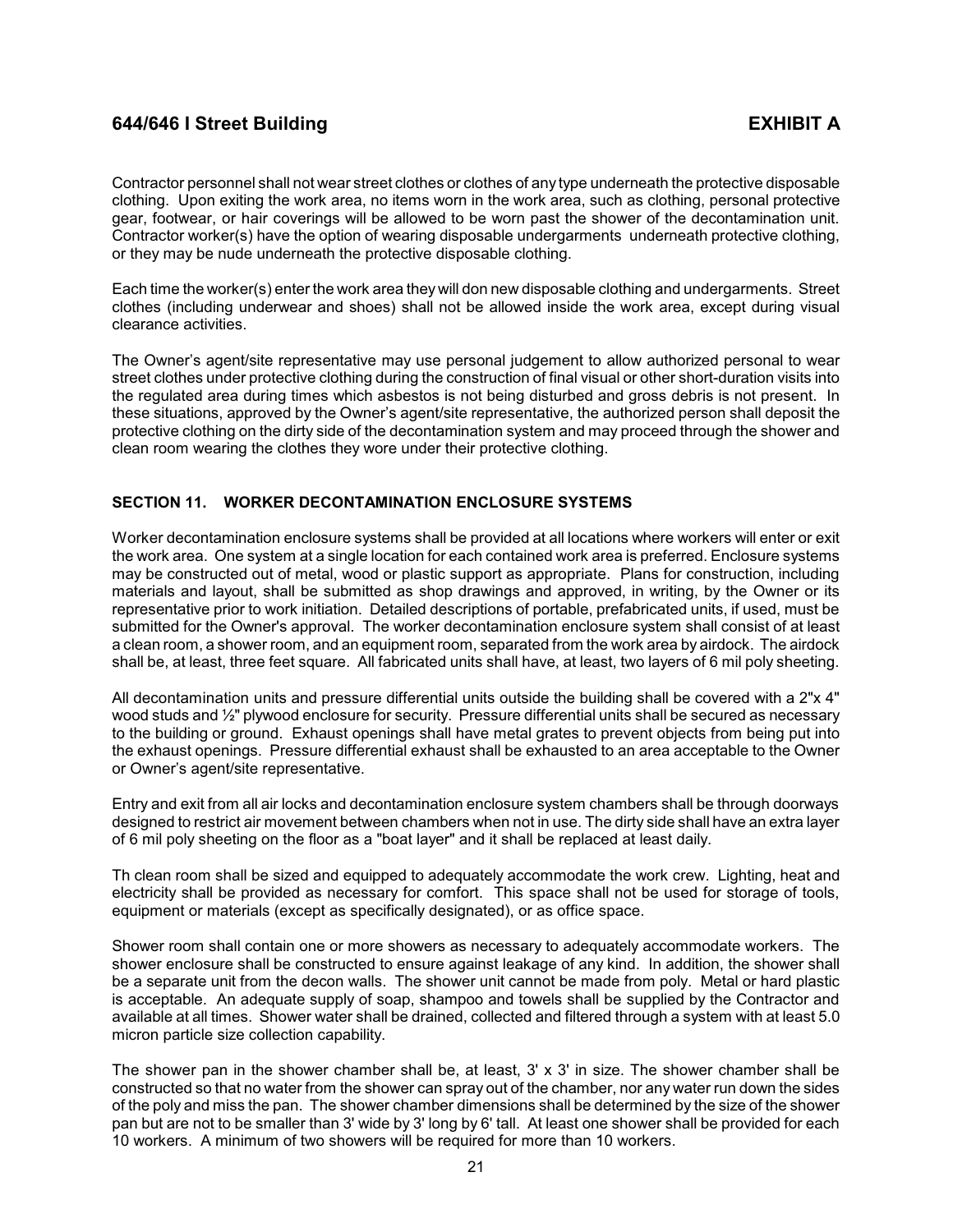Each decontamination chamber shall have, at least, a 4" lip of poly from the floor up the wall to prevent possible transfer of water and debris between chambers. Excess poly at the corners of this floor is to be fitted to the sides of the chamber by folding poly and taping, as opposed to cutting away excess poly and taping seams. In addition to this 4" lip of poly the shower chamber shall have an overflow pan, in which the shower unit sits, that is capable of holding 2" of water. The filter system and any hose connections transferring contaminated water shall be located in a secondary containment, such as a metal pan. Any leakage shall be double-bagged or re-filtered.

Unless otherwise specified in the scope of work, the minimum size of the decontamination chambers shall be the following:

| Clean Room | $5' \times 6'$                           |
|------------|------------------------------------------|
| Shower     | $3' \times 3'$                           |
| Dirty Room | $5' \times 6'$                           |
| Air Locks  | 3' x 6' (If five chambers are specified) |

Abatement work will be stopped if decontamination unit is not kept in acceptable condition.

Storage or consumption of food and/or beverages shall not be permitted inside the containment or within any of the decontamination chambers. Food or drink consumption within containment will result in the abatement worker(s) dismissal from the site for the duration of the project.

## <span id="page-24-0"></span>**SECTION 12. WORKPLACE ENTRY AND EXIT PROCEDURES**

All workers and authorized personnel shall enter the work area through the worker decontamination enclosure system.

All personnel who enter the work area must sign the entry log, located in the clean room. This log shall have space for the workers name, social security number, time in, time out, and be identified with the project name, date, and containment location.

All personnel, before entering the work area, shall read and be familiar with all posted regulations, personal protection requirements (including workplace entry and exit procedures) and emergency procedures. A signoff sheet shall be used to acknowledge that these have been reviewed and understood by all personnel prior to entry.

All personnel shall proceed first to the clean room (or area), remove all street clothes and don appropriate respiratory protection and disposable coveralls, head covering and foot covering. Hard hats, eye protection and gloves shall also be worn, as appropriate. Clean respirators and protective clothing shall be provided and utilized by each person for each separate entry into the work area.

Personnel wearing designated personal protective equipment shall proceed from the clean room through the shower room and equipment room to the main work area.

Before leaving the work area all personnel shall remove gross contamination from the outside of respirators and protective clothing by brushing and/or wet-wiping procedures. (Small HEPA vacuums with brush attachments may be utilized for this purpose.) Each person shall clean bottoms of protective footwear in the walk-off pan just prior to entering the equipment room.

Personnel shall proceed to equipment room where they remove all protective equipment except respirators. Deposit disposable clothing into appropriately labeled containers for disposal.

Reusable, contaminated footwear shall be stored in the equipment room when not in use in the work area. This footwear shall be cleaned prior to being removed from the work area. Placing footwear in two 6 mil poly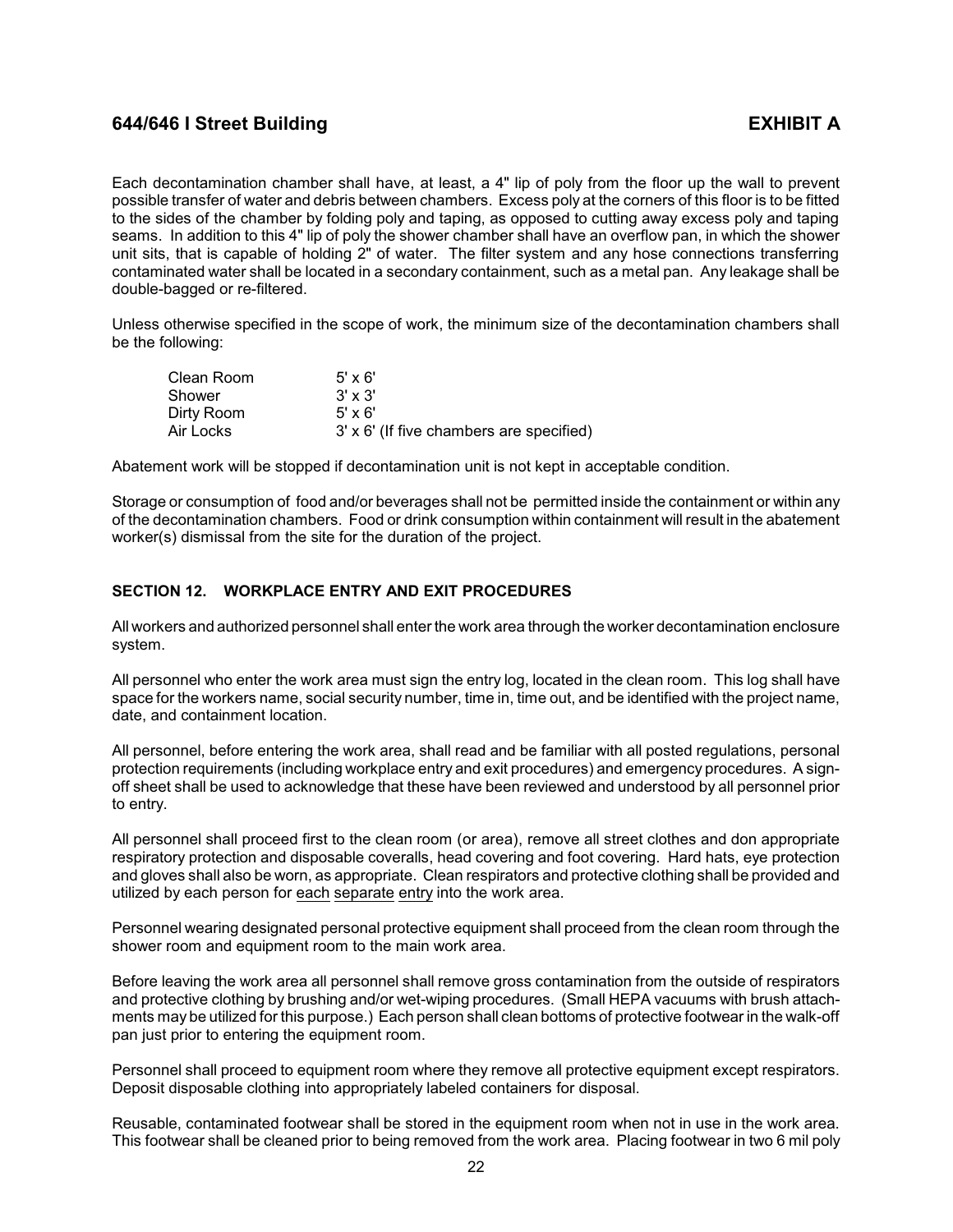bags is sufficient for moving from one containment to another, but not for moving from one site to another.

Still wearing respirators, personnel shall proceed to the shower area, clean the outside of the respirators and the exposed face area under running water prior to removal of respirator, then shower and shampoo to remove residual asbestos contamination. Various types of respirators will require slight modification of these procedures.

After showering and drying off, proceed to the clean room and don clean disposable clothing if there will be later re-entry into the work area, or street clothes if it is the end of the work shift.

These procedures shall be posted in the clean room and equipment room.

## <span id="page-25-0"></span>**SECTION 13. DIFFERENTIAL AIR PRESSURE SYSTEMS (See also Section 14)**

## <span id="page-25-1"></span>**Part 13.1 - Negative Pressure Requirements**

Negative pressure shall be maintained at 0.03" water differential at all times during abatement activities, including entry/exit and bag out procedures. Contractor shall assign crew members to determine cause of loss of pressure any time containment's negative pressure drops below 0.03" water differential. All work will be stopped in any containment for which the negative pressure drops below 0.025" water differential, until problem is resolved and pressure returns to 0.03" water differential or better.

In the event that containment cannot be brought up to 0.03" water differential, abatement contractor must increase number of negative pressure differential units until 10 air changes per hour is taking place. If this fails to raise negative pressure to acceptable levels, Contractor may request in writing a reduction in negative pressure requirements. If Owner's agent/site representative agrees that Contractor has tried all possible remedies, Owner's agent/site representative may grant reduction in negative pressure requirement. Owner's agent/site representative is under no obligation to grant this request.

All negative pressure units installed, but not operating, must be sealed at both the exhaust location and the intake of the machine. This will prevent back draft which could allow asbestos fiber contamination from the HEPA filter.

## <span id="page-25-2"></span>**Part 13.2 - DOP (or equivalent) Testing**

Contractor shall provide differential air pressure systems for each work area in accordance with Appendix J of EPA "Guidance for Controlling Asbestos-Containing Materials in Buildings," EPA 560/5-85-024.

All HEPA filtered systems used on this project shall be tested and certified by an independent company, approved in advance by Owner's agent/site representative, on-site and prior to use. All vacuums and pressure differential units shall meet ANSI Z9.2, using an appropriate testing agent. Documentation of these tests shall be provided to the Owner's agent/site representative prior to the use of any HEPA system.

DOP, or equivalent, testing must be conducted on-site, unless stated otherwise in the Scope of Work. All HEPA filtered units, including but not limited to, vacuums, air pressure differential units, and make-up air filters must be tested onsite. Testing of air pressure differential units must include testing of the wheel attachments, control panel, and seam and rivets of the housing, as well as the HEPA filter itself. A unit which passes DOP testing across the filter, but which fails testing for any component of the housing may be certified as an "Exterior of Containment HEPA Filtered Unit" only.

All HEPA equipped equipment to be used on the project must be delivered to the site empty of all debris, clean and free of dust, and in full operating condition. Covering dirty units with poly, other than the HEPA filter surface, will not be acceptable.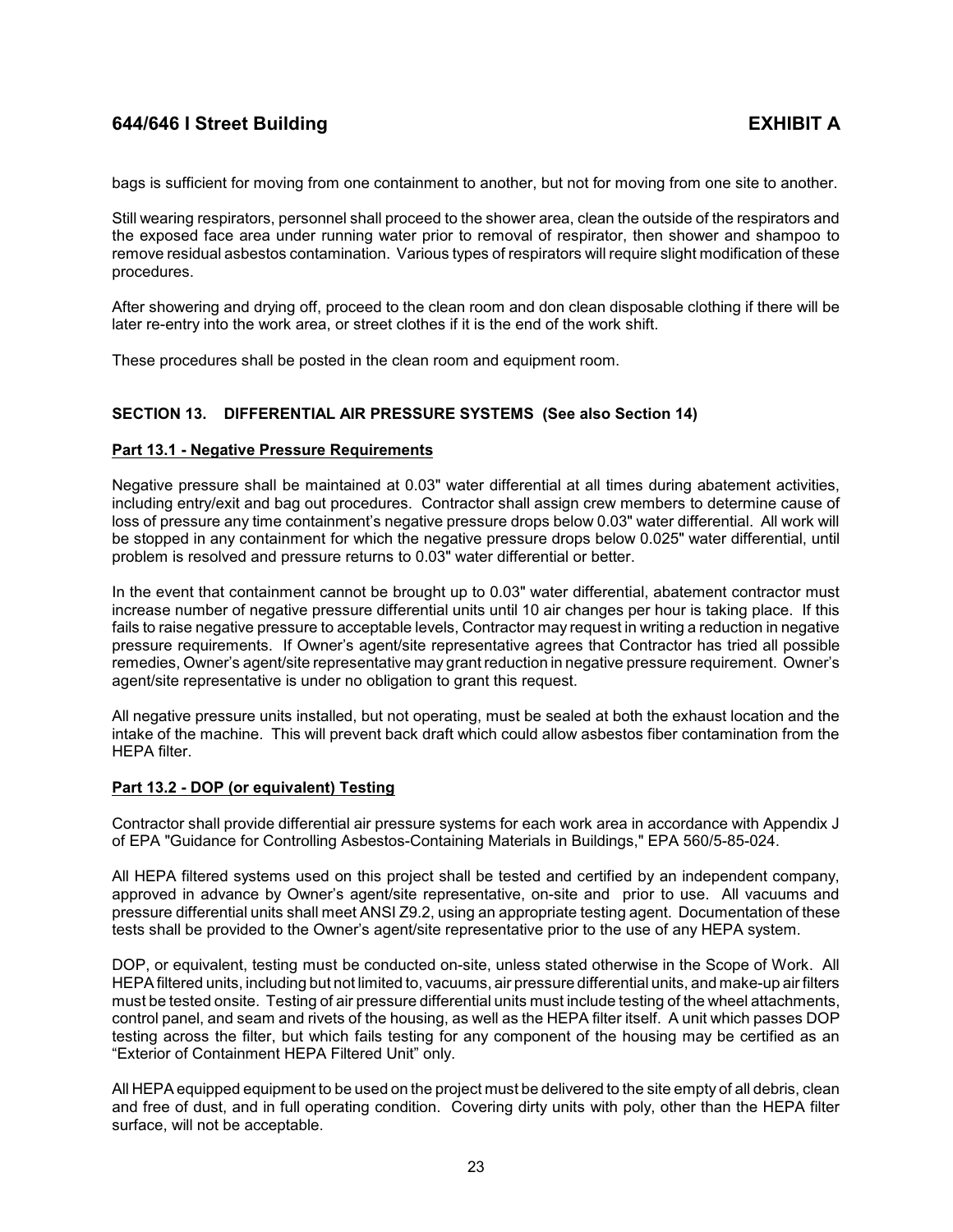DOP or equivalent testing must be conducted by an independent testing company approved in advance by Owner's agent/site representative Contractors may not test their own equipment.

DOP or equivalent testing is required when any HEPA filters are changed.

All HEPA filtered machines, including but not limited to vacuums and negative pressure differential machines, shall be utilized in the manner in which they were DOP tested.

Any negative pressure unit turned upside down, or on its side, must be returned to an upright position and re-DOP tested. Negative pressure units shall not be used on this project while laid on their side or upside down.

In case of a power outage, Contractor must seal exhaust ducts against back draft into containment.

All negative air units will have the filter sealed with poly and tape before being shutdown to prevent back drafting.

## <span id="page-26-0"></span>**Part 13.3 - Differential Pressure Recording Requirements**

Differential air pressure shall be continuously monitored by Contractor using a recording instrument, Dwyer Instrument Co., "Photohelic Gauge" or equivalent, connected to an appropriate circular chart recorder or a comparable recorder that maintains a record of dates, times and pressure differentials. The location of the pressure measurement tap shall be approved in advance by the Owner's agent/site representative. During the operation of the unit, circular charts shall be collected on a daily basis, dated, and signed by an OSHA Competent Person present on site. Pressure differential shall be checked a minimum of every hour during the work shift by a person familiar with the operation of the pressure-differential-filtration units, as well as the recording device. Each check shall be documented with a time and date notation on the circular chart and "Manometer Readings" form along with the initials of the person performing the check. A copy of the circular chart record shall be submitted to the Owner's agent/site representative on a daily basis. The circular chart shall record time, date, pressure differential, coordinates, and location.

In the event the manometer recording mechanism fails, the Contractor shall be responsible for manually recording the pressure differential at fifteen (15) minute intervals. The log shall be kept until the recording device is operational . The log shall be provided to the Owner's agent/site representative on a daily basis.

The "Manometer Readings" form shall be a record of dates and times of pressure readings and instrument stability.

Connect recording instrument to an audible alarm which will activate at pressure differential of-0.025 inches water gauge air pressure. Defective or non-operating instrumentation may require temporary stoppage of work until instrumentation is replaced.

For larger projects at least one manometer station shall be in place for each 25,000 square feet of containment space.

## <span id="page-26-1"></span>**Part 13.4 - Differential Pressure System**

Selection of pressure differential unit (PDU) air exhaust locations and avenues shall require careful consideration with regard to the work being performed and needs of the owner. Unless there is no viable alternative all air exhaust from PDU's shall be directed out of the building. This is expected to be accomplished through use of a temporary duct system (flexible or rigid) provided by the Contractor, or permanent, dedicated exhaust duct systems present within the building. The first choice should always be to direct PDU air exhaust out of the building through Contractor supplied ducts. The first alternative would be to use an existing dedicated exhaust duct system located within the building. The second alternative would be to direct exhaust air into an above ceiling space with no applied fireproofing, loose insulations or unjacketed fiberglass insulation on building systems. The third and most undesirable alternative would be to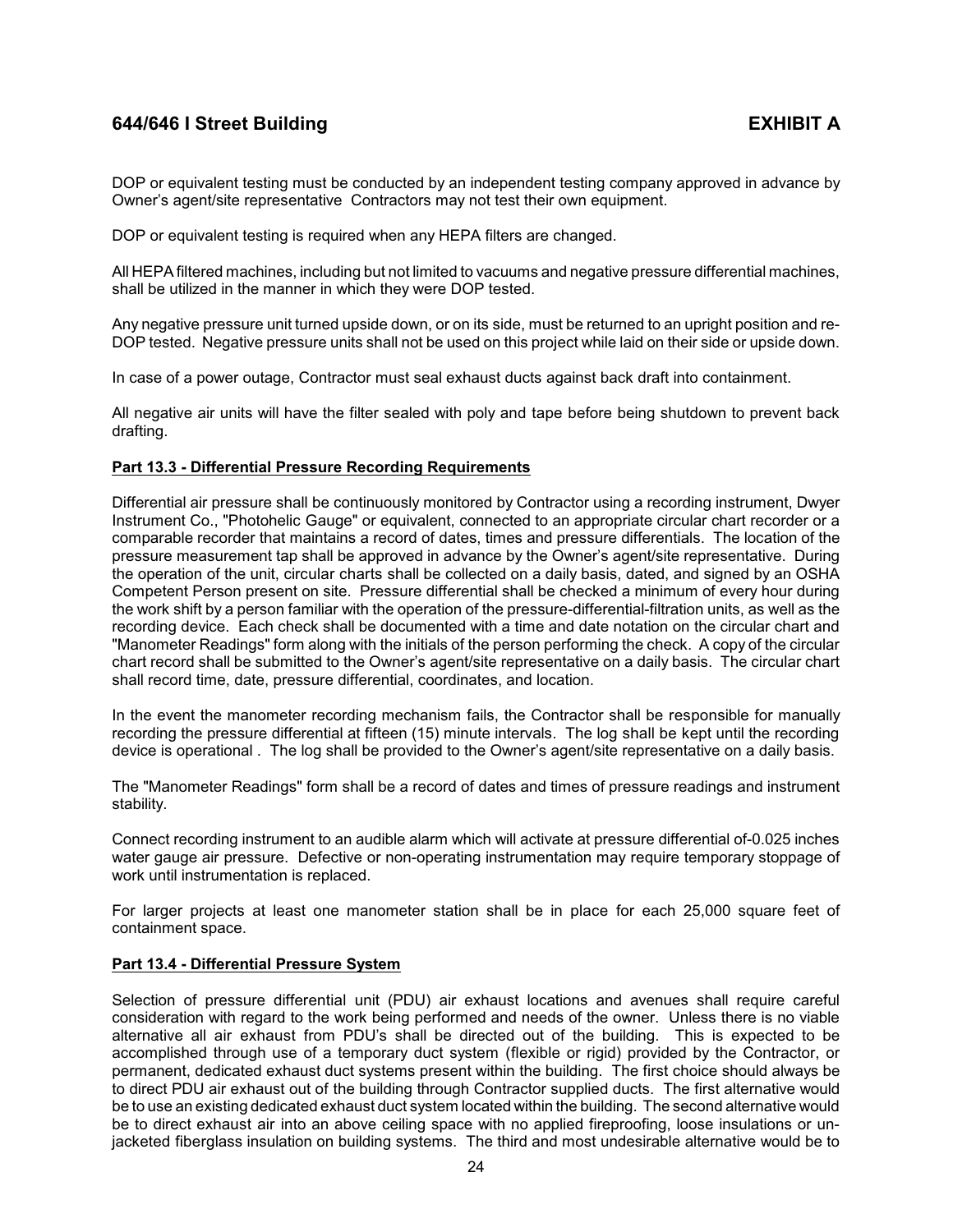allow exhaust from pressure differential air systems to remain within the buildings occupied spaces. The three alternatives may only be utilized with approval of the owner.

When directing exhaust to a buildings exterior through the use of temporary supplied duct, the Contractor shall select a path of travel (if applicable) for these ducts which does not impede building occupants or other trades, result in creation of a hazard to building occupants, or restrict the closing of entry and exit doors to the building. The exhaust opening must not be within 10' of any air intake vents, open windows or open doors, and must not be directed at paths of travel into or out of the building.

When utilizing a dedicated exhaust duct system present within the building the system must be investigated to determine its capability of handling the volume of exhaust air expected to be produced by the pressure differential system. Sufficient air volume of the existing dedicated exhaust duct system should have a minimum of 5X but preferably up to about 10X the total volume capacity of the exhaust of the pressure differential air system. For example, if a single 2,000 cfm PDU is to be used, the dedicated exhaust fan system which will exhaust the air produced by the PDU should be capable of handling about 10,000 cfm of total exhaust air capacity. Use of permanent dedicated exhaust duct systems may also require sealing of adjacent registers in the same exhaust system to allow the PDU exhaust to make up the difference in exhaust volume.

The owner shall provide approval prior to the contractor utilizing any permanent dedicated exhaust systems which might be considered, since the dedicated exhaust systems will be required to operate at all times the pressure differential air system is operable, and sealing any adjacent registers may not be acceptable. It is critical to note that a dedicated exhaust system is not the same as a return air duct system which re-circulates air from a given building space back to the HVAC fan unit and ultimately is supplied back to the work space. Return air duct systems will not be allowed for exhaust from PDU's.

Directing PDU air exhaust into an attic or above ceiling space may only be utilized in specific conditions and is limited to attic spaces with only exposed wood, metal or concrete undersides of roof or flooring systems. The space may not under any circumstances have any existing known or assumed asbestos containing materials present regardless of their condition. The attic or above ceiling space may also not contain any applied fireproofing, loose insulations or un-jacketed fiberglass insulation materials which could be dislodged from the force generated by any exhaust air.

When no other choice or alternative is available and the Contractor must exhaust air from pressure differential systems into the buildings interior spaces the following requirements must be met. Exhaust air must pass through two HEPA filter equipped PDU's placed in series and be dispersed or diffused within a "mixing" chamber prior to release into the buildings interior. This method offers redundancy in the cleaning of exhaust air and is commonly referred to as a "piggyback" system. The first unit in line exhausts air into a second unit through use of a sealed duct connecting the two units. This system results in any exhaust air being cleaned twice prior to release within the buildings occupied spaces.

If the "piggyback" system is considered, there are two key provisions which must be met prior to its use. The first provision is the second PDU downstream of the first unit must be capable of moving at least 25% more volume of air than the first unit. For example, if the first (upstream) unit is rated at 1,500 cubic feet of air per minute (cfm), the second (downstream) unit must be rated for at least 2,000 cfm. Both units must be capable of demonstrating these volume capacities by measurement with velocity meters or other applicable test methods. PDU's originally rated at 2,000 cfm commonly do not provide 2,000 cfm. The purpose of the second unit being capable of moving a higher volume of air than the upstream unit is to minimize the possibility of creating a positive pressure within the connection between the two units resulting in a failure of the connection and ultimately negating the effects of the downstream unit.

The second provision which must be met if the "piggyback" method of exhaust is chosen, is the downstream unit shall have a new unused HEPA filter installed specifically for this project. This downstream unit shall be marked and identified in some fashion as the downstream unit to be used. Use of a new unused HEPA filter in the downstream unit removes any possibility of dislodging existing particles which may be present from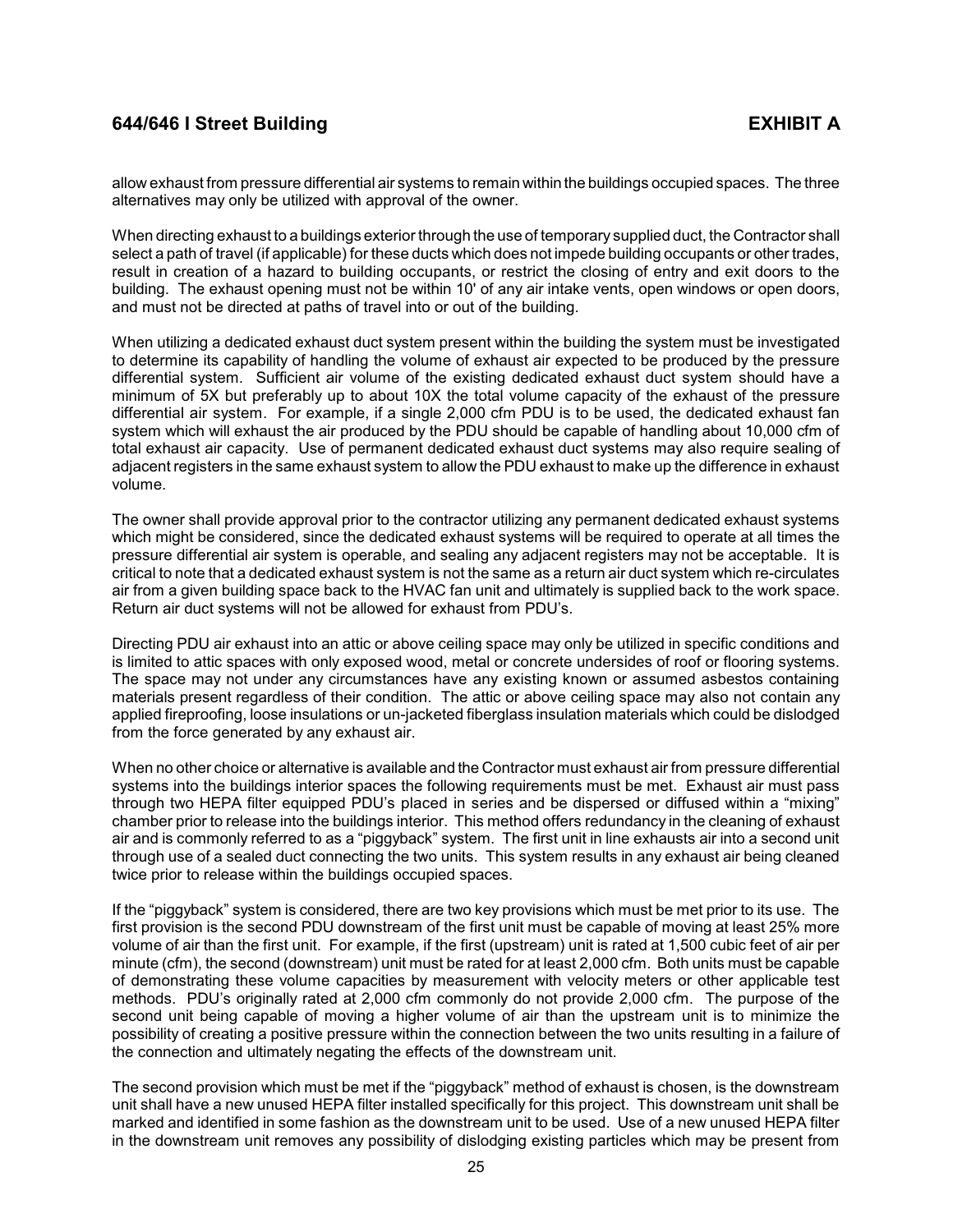previous asbestos, mold, or lead related work on other projects. All exhaust must ultimately be directed into a mixing chamber to reduce the speed of exhaust air prior to release into the building.

Regardless of the exhaust system utilized, the system and its components shall be inspected daily by the Contractor to ensure compliance with the requirements of this specification, remains in good repair and is otherwise not compromised in any way which could negate its designed purpose. Any deficiencies found in the system being used shall be repaired immediately and if necessary all work will cease until those repairs can be accomplished.

The work area shall have a differential air pressure of -0.03 inches water whenever the work is being performed including removal, gross clean-up, encapsulation of surfaces, bag-out operations and worker entry and exit procedures. If pressure differential ever drops below 0.025 inches water differential, all work, other than cleanup of waste on the floor of containment, must be halted until reason for pressure differential drop has been determined and corrected.

Only unused pre-manufactured, reinforced flexible ducts shall be used within the containment area for exhausting of filtered air. Contractor may not construct ducts using poly or other materials.

All interior of containment PDU's and flexible ducts must be wrapped in poly during all abatement activities. This poly wrap is to be removed after "finish detail" work has been completed, but prior to clearance visual.

Flexible ducts must be supported by solid surface at point of exit from containment. This may require Contractor to install plywood, or similar, structure for exhaust point.

## <span id="page-28-0"></span>**SECTION 14. EXECUTION, WORK SCHEDULE**

## <span id="page-28-1"></span>**Part 14.1 - Execution**

Contractor and Owner's agent/site representative shall investigate the work area and agree (in writing, if necessary) on the pre-abatement condition of the work area.

Contractor shall post danger signs meeting the OSHA specifications at locations and approaches to locations where airborne concentrations of asbestos may exceed ambient background levels.

When electrical supply within area of abatement poses a hazard, Contractor, in conjunction with the Owner, shall shut down and lock out electric power to all work areas. Contractor shall provide temporary power and lighting sources, ensure safe installation (including ground faulting) of temporary power sources and equipment by complying with all applicable electrical code requirements and OSHA requirements for temporary electrical systems. Contractor shall have a licensed electrician shut down and lock out electric power, and setup temporary power and lighting sources. All cost of electricity shall be paid for by the Owner unless specified differently in the Scope of Work. Cost for set-up of temporary power is the responsibility of the abatement contractor unless specified differently in the Scope of Work.

When plumbing is required to be altered or becomes damaged, Contractor shall have a licensed plumber disconnect and cap all water as necessary within the work area. Water shall be provided by the Owner from a location near the work area, but not necessarily within the work area.

Shut down and lock out all heating, ventilating and air-conditioning-system (HVAC) components that are in, supply, or pass through the work area. Seal all intake and exhaust vents in the work area with tape and 6-mil polyethylene within the work area (interior) and on the exterior of the building. Also seal any seams in system components that pass through the work area.

Pre-clean all fixed objects in all work areas using HEPA-filtered vacuums and/or wet-cleaning techniques as appropriate and deemed necessary by the Owner's agent/site representative. Careful attention must be paid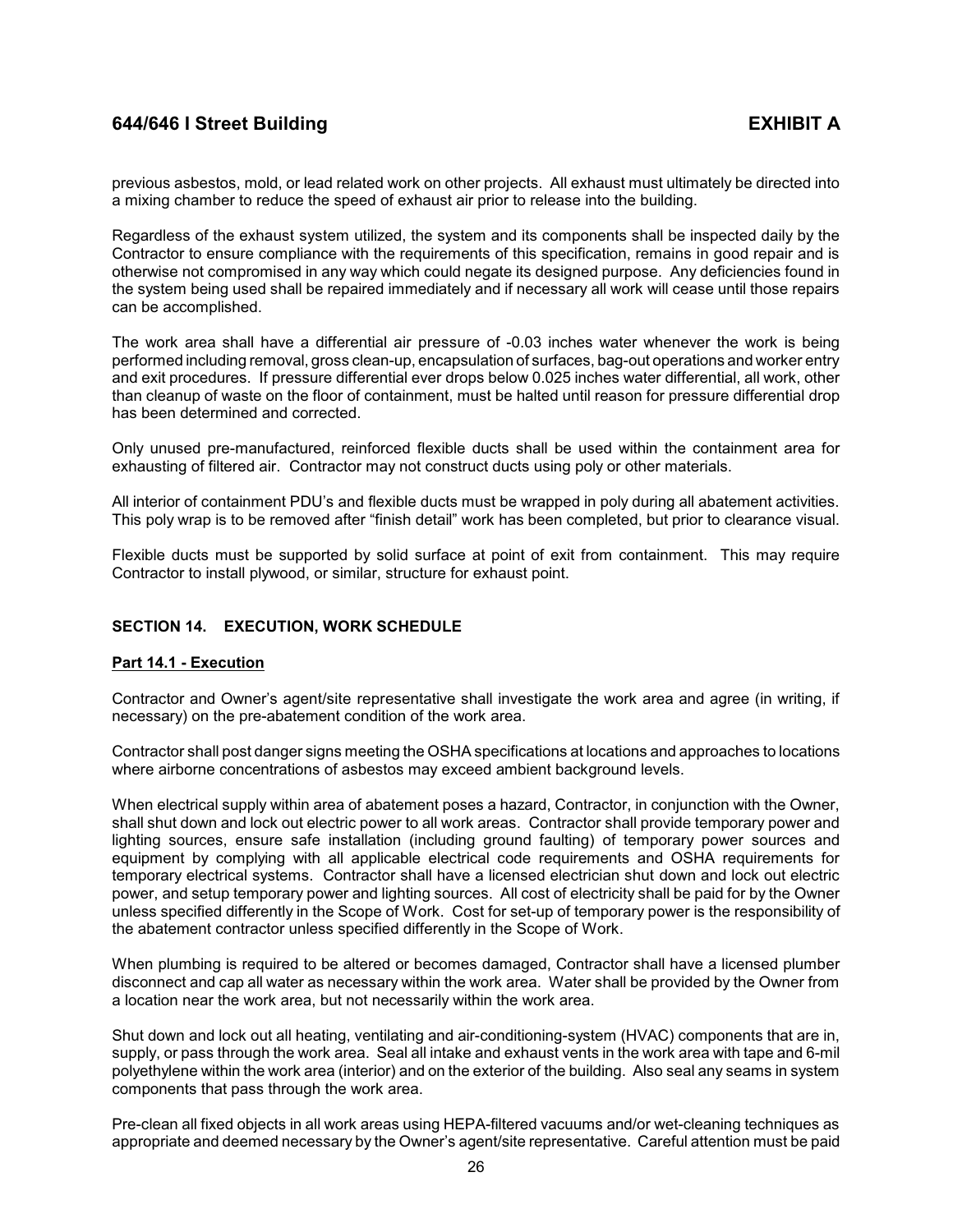to machinery behind grills or gratings where access may be difficult but contamination significant. After precleaning, enclose fixed objects in 6-mil polyethylene sheeting and seal securely in place with tape.

Pre-clean all surfaces in all work areas using HEPA filtered vacuums and/or wet cleaning methods as appropriate. Do not disturb asbestos-containing materials during the pre-cleaning phase.

Unless otherwise stated in the Scope of Work or by agreement with the Owner's agent/site representative Project Manager all non-asbestos-containing materials left in the work area shall be covered by two layers of 6-mil polyethylene sheeting. If any non-asbestos containing materials become contaminated with asbestos during removal activities these materials shall be disposed of as asbestos-containing materials by the Contractor. The Owner's agent/site representative shall determine the friability of these materials prior to disposal. These materials shall be manifested appropriately.

Contractor shall seal all windows, doorways, elevator openings, corridor entrances, drains, ducts, grills, grates, diffusers, skylights and other openings between the work area and uncontaminated areas outside of the work area. These openings must be sealed with 6-mil polyethylene sheeting and tape. These protective layers shall be in addition to the two polyethylene layers on floors, ceilings and walls. These openings are referred to as critical barriers. Seal all cracks in critical barrier areas with tape, caulk, or foam prior to sealing critical barriers.

A critical barrier only, negative pressure check shall be required prior to the set-up of interior containment. Prior to the Contractor covering critical barriers with additional layers of wall, floor, or ceiling poly, the installation and integrity of critical barrier seals must be approved by the Owner's agent/site representative. Wall, floor and ceiling poly installed prior to the critical barrier negative pressure check shall be removed by the Contractor if deemed required by the Owner's agent/site representative in order to properly test critical barriers.

All items attached to asbestos-containing materials and items which cannot be removed without disturbing asbestos-containing materials shall be removed by the Contractor after establishment of containment and negative pressure. If these items are to be "saved and returned" or "reused" by the Owner, the Contractor must remove and clean them without damage. These items must be cataloged using the attached "Return Item Inventory Sheet" provided by Owner's agent/site representative

Contractor shall cover floors in the work area with polyethylene sheeting. Floor shall be covered with a minimum of two layers of 6-mil polyethylene sheeting. Plastic shall be sized to minimize seams. A distance of at least six (6) feet between seams is sufficient. DO NOT locate any seams at wall/floor joints. Floor sheeting shall extend at least twelve inches (12") up the sidewalls of the work area. Sheeting shall be installed in a fashion so as to prevent slippage between successive layers of material. A layer of 10-mil polyethylene sheeting and/or plywood may be required by the Owner's agent/site representative to protect certain flooring materials -- carpets, hardwood floors, tiles, etc. At no time will wall or ceiling materials be permitted to be dropped onto unprotected floors. This includes areas where the floor surfaces contain asbestos.

Contractor shall cover walls in the work area with polyethylene sheeting. Walls shall be covered with a minimum of two layers of 4-mil polyethylene sheeting. Plastic shall be sized to minimize seams. Seams shall be staggered and separated by a distance of at least six feet (6'). DO NOT locate any seams at wall/floor joints. Wall sheeting shall overlap floor sheeting by at least twelve inches (12") beyond the wall/floor joint to provide a better seal against water damage and for pressure differential maintenance. Wall sheeting shall be secured adequately to prevent it from falling away from the walls. This may require additional support/attachment when pressure differential systems are utilized.

Contractor shall cover ceilings in the work area with polyethylene sheeting. Ceilings shall be covered with a minimum of two layers of 4 mil polyethylene sheeting. Plastic shall be sized to minimize seams. Seams shall be staggered and separated by a distance of at least six feet (6'). DO NOT locate seams at wall/ceiling joints. Ceiling sheeting shall overlap wall sheeting by at least twelve inches (12") beyond the ceiling/wall joint to provide a better seal against water damage and for pressure differential maintenance. Ceiling sheeting shall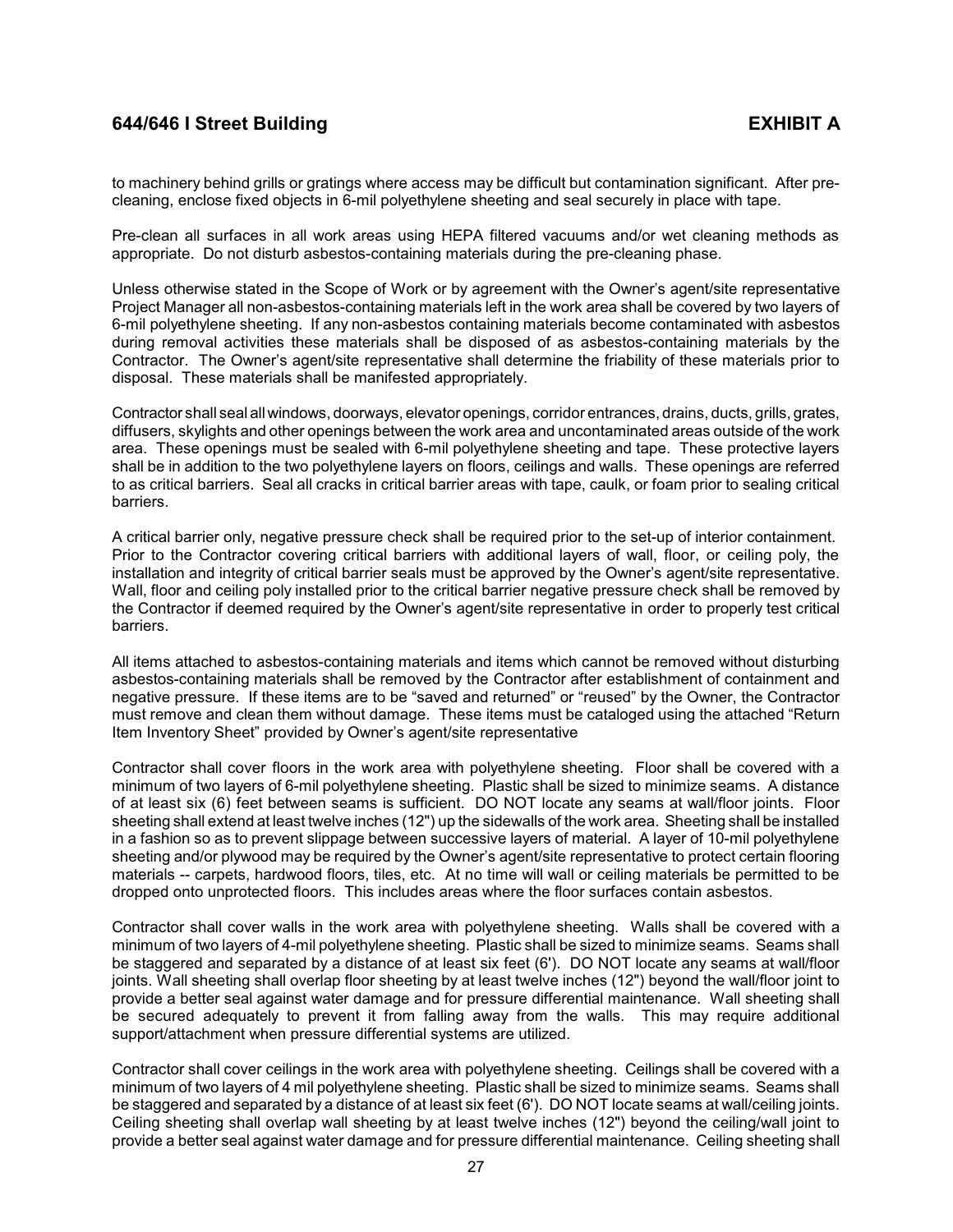be secured adequately to prevent it from falling away from the walls. This may require additional support/attachment when pressure differential systems are utilized.

The Contractor shall add clear sight windows in the containment walls at least 1' x 2' in size. The Owner's agent/site representativewill approve quantityand placement of these inspection windows. Owner's agent/site representative has the right to require more clear sight windows or require placement of windows to be altered.

The equipment room shall be used for storage of equipment and tools at the end of a shift after they have been decontaminated using a HEPA-filtered vacuum and/or wet-cleaning techniques as appropriate. A walkoff pan shall be located in the work area just outside the equipment room. A six-mil. disposal bag or a drum lined with a labeled 6-mil polyethylene bag for collection of disposable clothing shall be located in this room.

Contractor shall obtain written containment visual clearance from Owner's agent/site representative prior to the start of abatement in any and all containments.

Contractor is not responsible for normal tape damage due to tape requirements for containment set-up, unless specifically mentioned in the Scope of Work. Contractor is responsible for excessive tape damage and damage from spray glue application, staples, nails, hooks, etc. installed to support containment.

Install and initiate operation of pressure differential equipment as needed to maintain differential-air pressure of -0.030 inches of water. There shall be a sufficient number of differential air pressure units to maintain a minimum of four air changer per hour. All pressure differential units shall have pre-filters at the intake of the system which must be changeable from inside the containment area. Openings made in the enclosure system to accommodate these units shall be made airtight with tape and/or caulking as needed. They shall NOT be exhausted into occupied areas of the building. Twelve inch (12") extension ducts shall be used to reach from the work area to the outside when required. Careful installation, air monitoring and daily inspections shall be done to ensure that the ducts does not release fibers into uncontaminated building areas.

All flexible ducts, protected by poly during abatement or not, pre-filters and intermediate filters shall be manifested and discarded as friable, hazardous asbestos-containing materials. A flexible tube may be used for multiple containments on the same job as long as it is moved from one containment to another in two 6 mil poly bags.

Once the containment has been constructed and reinforced as necessary with pressure differential units in operation as required, the Contractor shall test the enclosure for leakage utilizing smoke tubes. The containment shall be repaired or reconstructed as needed.

All HEPA systems used on this project shall be tested and certified onsite by an independent company prior to use. (See section 12)

Contractor shall submit logs documenting filter changes for each pressure differential unit.

Contractor shall clearly identify and maintain emergency and fire exits from the work area.

Work shall not begin each day until:

- a. Enclosure systems, or modifications thereof, have been designed and built by the Contractor and each step approved by the APM. If design of containment is to be altered in any way, after it is approved by the Owner's agent/site representative, a written explanation of how and why the containment is to be altered must be submitted to the Owner's agent/site representative for approval.
- b. Pressure-differential systems are functioning according to an acceptable design.
- c. All pre-abatement submissions, notifications, postings and permits have been provided and are satisfactory to the Owner or its representative.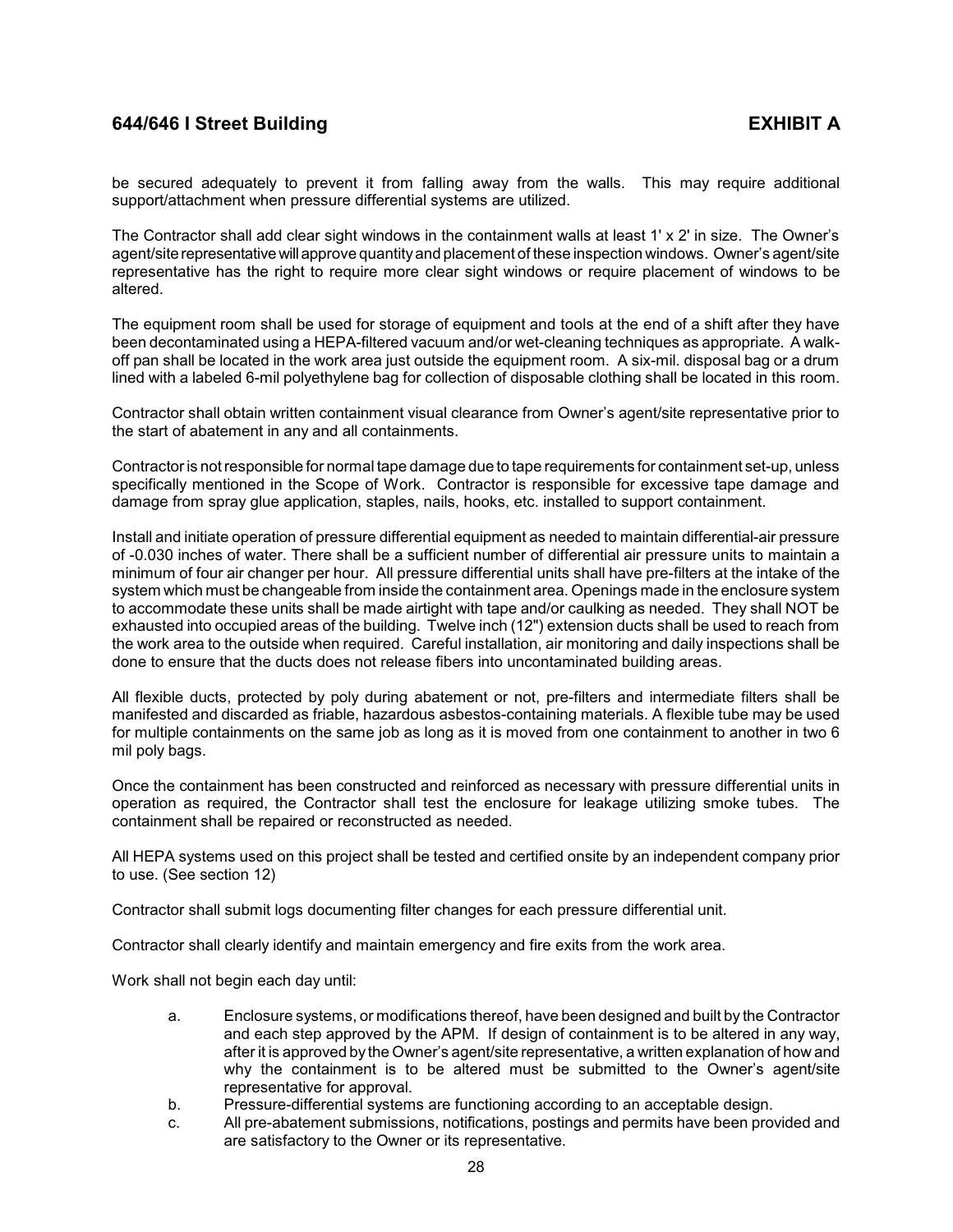- d. All equipment for abatement, clean-up and disposal is on hand.
- e. All worker training (and AHERA certification) is completed and documented.
- f. The Contractor has installed all required clear transparent view ports made of plastic or equivalent, in the polyethylene wall so that activities can be visually monitored by the Owner's agent/site representative from outside the containment. This window shall measure approximately 1' wide by 2' high. It shall be installed at a location approved by the Owner's agent/site representative. It is recognized that viewing ports are not possible in all locations.
- g. All pressure-differential units and vacuums have received and passed onsite DOP testing.
- h. Contractor has at least one competent person at each site in which work is taking place.
- I. All necessary documents and information have been posted or are on the work site. See Section 2.

## <span id="page-31-0"></span>**Part 14.2 - Power Outage Procedures**

The following procedures shall be followed in the event of a power outage (no matter the source of the outage):

- 1. Immediately stop abatement activities.
- 2. Wet all debris and/or friable materials within the containment.
- 3. Depart containment area as soon as reasonable. Shower out or use Hudson sprayers to decontaminate worker if shower is inoperable due to power outage.
- 4. Seal containment area including:
	- A. Decontamination units
	- B. Makeup air ports
	- C. Bag out chambers
	- D. Negative pressure air exhausts or inlets (must be sealed in a fashion that will allow for exhaust of air to occur when power is restored)
	- E. Re-establish APD before starting abatement
- 5. Contractors will be given credit against liquidated damages for all actual down time plus two hours for shut down procedures, decontamination procedures and start up, (total of 6 hours) unless power outage is attributable to abatement contractor actions.

If a generator is required in the specifications, made necessary due to extended power outages, or chosen to be used by the abatement contractor the following issues must be addressed:

- 1. Generator must not violate any local noise ordinances nor disturb adjacent building occupants.
- 2. Generator exhaust must not be allowed to contaminate the makeup air being pulled into the containment. It must, also, not be allowed to mix with HVAC air supplied to adjacent occupied buildings.

# <span id="page-31-1"></span>**Part 14.3 - Work Schedule**

Contractor shall schedule work as required to meet the needs of the project. During progress of work, it shall be the Contractor's responsibility to inform the Owner's agent/site representative 48 hours or earlier of any and all work shifts to be performed. If at least 48 hours notice is not given, the proposed work shift may be canceled by the Owner's agent/site representative.

Contractor shall be responsible for informing the Owner's agent/site representative in writing at least 48 hours or earlier prior to the proposed addition of any off hours work, work expected to include more than one shift per day, or extend beyond 10 hours in a shift. If 48 hours notice is not given, work shift may be canceled by the Owner's agent/site representative. The Owner's agent/site representative reserves the right to deny any changes in the work schedule.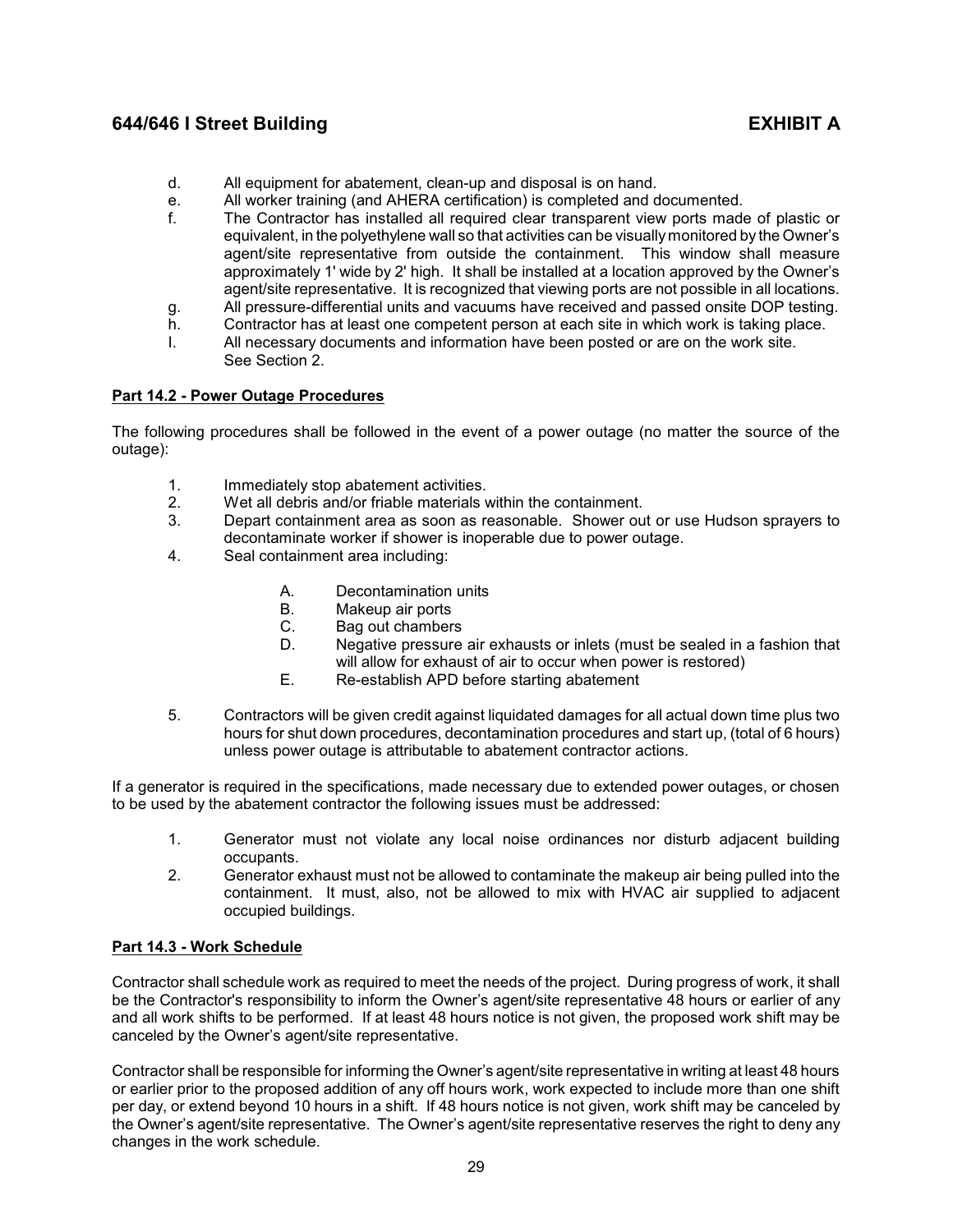If the Contractor wishes to work on a Federal or State holiday, more than five days a week, or more than 9 hours a day, Contractor becomes responsible for cost of project management fees to cover extended hours. If Contractor fails to appear on-site without notifying Owner's agent/site representative at least 24 hours in advance of a scheduled work shift, the Contractor becomes responsible for all Owner's agent/site representative travel fees, on-site time fees, and other associated project management fees for that day.

At no time shall a work shift extend beyond 12 hours in a day.

## <span id="page-32-0"></span>**SECTION 15. REMOVAL PROCEDURES**

Wet all asbestos-containing material with an amended water solution using equipment capable of providing a fine spray mist, in order to reduce airborne-fiber concentrations when the material is disturbed. Saturate the material to the substrate; however, do not allow excessive water to accumulate in the work area. Keep all removed material wet enough to prevent fiber release until it can be containerized for disposal. Maintain high humidity in the work area by misting or spraying to assist in fiber settling and reduce airborne concentrations. Wetting procedures are not equally effective on all types of asbestos-containing materials but shall none-the-less be used in all cases.

Saturated asbestos-containing material (ACM) shall be removed in manageable sections. Removed material should be containerized immediately. Surrounding areas shall be periodically sprayed and maintained in a wet condition until visible material is cleaned up. Gross debris shall be cleaned up and bagged prior to end of each shift.

Material removed from building structures or components shall not be dropped or thrown to the floor. Material should be removed as intact sections or components whenever possible and carefully lowered to the floor.

Containers (6 mil poly bags or drums) shall be sealed when full. Double bagging of waste material is necessary. Bags shall not be overfilled. They should be securely sealed to prevent accidental opening and leakage by tying tops of bags in an overhand knot or by taping in gooseneck fashion. Do not seal bags with wire or cord.

Asbestos-containing waste with sharp-edged components (e.g., nails, screws, metal lath, tin sheeting) will tear the polyethylene bags and sheeting and shall be placed into drums or burlap bags and then poly bags (at least 6 mil's thick) for disposal.

After completion of all stripping work, surfaces from which asbestos-containing materials have been removed shall be wet-brushed and sponged or cleaned by some equivalent method to remove all visible residue.

After the work area has been rendered free of visible residues (and verified clean by the APM), a thin coat of a satisfactory encapsulating agent shall be applied to lock-down non-visible fibers on all surfaces in the work area including structural members, building components and plastic sheeting on walls, floors and covering non-removable items, to seal in non-visible residue.

## <span id="page-32-1"></span>**SECTION 16. WASTE CONTAINER PASS-OUT PROCEDURES**

Asbestos-contaminated waste that has been containerized shall be transported out of the work area through the waste transfer airlock or through an approved pass-out arrangement.

Waste pass-out procedures shall utilize two teams of workers, an "inside" team and an "outside" team. The inside team, wearing appropriate protective clothing and respirators for inside the work area, shall clean the outside, including bottoms, of properly labeled containers (bags, drums, or wrapped components) using HEPA vacuums and wet-wiping techniques and transport them into the waste container pass-out airlock. Provisions for spray cleaning exterior of bags, equipment, and removable items shall be present in the waste pass-out.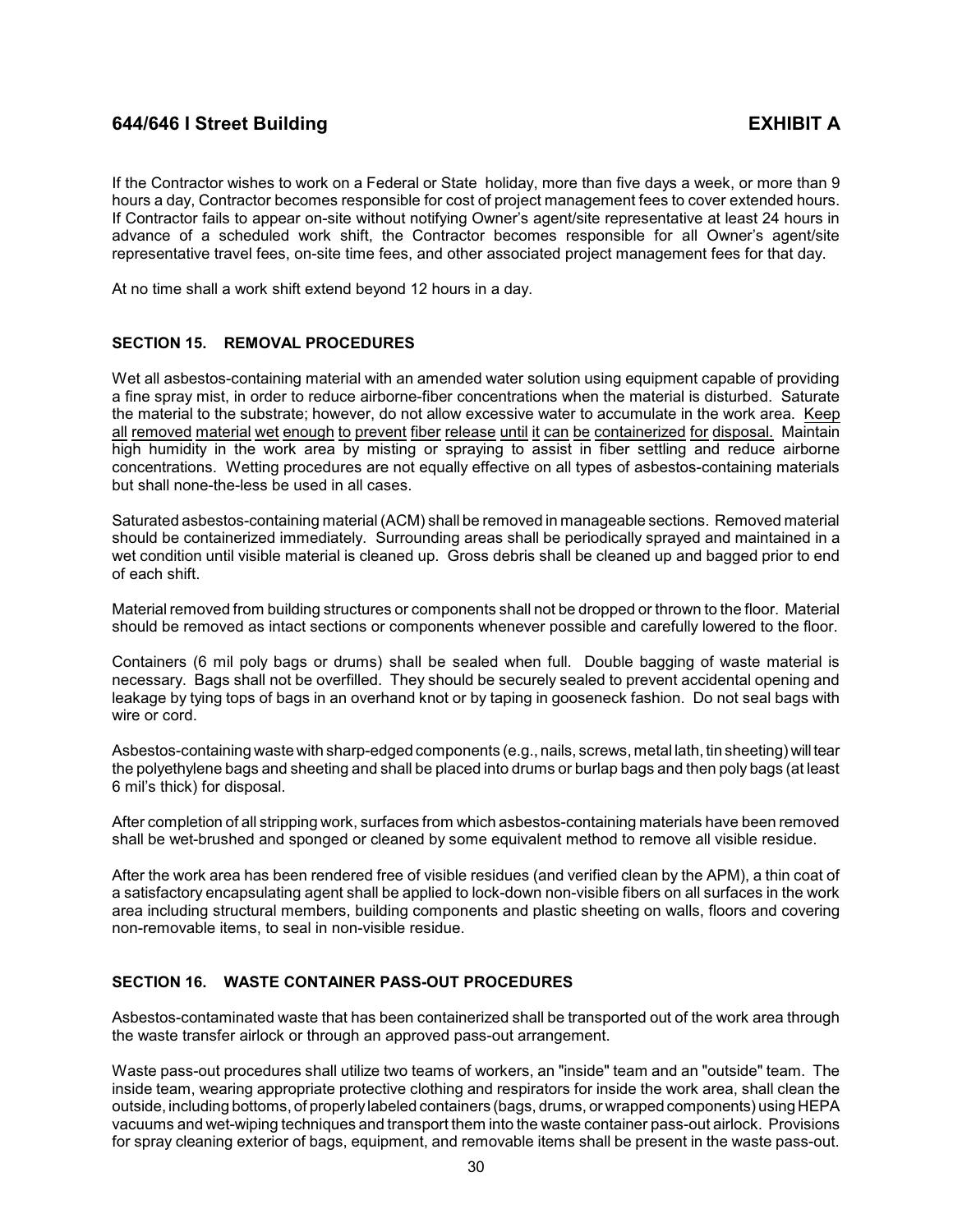Waste water from this operation shall be collected and filtered as required through a 1.0 micron filter. No worker from the inside team shall further exit the work area through this airlock.

The three-chamber system is utilized in the following manner. Workers inside the work area place the waste in the initial waste container, which is usually a bag. They then rinse the bag and seal it. They hand it to a worker in the dirty chamber room who inspects the bag and, if it is clean, places it in the secondary waste container. The secondary container is either another bag or a lined rigid-wall container such as a barrel or box. The worker then seals the secondary container and may attach the proper labeling. The worker places the container in the middle chamber. The worker in the clean chamber then reaches in and lifts the container into the clean chamber. The worker inspects it and if not already labeled, attaches the proper labels. The worker then passes the container to the outside worker who transports the container either to the waste transport vehicle or to a holding area. At no time shall z-flaps of transfer system chambers be taped, held or otherwise blocked open. The Contractor must not allow more than one poly airlock doorway to be open at any one time. This prevents a tunnel system and a breakdown in the isolation of the work area. Negative pressure must be maintained during all waste load-out activities.

The contract documents or the Owner's agent/site representative may in allow a one or two chamber system to be used for some projects, as long as the liability to the client, in the judgment of the Owner's agent/site representative is not increased. As with a three-chamber system, in a one or two chamber system, the Contractor may never allow more than one poly air flap doorway to be open at any one time. For example, a one chamber system would function in the following manner. Workers in the work area rinse and seal the initial waste container. They hand the initial container to a worker in the load-out chamber. That worker verifies that the container is clean and then places it into the secondary container which will be either another bag or lined ridged-wall container depending on the specifications. The load-out worker then seals the container and applies the appropriate labels. The sealed, labeled container is then passed to the outside workers who transport it to the waste transport container or holding area.

The exit from this airlock shall be secured to prevent unauthorized entry.

## <span id="page-33-0"></span>**SECTION 17. CLEAN-UP PROCEDURE**

## <span id="page-33-1"></span>**Part 17.1 - Clean-up Procedure**

Remove and containerize all visible accumulations of asbestos-containing material and asbestoscontaminated debris utilizing rubber dust pans and rubber squeegees to move material around. DO NOT use metal shovels to pick up or move accumulated waste. Special care shall be taken to minimize damage to floor sheeting.

Wet-clean all surfaces in the work area using rags, mops and sponges as appropriate. (Note: Some HEPA vacuums might not be wet-dry vacuums.) To pick up excess water and gross wet debris, a wet-dry shop vacuum with HEPA filter may be used.

Airless sprayers and water hoses shall not be used in a "power washing" fashion on any surfaces.

Contractor shall remove each cleaned layer of polyethylene sheeting from walls and floors. Windows, doors, HVAC system vents and all other critical barriers shall remain sealed. The pressure differential units shall remain in continuous operation. Decontamination enclosure systems shall remain in place and be utilized.

Remove all containerized waste from the work area.

Decontaminate all tools and equipment and remove at the appropriate time in the cleaning sequence.

Contractor shall clean work area and conduct pre-clearance visual. Once pre-visual has been passed by Contractor, Contractor shall allow dust to settle within containment for 24 hours, then return and re-clean by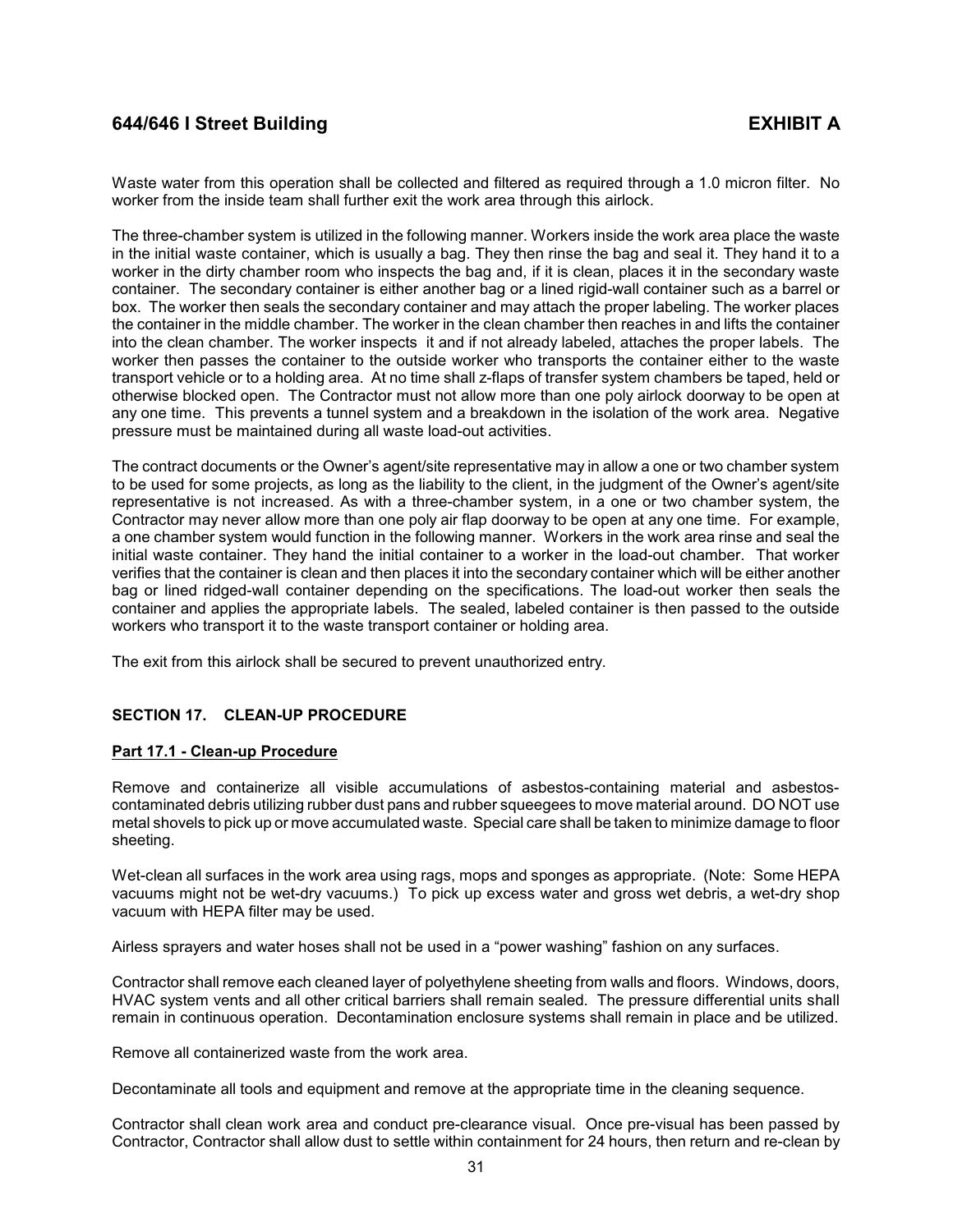HEPA-vacuuming and/or wet-cleaning all objects and surfaces in the work area again. At this point Owner's agent/site representative will conduct the final visual. If final visual fails, Contractor must re-clean area until final visual passes. Once final visual is passed, Contractor will be instructed to encapsulate the containment area, unless encapsulation of containment has been disallowed in the Scope of Work or material specific specification.

Contractor may request a reduction in the 24 hour waiting period, if personal samples collected during the abatement work and detail clean-up work have shown fiber levels below the PEL. Reduction of waiting period must be made in writing, accompanied by personal sample results from this project. Contractor must acknowledge that reduction in waiting period may result in failed clearance air samples and that retaking and re-analyzing these air samples will be at the Contractor's expense. Reduction in waiting time will be at the discretion of the Owner's agent/site representative and client.

## <span id="page-34-0"></span>**Part 17.2 - Visual Clearance Criteria**

The **Contractor** shall perform a pre-final visual of the removal area and adjacent surfaces prior to requesting that the Owner's representative conduct a final visual inspection. The pre-final visual performed by the Contractor shall verify that all materials have been completely removed from the work area, and that the work area meets the requirements specified in Section 17.

In addition, the level of cleanliness in all work areas where asbestos has been removed shall meet the final clearance criteria established in the ASTM E1368-90 Standard Practice for Visual Inspection of Asbestos Abatement Projects.

Upon completion of the pre-final visual inspection by the Contractor a final visual of the containment area will be performed by the Owner's representative. The Owner's agent/site representative will determine the clearance criteria for the project. At a minimum, no three dimensional debris shall be left within the work area; all poly shall be wet wiped so that no visible dust or debris is left; the decontamination chambers shall be clean of all debris; the waste transfer area shall be clean of all debris; all equipment and supplies shall be clean of all debris. The Contractor shall not be released to encapsulate the containment until receiving written acceptance by the Owner's representative stating the removal area and the containment have met the criteria of the Owner's representative for completeness of removal and cleanliness of the containment barriers and surfaces.

When required, clearance air sampling shall be performed following the requirements specified in Section 18 after encapsulation of the containment has taken place and a sufficient amount of time has passed to allow the encapsulant to dry. The Owner shall determine the method of analysis to be used based on the amount and type of material removed within a containment. If at a K through 12 site and the quantity of Asbestos-Containing Material (ACM) exceeds 160 square feet or 260 linear feet, analysis of air samples must be by transmission electron microscopy (TEM) per US EPA AHERA regulations.

The Owner's agent/site representative will conduct the final visual inspection of the work area for visible residue. If any accumulation of residue is observed, it will be assumed to be asbestos and the 24 hour settling period/cleaning cycle will be repeated.

Additional cleaning cycles shall be provided by the Contractor, as necessary, at no cost to the Owner until the specified clean criteria have been met.

## **Owner's agent/site representative has final say on whether or not an area meets these requirements.**

Following the satisfactory completion of clearance-air monitoring, remaining barriers may be removed and properly discarded as non-asbestos containing waste. If contamination exists behind these critical barriers, additional cleaning and air monitoring may be required.

Final visual will be conducted by at least one Owner's agent/site representative. Owner's agent/site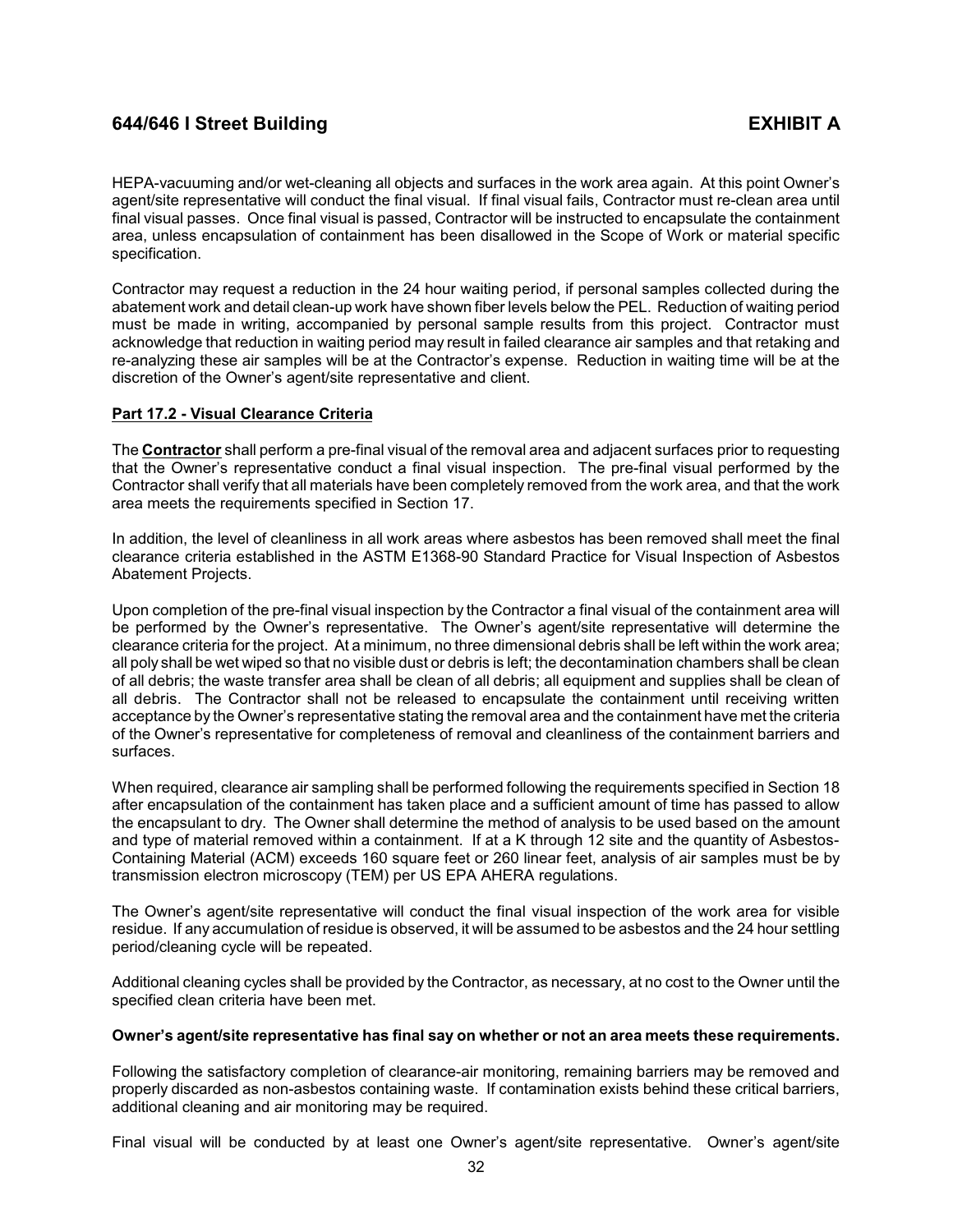representative may supply additional personnel for inspection in order both to speed the inspection and to more thoroughly inspected the containment areas.

Owner, Contractor and Owner's agent/site representative shall jointly review the work area and make a damage assessment, after clearance air samples have passed and containment has been torn down.

### <span id="page-35-0"></span>**SECTION 18. CLEARANCE AIR MONITORING**

Following the completion of clean-up operations, the Contractor shall notify the Owner's agent/site representative in writing that work areas are ready for final visual inspection. This notification is to be made only after Contractor foreman has made a visual inspection of his own.

After the Owner's agent/site representative has given a final written approval of the clean-up operations, the Contractor shall proceed to "lock-down" the containment area with an encapsulant. Exception to this is for containments that are not to be encapsulated prior to clearance air testing according to the Scope of Work (i.e. floor tile only projects).

Owner shall then arrange for an Air Monitoring Professional to sample the air in the work area for airborne fiber concentrations. Clearance-air monitoring shall proceed 24 hours after lock-down or when the area is dry, whichever is later.

Contractor may request a reduction in the 24 hour waiting period, if personal samples collected during the abatement work and detail clean-up work have shown fiber levels below the PEL. Reduction of waiting period must be made in writing, accompanied by personal sample results from this project. Contractor must acknowledge that reduction in waiting period may result in failed, or overloaded (with encapsulant) clearance air samples and that retaking and re-analyzing these air samples will be at the Contractor's expense. Reduction in waiting time will be at the discretion of the Owner's agent/site representative and the Owner.

Air samples will be taken using the "aggressive" air sampling techniques described in the AHERA regulations unless noted differently in the Scope of Work for non-AHERA sites. In the case aggressive samples cannot be collected (e.g. in a dirt floor area) this will be noted in the Owner's agent/site representative's notes.

If PCM analysis is used for clearance air samples, all clearance samples at all locations shall indicate a fiber concentration of less than or equal to 0.01 f/cc for release of the work area.

If TEM analysis is to be used for clearance air samples, then the clearance criteria shall be the same as AHERA, unless otherwise specified in the Scope of Work.

Areas exceeding these levels shall be re-cleaned and, if appropriate, re-encapsulated at no additional cost to the owner. All areas where clearance air samples fail will be re-tested.

The Contractor shall be responsible for all subsequent air sampling costs if air samples fail to meet clearance criteria levels. This cost includes four hours of time for Owner's agent/site representative personnel to collected the air samples and the cost of laboratory analysis.

## <span id="page-35-1"></span>**SECTION 19. MONITORING**

Owner reserves the right to perform air and performance monitoring at any time.

Contractor shall provide personal air monitoring in accord with OSHA regulations. Results shall be made available to the Owner's agent/site representative within 72 hours of collection. Hard copies of these results shall be supplied to the Owner's agent/site representative within 7 days of collection. Failure to supply these sample results in specified time may cause work to be stopped until all delinquent results have been submitted. Loss of Contractor work time because of non compliance with the provisions of this paragraph will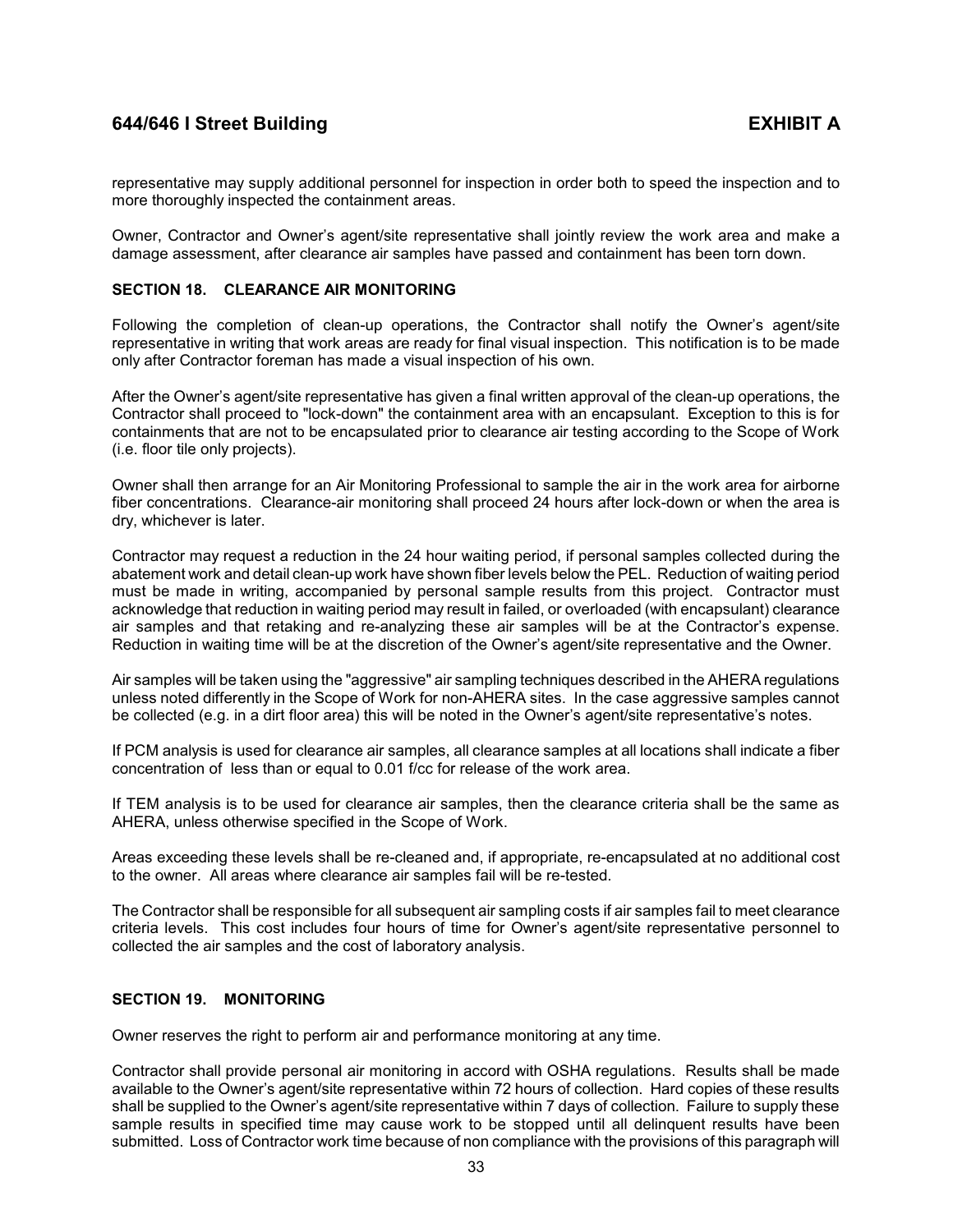not extend the date for work completion.

Owner's agent/site representative may take air samples prior to, during, and after the project. Work shall not be considered complete until all air sampling has been completed and satisfactory levels have been obtained. "Satisfactory levels" shall be those established by AHERA, unless more stringent requirements have been identified in any other section of this Specification.

In areas where soil contamination may be present, soil samples must meet specified criteria in any other section of this Specification prior to clearance air samples collection.

Owner, or Owner's agent/site representative, shall be authorized to issue a STOP WORK order whenever Contractor's work or protective measures are not in accord with published regulations or contract specifications.

### <span id="page-36-0"></span>**SECTION 20. DISPOSAL PROCEDURES**

### <span id="page-36-1"></span>**Part 20.1 - Disposal Procedures**

Waste transport and disposal personnel must wear at least half mask HEPA-cartridge type respirators when handling intact sealed bags. If any bags are broken or if visual debris is observed, powered air respirators (HEPA-filtered) must be worn.

Disposal bags shall be of 6 mil poly, pre-printed with labels as required by CDPH, Toxic Substance Control regulations.

Disposal drums shall be metal or fiber board with locking ring tops to be used only if required and/or allowed by selected dump site.

Stick-on labels as per OSHA and Cal/EPA requirements for disposal containers shall be provided. All containers shall be labeled in accordance with Cal/EPA regulations that require a "Caution" label and a "Hazardous Waste" label with the generator's name, address, and Manifest Document number.

As the work progresses, to prevent exceeding available storage capacity on site, sealed and labeled containers of asbestos-containing waste shall be removed and transported to the prearranged disposal location.

Disposal must occur at an authorized site in accordance with regulatory requirements of NESHAP and applicable State and Local guidelines and regulations, including the California State Department of Health Services, Toxic Substances Control Division.

Transport vehicles shall be marked with the sign prescribed by OSHA during loading and unloading to warn people of the presence of asbestos.

All dump receipts, trip tickets, waste manifests, NESHAP Waste Shipment Record (WSR) and other documentation of disposal shall be delivered to the Owner, for its records. The WSR is not required if the cubic yards of asbestos-containing waste is indicated on the Waste Manifest. The manifest should be signed by the Owner, the hauler, and the Disposal Site Operator as the responsibility for the material changes hands. If a second hauler is employed, his name, address, telephone number and signature should also appear on the form.

The WSR, if used, shall be signed by the Owner or its agent and the disposal site operator.

All manifests shall have asbestos waste identified as: "RQ, Asbestos, 9 NA2212, III". This requirement may be changed as new regulations are issued. See "Waste Disposal" requirements at end of "General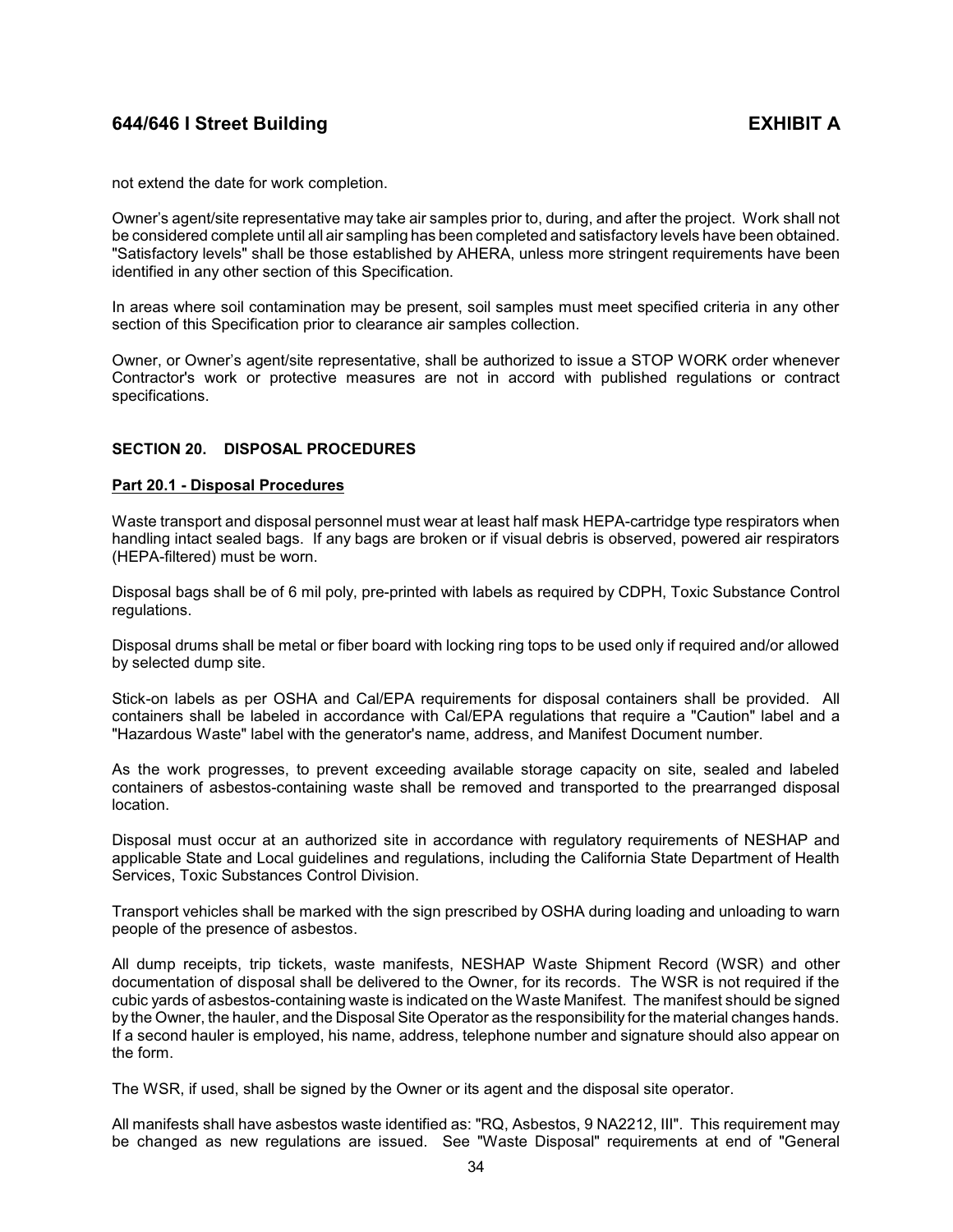Requirements".

All manifests shall be accompanied by a "Notice and Certification". A signed copy of this must be provided to the Owner or its agent.

## <span id="page-37-0"></span>**Part 20.2 - Transportation to the Landfill**

Once drums, bags and wrapped components have been removed from the work area, they shall be loaded into an enclosed (solid walls, ceiling and floor) truck or waste container, which has been lined with 6 mil poly sheeting (walls and floor).

When moving containers, utilize hand trucks, carts and proper lifting techniques to avoid back injuries. Trucks with lift gates are helpful for raising drums during truck loading.

Personnel loading asbestos-containing waste shall be protected by disposable clothing including head, body and foot protection and, at a minimum, half-face, air-purifying, dual cartridge respirators equipped with highefficiency filters. Any debris or residue observed on containers or surfaces outside of the work area resulting from clean-up or disposal activities shall be immediately cleaned up using HEPA filtered vacuum equipment and/or wet methods as appropriate.

No waste containers shall be on site which contain other hazardous waste, or hazardous waste from any other source or job site. Waste from multiple sites of the Owner within the same waste container is acceptable; however, it must be manifested separately.

If Contractor is storing waste from various sites of one owner, all transportation vehicles shall be covered by the same regulations as the waste container or truck being used to haul the waste to the dump. If equipment or supplies are to be left in vehicles during hauling of waste to waste container or truck, waste and equipment/supplies must be separated by a solid (wood or metal) barrier which has been sealed as a critical barrier. A poly wall barrier is not sufficient.

Waste container, truck, or storage bin must be locked at all times except when being filled.

It is the Contractor's responsibility to see that all waste containers, trucks, and storage bins arrive on site completely free from debris.

The contractor shall provide a weight receipt that identifies the **net** weight of the material being discarded.

## <span id="page-37-1"></span>**Part 20.3 - Disposal at the Landfill**

Upon reaching the landfill, trucks are to approach the dump location as closely as possible for unloading of the asbestos-containing waste.

Bags, drums and components shall be inspected as they are off-loaded at the disposal site. Material in damaged containers shall be re-packed in empty drums or bags as necessary. (Local requirements may not allow the disposal of asbestos waste in drums. Check with appropriate agency and institute appropriate alternative procedures.)

Waste containers shall be placed on the ground at the disposal site, not pushed or thrown out of the trucks (weight of wet material could rupture containers).

Personnel off-loading containers at the disposal site shall wear protective equipment consisting of disposable head, body and foot protection and, at a minimum, half-face, air-purifying, dual cartridge respirators equipped with high-efficiency filters.

Following the removal of all containerized waste, the truck cargo area shall be decontaminated using HEPA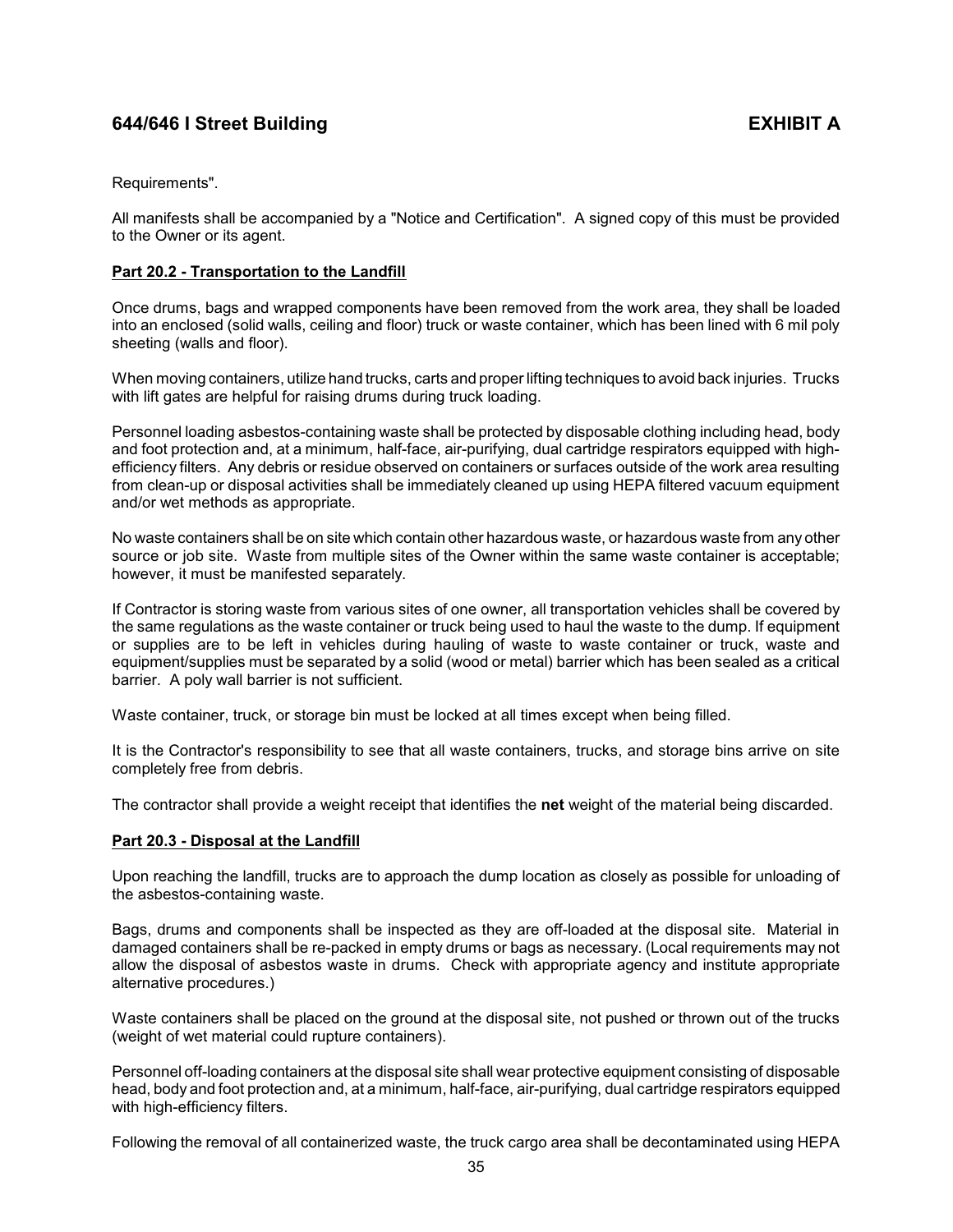vacuums and/or wet methods to meet the no visible residue criteria. Poly sheeting shall be removed and discarded, along with contaminated cleaning materials and protective clothing, in bags or drums at the disposal site.

# <span id="page-38-0"></span>**SECTION 21. PATENTS AND PREVAILING WAGES**

## <span id="page-38-1"></span>**Part 21.1 - Patents**

Contractor shall pay all royalties and license fees required for the performance of the work. Contractor shall defend suits or claims resulting from Contractor's or any Sub-contractor's infringement of patent rights and shall indemnify Owner and Owner's representative from losses on account thereof.

## <span id="page-38-2"></span>**Part 21.2 - Prevailing Wage Requirements**

The asbestos abatement contractor is fully and totally responsible at all times for compliance with payment of prevailing wage rates pursuant to provisions of the California Labor Code, for compliance with Division 2, Part 7, Chapter 1, California Labor Code, including but not limited to Section 1776; and for compliance with California Labor Code, Section 1777.5 for all apprentice able occupations.

# <span id="page-38-3"></span>**SECTION 22. PERMITS AND FEES**

If any permits are required to be issued for any of the Work to be performed by Contractor, Sub-contractor(s) or Sub-subcontractor(s) as part of the Project, it shall be the sole responsibility of the Contractor to expeditiously obtain all such permits and any costs incurred by the Contractor in obtaining such Permits shall be included within the Contract Price.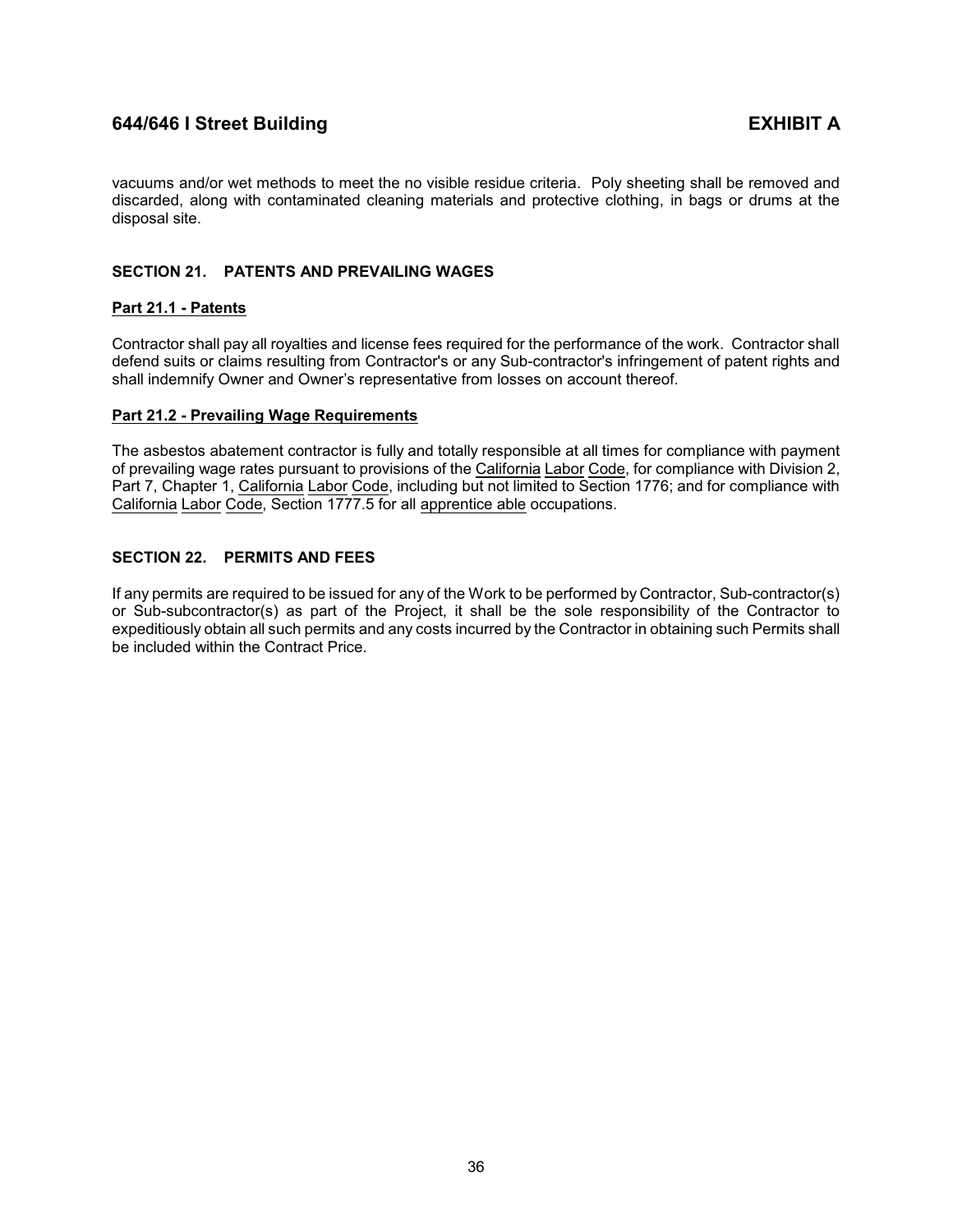## <span id="page-39-0"></span>**SECTION 23. SPECIFIC PROCEDURES AND REQUIREMENTS**

NOTE: All Specific Procedures and Requirements listed in Section 20 shall be reviewed by the Contractor along with the Scope of Work issued for the project. If any perceived conflicts are present between the Scope of Work and these specifications or within the General Requirements specification itself, the Contractor shall ask for a written interpretation from the Owner's agent/site representative prior to submission of his bid. If conflicts in the "Scope of Work" and this specification or with the General Requirements specification itself are discovered after the start of abatement, the more stringent specification and/or requirements will be enforced. The Owner's agent/site representative shall make the determination as to what which requirements and/or specifications are more stringent.

## <span id="page-39-1"></span>**Part 23.1 - General Repair of Damaged Thermal System Insulation (TSI)**

Not Used

## <span id="page-39-2"></span>**Part 23.2 - Glove Bag Technique Requirements**

Not Used

## <span id="page-39-3"></span>**Part 23.3 - Mini-Cube Enclosure Requirements**

Not Used

## <span id="page-39-4"></span>**Part 23.4 - Roofing Abatement Requirements**

## **General Requirements**

- 1. Except as amended here and in Section 24, Asbestos Specification/ Procedures, all other Sections of this Specification shall be followed.
- 2. The work shall be coordinated and scheduled when there are favorable weather conditions, such as, performing the abatement work when the forecast is for "clear skies" and no rain for three or more consecutive days. The Contractor shall remove only that amount of roofing material which can be re-roofed or covered, and secured from the weather.

Work may be halted at the discretion of the Owner's agent/site representative if wind conditions occur which can or does cause removed roofing materials to be blown off the roof area, or beyond the designated removal area perimeter. All roofing work shall be coordinated to allow other trades to work at the same time as long as their work is located in areas where contamination cannot occur. No cutting, sanding, grinding, or removal of any type will take place until all preparations for removal have been completed and inspected by the Owner's agent/site representative. This section may be amended in other sections of this Specification for this project.

The words "clear skies" are used as a means of indicating favorable weather conditions. These two words do not mean, nor are they intended to require skies be clear and free of clouds, fog, or other meteorological conditions which are not expected or forecast to produce measurable rain. The follow up requirement of no rain for three or more consecutive days is to help clarify the favorable weather condition requirement. The last sentence concerning the amount of roofing to be removed is to further instruct and direct the Contractor not to be over optimistic and create more open roof areas than can be re-roofed, secured, or properly protected from weather in case the forecast changes unexpectedly or without warning.

3. All work hours at the site shall be determined by the Owner or as defined in other sections of this Specification.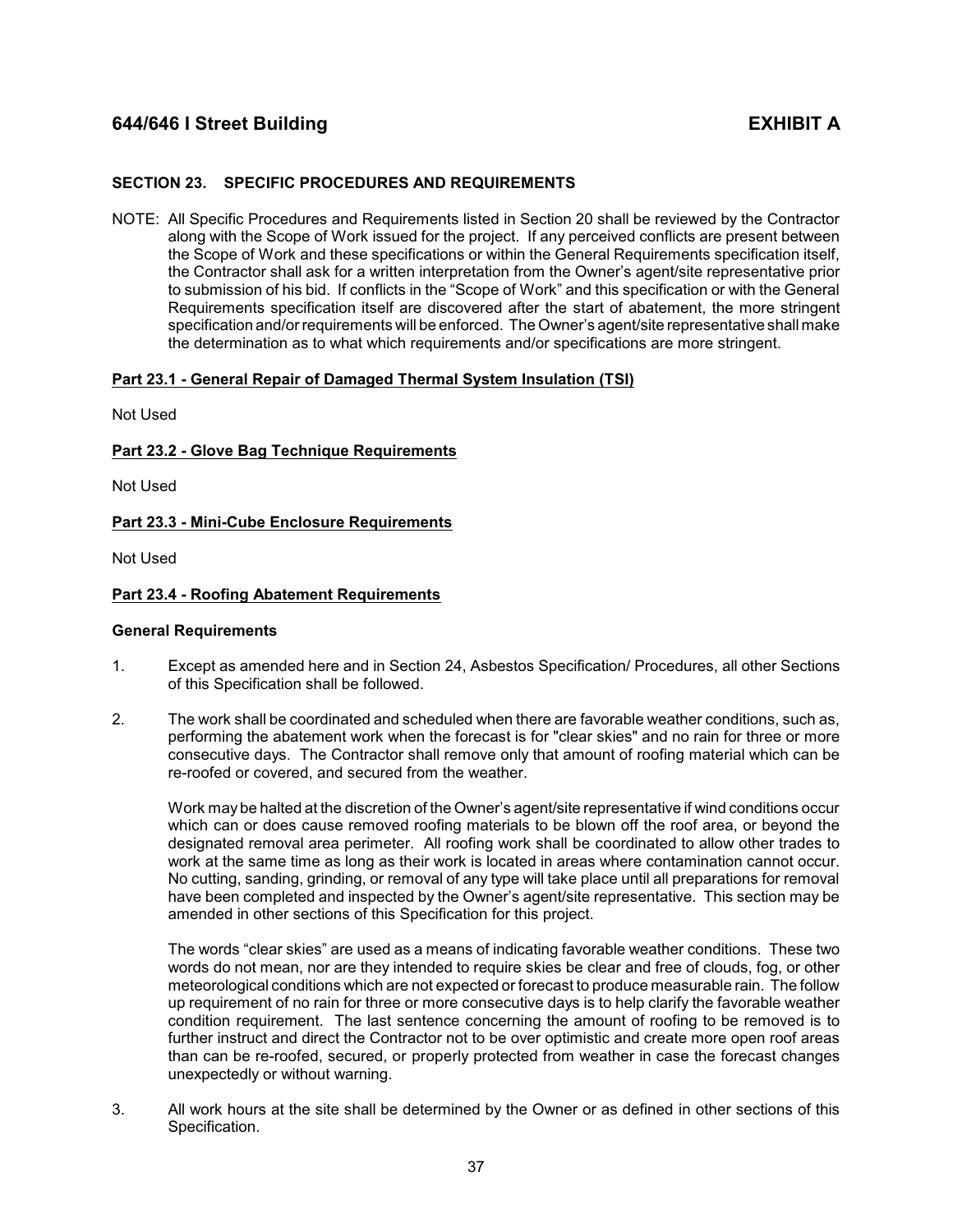- 4. All work shall be coordinated with the other trades involved on this project, with central coordination being primary between the abatement Contractor and the General Contractor for the project. However, Owner's agent/site representative must be notified of projects in advance as stated in other sections of this Specification.
- 5. The Contractor shall provide all necessary equipment, tools, materials, lighting, labor, etc. to perform the work. Sufficient lighting shall be provided to illuminate the entire removal and transit areas for removal ofroofing material, and for the final visual inspection by the Owner's agent/site representative if the work is to be performed at night.
- 6. All HEPA equipment to be used on the project must be delivered to the site empty of all debris, clean, free of dust, and in full operating condition. HEPA equipment to be used inside any building must have been DOP tested within the last 90 days. This DOP certification must be verified by Owner's agent/site representative prior to its use.
- 7. The Contractor shall provide worker safety according to all OSHA regulations (Title 8), including use of tie-offs, harnesses, and lanyards. Particular attention shall be given to the placement and securing of accesses (ladders, etc.) to the roof.
- 8. All ladders used shall conform to Cal/OSHA requirements. The ladders shall extend at least three feet above the roof line, and shall be tied off to the building to prevent them from sliding.

# **Contractor Responsibilities**

- 1. The Contractor shall be responsible for securing all exposed roof surfaces, including any roof penetrations against weather after roofing materials have been removed. Protection of the roof must be made with an impermeable barrier to prevent water from entering the building structure.
- 2. The Contractor will be responsible for all clean-up and costs associated with the decontamination of occupied spaces in the event of contamination of an occupied space.
- 3. The Contractor is responsible for any contamination of the attic space above the existing ceilings inside the buildings caused by their work, except as noted specifically in Section 24, Asbestos Specification/Procedures.
- 4. The Contractor is responsible for damage to the roofing substrate, and will be responsible for repair or replacement if damaged. **Due to the current damaged condition of the roofing system associated with water intrusion, it is recommended that an evaluation be conducted prior to asbestos abatement to evaluate the structural integrity of the roofing system and determine Contractor accessibility for removing roofing ACMs.**
- 5. The Contractor is responsible for removal of all roofing layers and associated materials such as roofing nails, insulation, fiberboard, etc. down to the wood or metal substrate regardless of asbestos content, unless otherwise noted in Section 24, Asbestos Specification/ Procedures. Where it is unknown how many layers of roofing materials exist, it must be assumed that there are multiple roofing layers present. The Contractor may, upon request and approval by the Owner, collect core samples of any roof to be removed for the purpose of determining its depth and structure. If coring is conducted, it is the responsibility of the Contractor to repair to industry standards using nonasbestos materials the areas affected.
- 6. The Contractor is responsible for removing all roofing nails, and driving in all nails used for securing the roofing substrate after roof material has been removed. This section may be amended in Section 24, Asbestos Specification/Procedures for this project.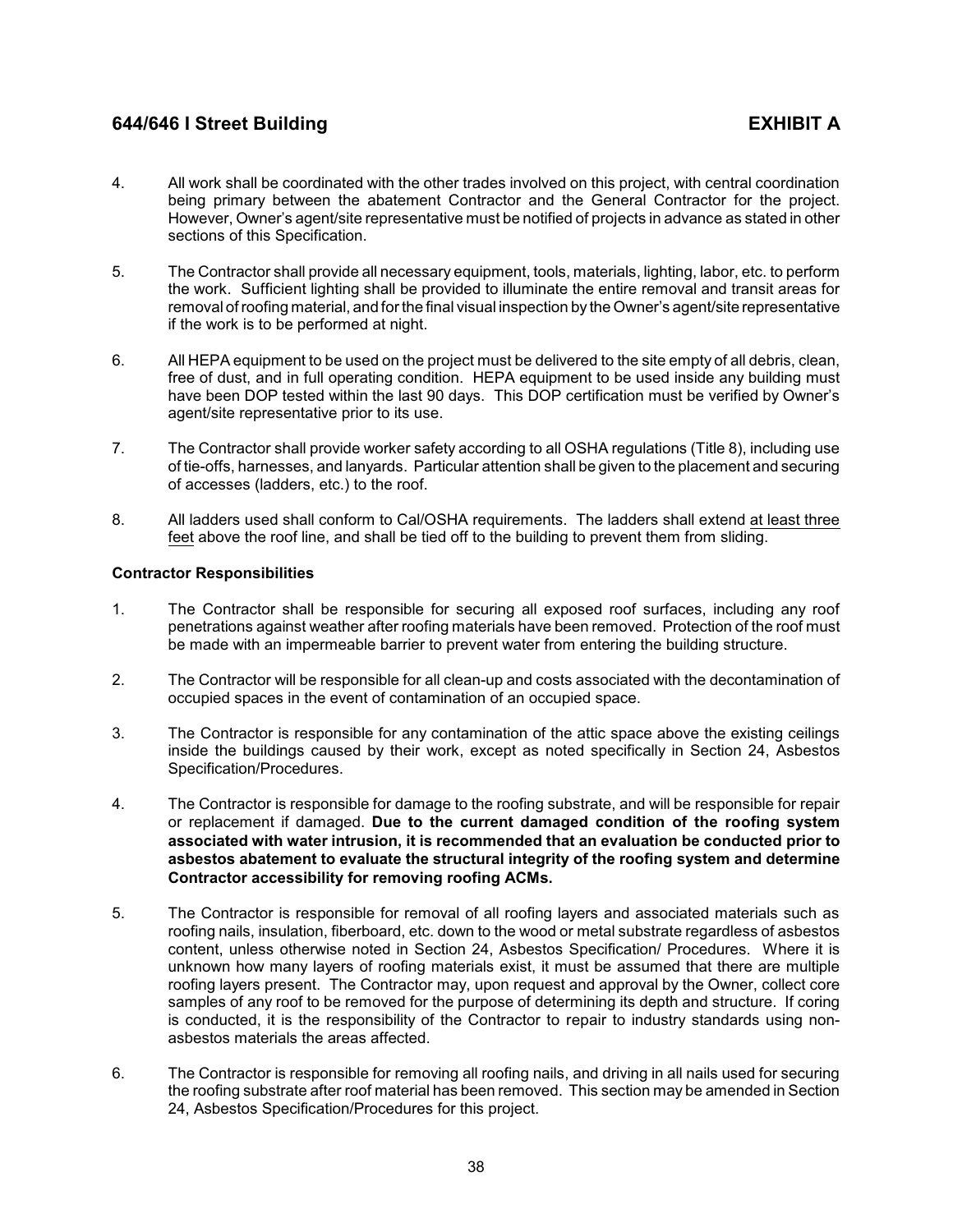- 7. The Contractor is responsible for damage to all equipment and existing cables which are present on the roof. The Contractor is responsible for damage to electrical wiring, telephone lines, antenna wires, and other conduits which are present. An inspection for pre-existing conditions is the responsibility of the Contractor, but may also be conducted by Owner's agent/site representative.
- 8. The Contractor is responsible for obtaining all necessary permits to perform this work, including any local permits for work in the evening/night hours.
- 9. Standards of cleanliness for fluted metal decks located underneath asbestos-containing roofing materials. It is possible for the abatement crew to remove the asbestos-containing roofing materials without breaking through or removing the light grey insulation material beneath it. If removal of asbestos roofing materials is performed as described above, and the insulation material remains intact, Owner's agent/site representative can conduct a final visual for asbestos-containing debris. Once this inspection has been completed, and the requirement for no remaining asbestos-containing debris on the roof is met, the insulation layer is removed.

At this point, asbestos is no longer an issue, and Owner's agent/site representative will allow minor amounts of the non-asbestos debris to remain in the fluted areas of the deck. General cleaning of the flutes is conducted to a point where the amount of debris remaining is reduced to a minimal amount without having to completely clean or vacuum the flute channel.

The Owner is unaware of any potential hazard which could be caused by leaving some non-asbestos debris, and does not consider it necessary to have the flute channels detailed beyond generally clean conditions. However, if the fiberboard layer is extensively damaged during removal of the asbestoscontaining materials, and asbestos-containing roofing debris cannot be distinguished from nonasbestos containing roofing materials, all flutes shall be vacuumed and cleaned as set forth in the project specifications.

## **Owner Responsibilities**

1. The Owner is responsible for closing all windows in the building where the asbestos roofing material will be removed. This must be done prior to the asbestos abatement contractor arriving onsite for the work shift, in order to prevent delays.

The Owner shall also be responsible for cutting or trimming back all trees and limbs which may impact the removal of the existing roofing materials.

## **General Roof Removal Instructions and Requirements**

- 1. Removal of non-friable asbestos-containing roofing is designated as Class II work. Half-face respirators and disposable coveralls shall be used at a minimum by all workers, at all times, when within the regulated area.
- 2. No personnel will be allowed into the regulated area during actual removal work without proper respiratory and personal protective equipment. Work boots with hard soles are required to be worn by all abatement personnel. No athletic, street, or dress shoes are to be worn during work activities.
- 3. All roofing material shall be removed in an intact state to the extent feasible.
- 4. All roofing is to be removed wet by an amended water solution or encapsulant as necessary.
- 5. The abated roof area shall be HEPA vacuumed after roofing materials have been removed. Particular attention shall be directed at the flute channels of metal decks.

## **Pre-Abatement Preparation Requirements**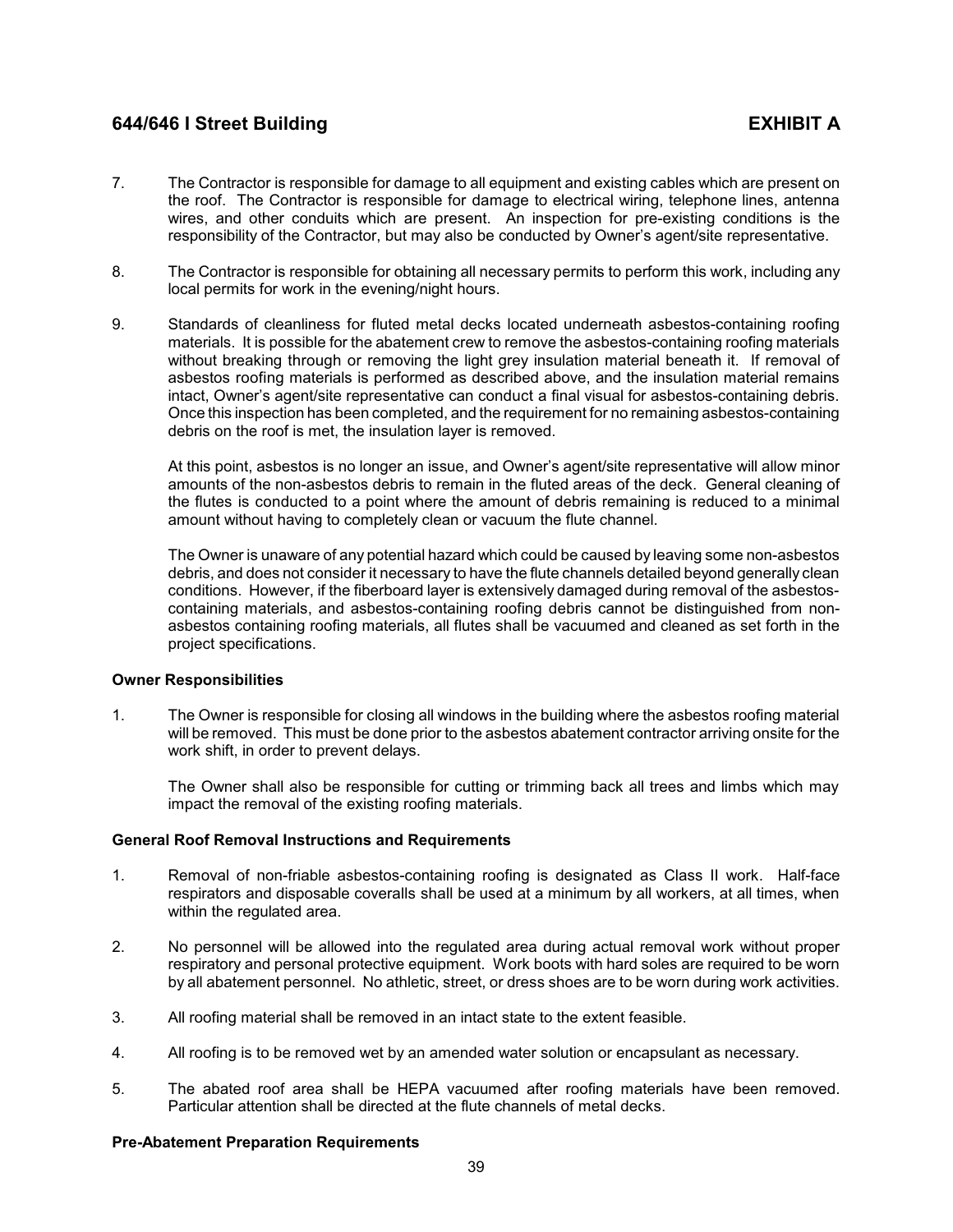1. The Contractor shall seal all air intakes associated with the HVAC units which are on or near the roof under abatement, and at adjacent HVAC units, particularly downwind from roofing removal activity. In addition, all louvers, window mounted fan systems, attic openings, etc., shall be sealed as critical barriers. The Contractor is responsible for sealing all HVAC openings as critical barriers using one layer of 6 mil poly. These critical barriers shall be installed at the beginning of each shift, and removed at the end of each shift prior to reuse by the Owner. If the building will not be reoccupied daily, the barriers may stay in place.

The perimeter of the roof where removal is to be conducted, shall be posted with barrier tape at a distance of at least 20 feet from the edge of the removal area. This barrier tape will provide a buffer zone, and assist in the restriction of non-abatement personnel.

Poly sheeting shall be placed on the ground directly below the work area or on the adjacent roof surfaces at least 10 feet. The Contractor shall secure the poly to the ground using tape, weights, or other means to secure the poly from being picked up by wind or becoming a trip hazard. The Contractor shall secure the poly to the adjacent roof surfaces with tape, etc.

## **Waste containers and Waste container Preparations**

- 1. The Contractor is responsible for inspecting all waste containers delivered to the job site for load worthiness. The Owner's agent/site representative reserves the right to refuse any waste container without any additional cost to the client, which upon examination, and in the opinion of the site representative, has a high probability of failure of doors, skids, walls, floors, or which contains other debris.
- 2. The Contractor shall be required to place footing materials of sufficient thickness, strength, and size under the casters, footings, and/or runners of waste container(s) to prevent damage of property surfaces. The Contractor is responsible for all damages to Owner's property caused by the delivery, placement, or removal of a waste container. Damaged property shall be repaired to equal or better condition than was present prior to the activity causing the damage. This section may be amended in Section 24, Asbestos Specification/Procedures for this project.
- 3. Unless the roofing material is carried or passed to the ground by hand, it shall be lowered to the ground via covered, dust-tight chute, crane, or hoist. All waste shall be sufficiently wetted with amended water to prevent fiber release. If fiber release cannot be prevented, then the chute and bin must be within a negative pressure enclosure. In no case shall roofing materials be dropped or thrown into bins or waste containers from the roof.

## **Posting and Label Requirements for:**

## **Regulated Area Entry Points and Waste container Perimeters**

Access to regulated areas shall be posted as outlined by Cal/OSHA Title 8, 1529 (k)(7)(B) 1 and 2 with warning signs. Perimeters of waste container(s) shall also be posted as outlined by Cal/OSHA Title 8, 1529 (k)(7)(B) 1 and 2 with barrier tape bearing the following information:

## DANGER ASBESTOS CANCER AND LUNG DISEASE HAZARD AUTHORIZED PERSONNEL ONLY RESPIRATORS AND PROTECTIVE CLOTHING ARE REQUIRED IN THIS AREA

These postings are required to warn non-abatement personnel of the restricted access, and potential hazard which exists in the vicinity of the regulated areas and waste container(s).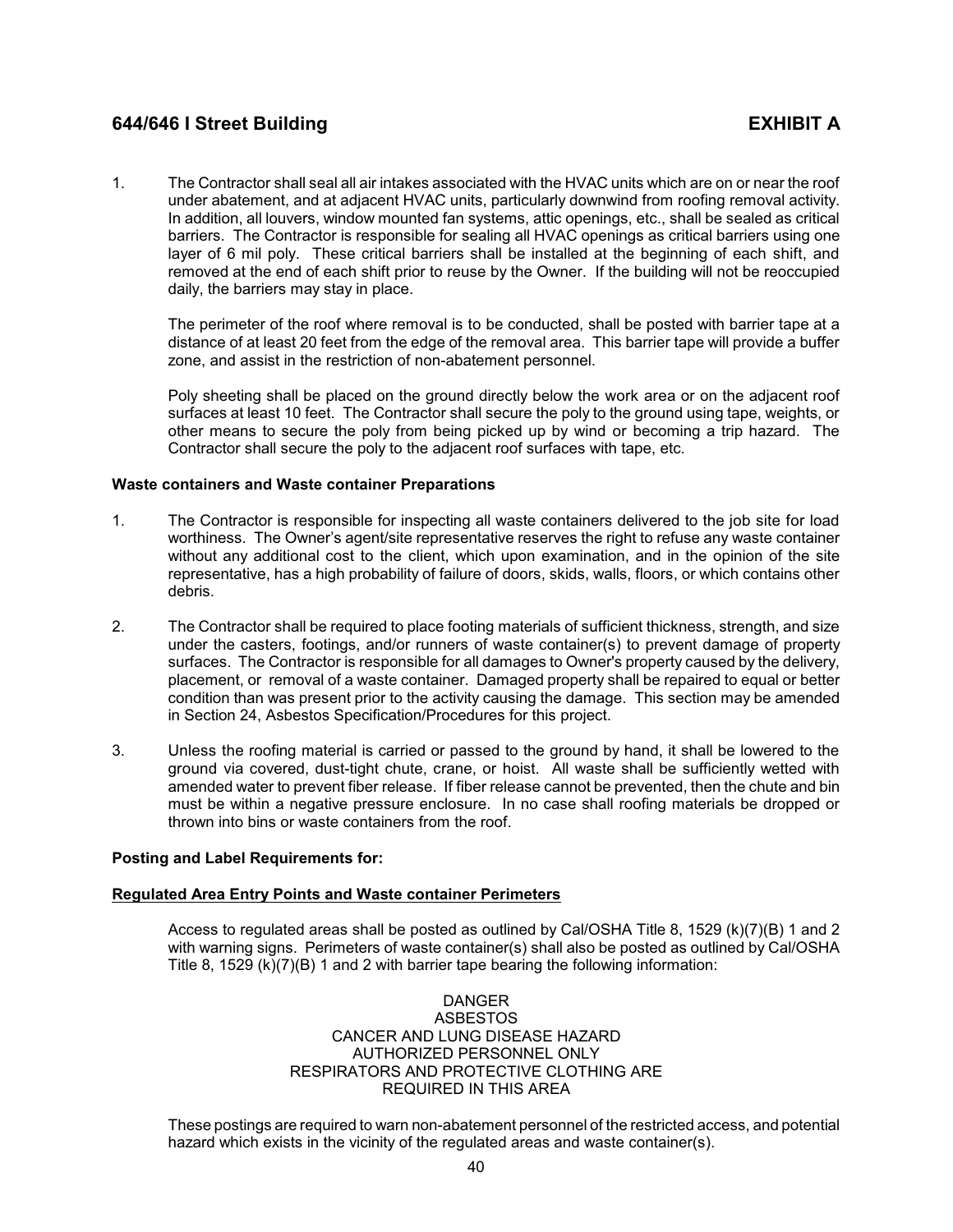# **Building Perimeter at Ground Level**

Building perimeters shall be posted with barrier tape bearing one of the following descriptions:

**CAUTION** in black letters on a solid yellow background. **DANGER** in black letters on a solid red background. **DANGER ASBESTOS HAZARD** in black letters on a solid red background.

## **Waste Material Containers**

Waste material containers, including the "burrito wrapped" material, shall have warning labels affixed in accordance with Cal/OSHA Title 8, 1529 (k)(8)(A-D).

> DANGER CONTAINS ASBESTOS FIBERS MAY CAUSE CANCER CAUSES DAMAGE TO LUNGS DO NOT BREATHE DUST AVOID CREATING DUST

## **Waste Disposal and Documentation Requirements**

1. Roofing waste may be disposed as non-hazardous asbestos waste, in a landfill permitted to accept non-friable, non-hazardous asbestos roofing material. If the asbestos roofing material is currently friable, or becomes friable during its removal, it shall be disposed of in a landfill permitted to accept friable asbestos waste.

<span id="page-43-0"></span>It is acceptable to dispose of bagged or sealed roofing waste into open topped waste containers lined with a single layer of 10 mil poly sheeting. The Contractor shall completely enclose all roofing waste material commonly known as "burrito wrap" in the waste container using 10 mil poly sheeting. Upon being lowered, unwrapped material shall be transferred to a closed receptacle in such a manner as to preclude the dispersion of dust. In addition to the 10 mil poly sheeting, the top of the waste container shall be completely enclosed with a tarp which is secured to the vehicle for transport or storage on-site if left overnight. The type of material for the tarp shall meet all requirements for transport of hazardous materials.

2. The Contractor is required to provide to Owner's agent/site representative a copy of the "trip tickets" indicating the actual weight of waste material.

# **Part 23.5 - Vinyl Floor Tile (VFT)**

## **General Requirements**

For the purposes of this project any direction to remove asbestos-containing or assumed asbestos-containing VFT shall include the full removal by the abatement contractor of the adjacent base cove, as well as, the adhesive/mastic used to secure the VFT and/base cove regardless of its asbestos content. Any mastic which has not been tested for asbestos content must be assumed to contain asbestos and removed by the abatement contractor prior to the performance of a final visual by the Owner's agent/site representative, and final air testing of the containment.

Removal of more than 100 square feet of contiguous asbestos-containing VFT shall require a full enclosure/containment be constructed prior to removal. Any full enclosure/containment constructed for the purposes ofremoving asbestos-containing VFT, and/or the adhesive/mastic used to secure the VFT and/base cove, shall include critical barriers, a temporary poly ceiling fully connected to poly walls, a sufficient number of DOP tested negative air units to attain a level of at least -0.03" of negative air pressure within the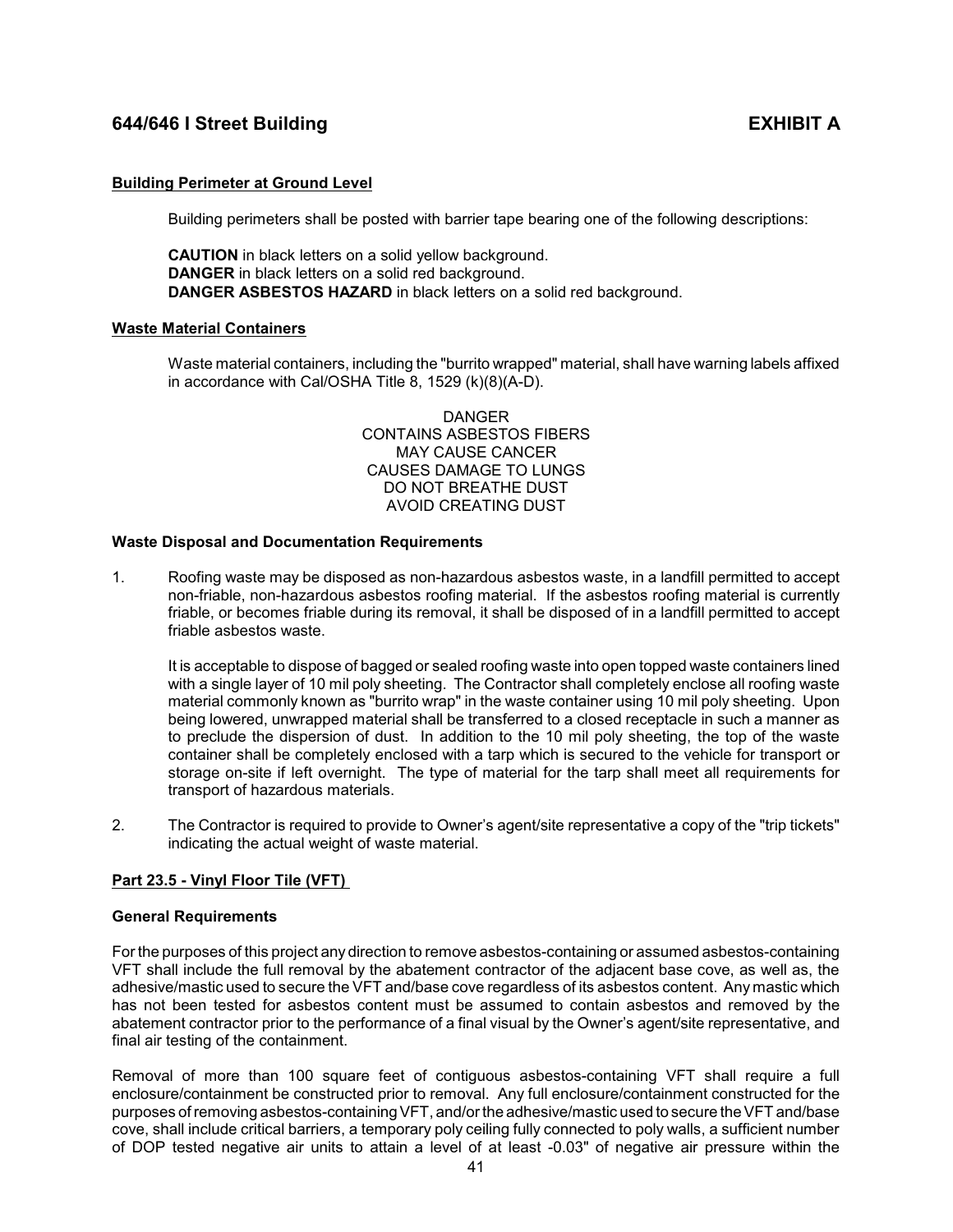containment, a circular recording manometer, and at a minimum, a three-stage decontamination unit with an operational shower and water filtration system. The filtration system must have at least a 5.0 micron particle size collection capability. Documentation of this capability shall be provided to Owner's agent/site representative.

Whenever and wherever possible, the Contractor shall enclose multiple rooms within a building or wing into a single containment. Where rooms are joined by a common interior hallway or have a common exterior walkway, multiple spaces shall be joined together creating one containment using poly enclosures. Where multiple rooms in a building do not have a common interior hallway, multiple rooms shall be joined using a common work chamber built by the Contractor. The common work chamber shall be constructed of wood studs and plywood sheeting for security purposes, and shall be part of the decontamination chamber. Decontamination units and joined "common areas" outside of a building shall have lockable doors or gates created with temporary fencing for security during off-hours.

Where appropriate floor tile adhesive/mastic may be removed either by solvent or wet buffing with a solvent. **Bead blasting of materials will only be allowed with approval of Owner. Contractor must declare use of bead blasting to Owner/Owner's Representative prior to use of this method.** If a solvent is used, the negative air unit exhaust shall be directed down wind of make-up air vents a sufficient distance to preclude the re-entrainment of vapors back into the building. Any solvents used for removing adhesive/mastic shall be non-toxic, low odor, non-flammable, and compatible with the new flooring adhesive/mastic.

A safety data sheet for the solvent(s) proposed for use shall be provided in the pre-construction submittal package, all solvent(s) must be approved by the Owner's agent/site representative prior to their use.

Except as amended here and in the "Scope of Work" Section, all other Sections of this exhibit shall be followed. No removal of VFT, VFT adhesive/mastic, carpets over VFT, or base cove with "assumed" or known asbestos-containing adhesive shall be performed prior to the approval of the Owner's agent/site representative.

## **Contractor Responsibilities**

- 1. The Contractor shall provide all necessary notifications, equipment, tools, materials, lighting, labor, etc. to perform the work. Notification as appropriate to OSHA, EPA, or the delegated Air Quality Management District is the responsibility of the Contractor.
- 2. All HEPA equipment to be used on the project must be delivered to the site empty of any debris, clean, free of dust, and in full operating condition. HEPA equipment must be DOP tested at the beginning of the set-up phase and prior to installation into the containment or use on the project. Any equipment removed from the site for more than 10 working days must be DOP tested again prior to re-use on the project.
- 3. DOP certification testing shall be observed and witnessed by an Owner's agent/site representative. Copies of DOP test results and certification must be submitted to Owner's agent/site representative within 24 hours of the testing being performed.
- 4. All poly sheeting to be used for the construction of full enclosures/containments must be fire retardant. SDS information reflecting this requirement must be submitted prior to use.
- 5. All personnel used by the Contractor to conduct removal or handling of asbestos-containing waste materials must possess a current accreditation certificate as a worker or contractor/supervisor as described in 40 CFR Part 763, Appendix C to subpart E, Asbestos Model Accreditation Plan.
- 6. The Contractor shall be responsible for all clean-up and costs associated with the decontamination of occupied spaces adjacent to any containment where removal of asbestos-containing material is conducted. The Contractor shall also be responsible for damage to building finishes and costs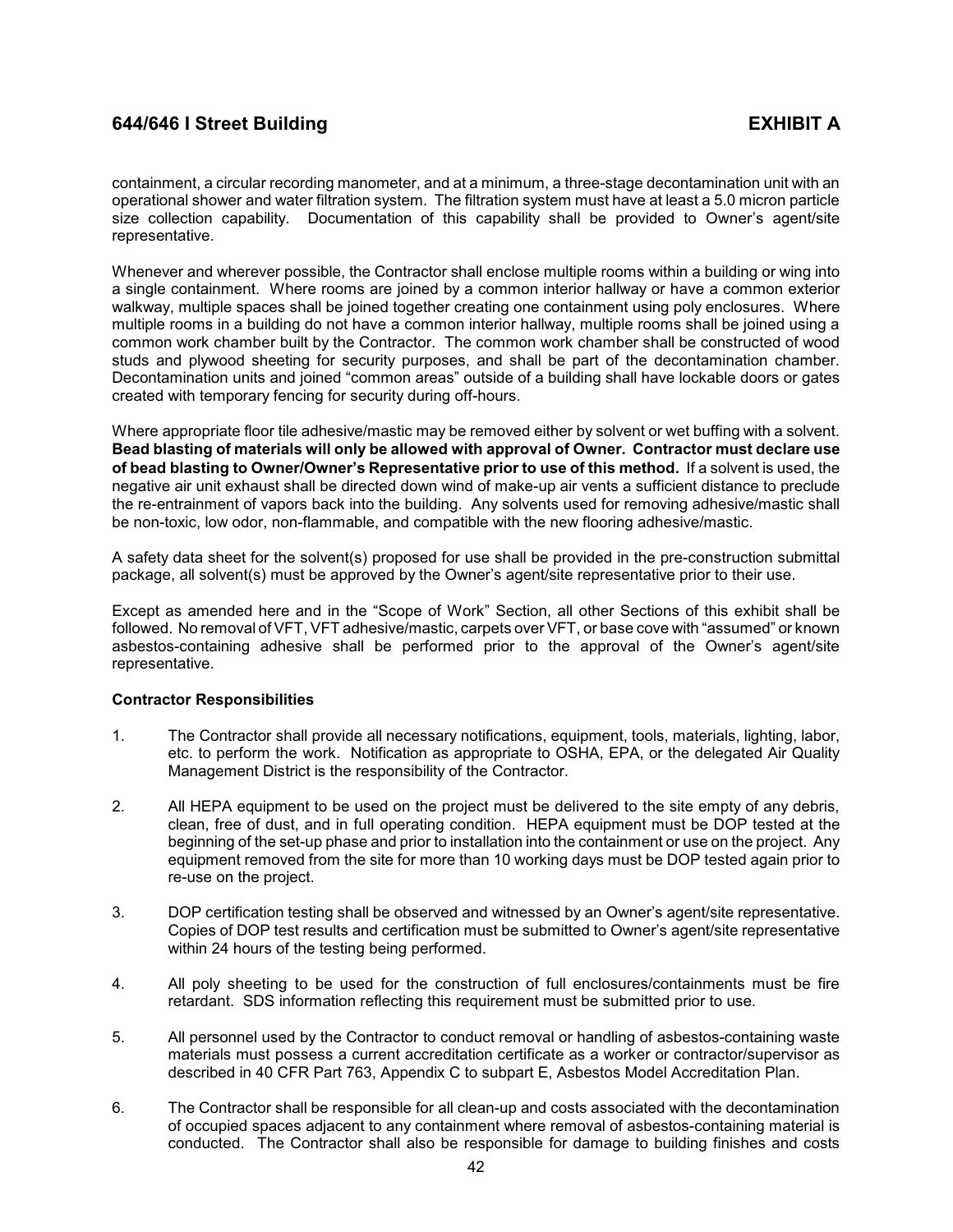associated with removal of tape glue, staining of wall finishes, or destruction of wall surface integrity. It is the responsibility of the Contractor to identify with the General Contractor all aspects of the project requirements pertaining to these types of damages.

## **Owner Responsibilities**

- 1. The Owner shall provide the Contractor with access to the building during scheduled work hours through their representative. This representative is expected to be the General Contractor in charge of the site. The Owner shall also be responsible for arming and disarming alarm systems on buildings where work will be performed.
- 2. The Owner shall also provide the Contractor access to water and electrical hook-ups. However, the Contractor is responsible for all connections, electrical cords, GFCI's, water hoses, and hose bibs necessary for attachment. GFCI's are required to be used by the Contractor on all electrical circuits in use.

## **General VFT & Adhesive/Mastic Removal Requirements**

- 1. For the purposes of this project, removal of VFT by any method shall be performed by personnel who are properly trained and accredited to perform Class II Work in public buildings, and are currently approved to conduct work on the project.
- 2. No personnel are allowed into the containment area during actual removal work without proper respiratory and personal protective equipment. At a minimum this shall include half-face negative<br>pressure respirators, full body coveralls, rubber boots, and gloves. During removal of pressure respirators, full body coveralls, rubber boots, and gloves. adhesive/mastic with solvent or other organic based liquid, combination respiratorycartridges (organic vapor/HEPA) shall be worn, by workers to protect against asbestos and the solvent. Rubber gloves shall also be worn to protect workers skin from the solvent material. **No street clothes or shoes shall be worn inside containment during the removal process**.
- 3. All doors, windows, and penetrations into the room(s) shall be sealed with poly sheeting. All ventilation systems shall be locked-out and sealed with critical barriers of either poly sheeting or plywood sheeting. **No spray glue may be used on any Owner property or building surface.**
- 4. Full enclosure of the walls and ceiling with poly sheeting will be required, no matter what method of removal is used. Support of ceiling poly will be at the discretion of the Contractor. Ceiling may be constructed of one layer of 4 mil poly sheeting. Walls shall be constructed of one layer of 6 mil poly, and include a splash guard. The splash guard shall be a minimum of 4 feet in height from the base of the wall upward.
- 5. Based on the size of the enclosure/containment, a three stage decontamination unit shall be put into place and be fully operable. The clean room of any three stage decontamination unit must be at least 5' in width, 8' in length, and 8' in height.
- 6. Sufficient negative air units shall be installed which will provide a minimum of four air changes per hour and -0.03" air pressure differential. A manometer with an accurate circular, or equivalent recording chart must be installed and operational. The manometer chart(s) shall reflect the location, times, and dates of all measurements recorded. Once these requirements have been met and the negative pressure has been established, the Contractor shall request a pre-start visual inspection from Owner's agent/site representative.
- 7. When the Contractor has passed the pre-start visual inspection, removal of base cove/boards may be conducted. Base cove adhesive shall be removed completely on hard surfaced walls where damage to the substrate will not occur, or only to a point of smoothing out high spots on walls which will become damaged due to the work to be performed. Full removal is not expected unless the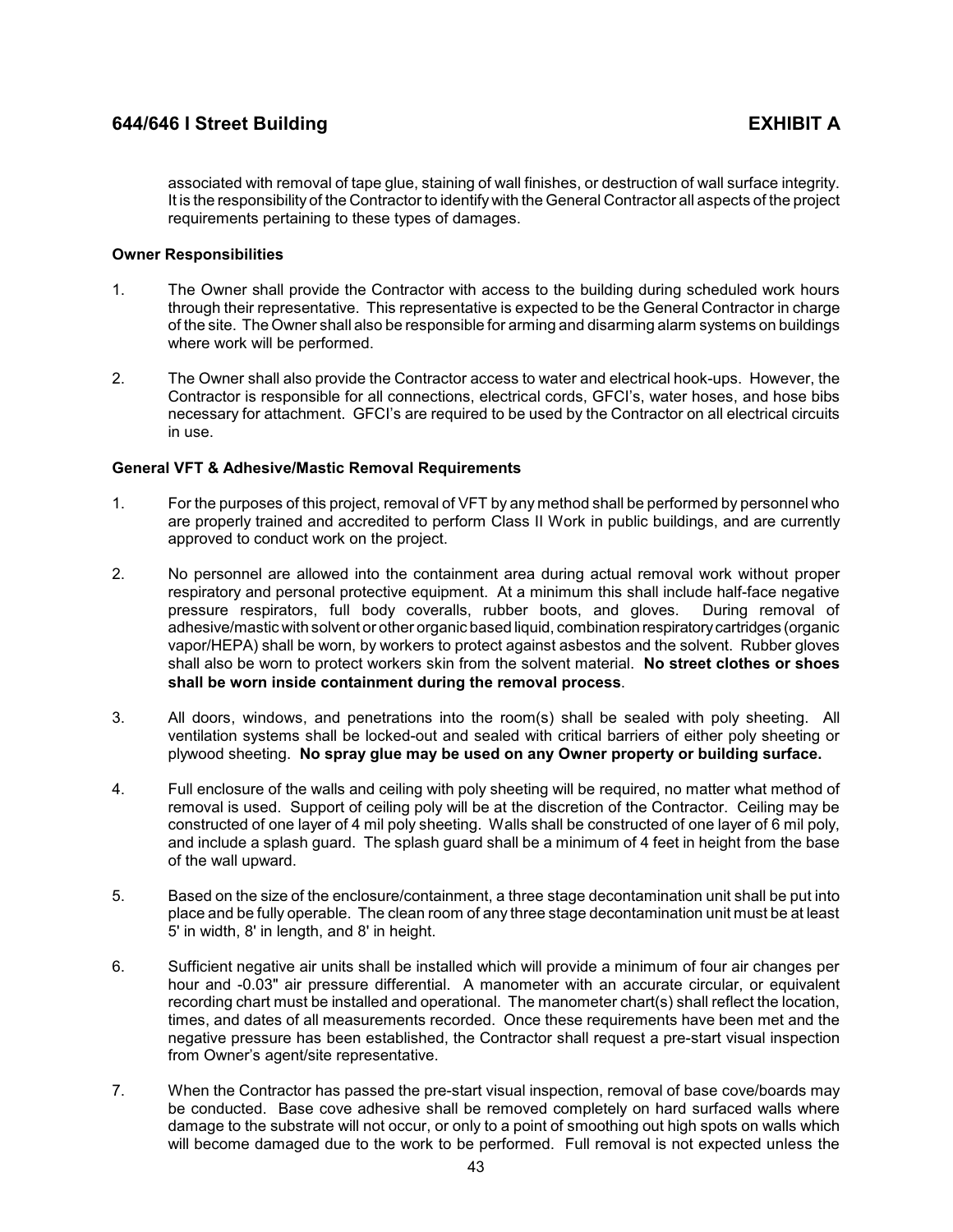Contractor is notified in writing on these types of soft substrate surfaces.

- 8. Sufficiently wet VFT with amended water prior to and during the removal phase of work, and place into waste containers for disposal. Acceptable methods of containing VFT waste materials include placing VFT into clear properly labeled 6 mil poly bag and deposit this bag into a lined fiberboard drum. The drum shall be sealed when filled and placed into a waste container for disposal.
- 9. Method of removal pertaining to asbestos-containing adhesive/mastic shall be at the discretion of the Contractor, except methods which are noted in this Exhibit that are prohibited. Hand scraping, solvents, and wet buffing with solvents are acceptable methods. If the Contractor chooses to use solvents, exhaust of negative air units shall be directed downwind as much as possible, or a sufficient length of exhaust hose will be required to prevent re-entrainment of the vapors.
- 10. Any solvents used for removing adhesive/mastic shall be non-toxic, low odor, and non-flammable. A SDS for the solvent shall be provided and subject to approval by the Owner's agent/site representative prior to use.
- 11. Upon completing the removal of all floor tiles and adhesive/mastic, the Contractor shall remove the splash guard from the containment walls, and conduct wet wiping on all surfaces within the containment/enclosure.
- 12. If a solvent was used to remove any VFT adhesive/mastic, the Contractor shall wash the floors thoroughly using a solution of trisodium phosphate (TSP), or equivalent, and water. Sufficient water shall be used for final rinsing of the floor for a clean finish.
- 13. It is the sole responsibility of the Contractor to reduce concentrations of any solvents used to a level which will allow new adhesive/mastic to be applied. Owner's agent/site representative will not test the floor for PH levels, and will not attest that the solvents used have been reduced in any way.

## **Final Visual Inspection**

- 1. Upon the completion of all activities listed above, the asbestos contractor shall provide their own visual inspection prior to Owner's agent/site representative, and shall be present during the inspection by Owner's agent/site representative to remove/clean additional surfaces as needed, prior to encapsulation.
- 2. The final visual inspection will include an evaluation of all surfaces within the containment area, with emphasis placed on the completeness of materials removed from the floor area. Any three dimensional debris identified by the Owner's agent/site representative, which can be seen using a flashlight placed on the floor and directed across the floor, shall be removed as directed with the use of a HEPA vacuum and other tools as necessary to remove the material. The Contractor shall thoroughly clean all equipment inside the containment, including all parts of the negative air units, and new pre-filters shall be installed into all negative air units.

## **Final Lockdown-Encapsulation**

1. The asbestos contractor may encapsulate the entire containment area upon completion of the final visual inspection by the Owner's agent/site representative, and acceptance of the work as complete.

## **Clearance Criteria**

a. All clearance air samples will be analyzed bytransmission electron microscopy(TEM), and performed by a NIST/NVLAP accredited laboratory. The clearance criteria for releasing the Contractor is the AHERA Standard, with the average of all air samples less than 70 asbestos structures per square millimeter. Aggressive air sampling will be used, which includes using a leaf blower in conjunction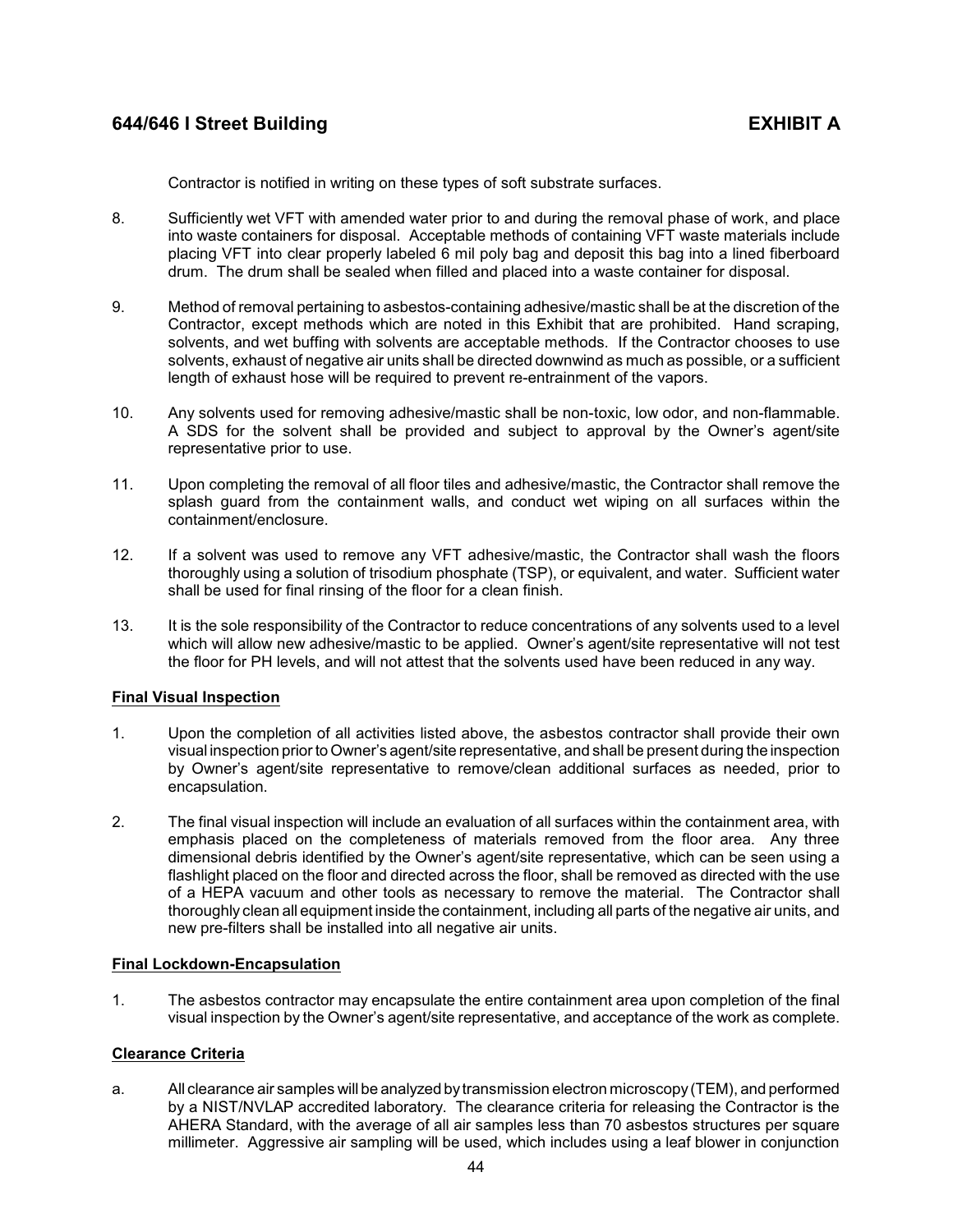with fans to dislodge any remaining dust within the containment.

### **Disposal Requirements**

- 1. All vinyl floor tile and vinyl sheet flooring waste shall be disposed as hazardous asbestos waste and will require a Uniform Hazardous Waste Manifest. Package all solvent/mastic waste created during the project in sufficient absorbent to eliminate all free liquids, and place in a D.O.T. 7A Type A approved steel drum (49 CFR 178.350). Label the drum as required, and transport to an approved Class 1 landfill with a separate Uniform Hazardous Waste Manifest and Waste Profile Documentation.
- 2. The Contractor **SHALL NOT** sign any Hazardous Waste Manifests for the Owner. It shall be the responsibility of the Contractor to notify the Owner's agent/site representative and coordinate having any manifest properly signed by a Owner representative.

## <span id="page-47-0"></span>**Part 23.6 - Carpet Removal over Vinyl Floor Tile (VFT)/Tile Adhesive Requirements**

Not Used

## <span id="page-47-1"></span>**Part 23.7 - Sheetrock and Joint Compound and Texture Abatement Requirements**

## **General Requirements**

For the purposes of this project any direction to remove sheetrock and joint compound wall and ceiling system materials known to contain <1% asbestos as a composite material and verified by the point count method shall include the full removal by the abatement contractor of all nails, screws, or other fastening units which have visible sheetrock and/or joint compound remaining, as well as, all dust, debris, and waste generated by the removal work.

Removal of more than 100 square feet of contiguous asbestos-containing sheetrock and joint compound wall and/or ceiling systems shall require a full enclosure/containment be constructed prior to removal. Any full enclosure/containment constructed for the purposes of removing asbestos-containing sheetrock and joint compound wall and/or ceiling system materials, shall include critical barriers, a temporary poly ceiling fully connected to poly walls (as appropriate for surfaces not being removed), a sufficient number of DOP tested negative air units to attain a level of at least -0.03" of negative air pressure within the containment, a circular recording manometer, and at a minimum, a three-stage decontamination unit with an operational shower and water filtration system. The clean room of any three stage decontamination unit must be at least 5' in width, 8' in length, and 8' in height. The filtration system must have at least a 1.0 micron particle size collection capability. Documentation of this capability shall be provided to Owner's agent/site representative.

Removal of less than 100 square feet of asbestos containing sheetrock and joint compound wall and/or ceiling system materials shall require a full enclosure/containment be constructed prior to removal. However, the use of a two stage decontamination unit will not be required and negative pressure requirements may be reduced to verification of negative air flow. All other containment requirements apply.

Whenever and wherever possible, the Contractor shall enclose multiple rooms within a building or wing into a single containment. Where rooms are joined by a common interior hallway or have a common exterior walkway, multiple spaces shall be joined together creating one containment using poly enclosures. Where multiple rooms in a building do not have a common interior hallway, multiple rooms shall be joined using a common work chamber built by the Contractor. The common work chamber shall be constructed of wood studs and plywood sheeting for security purposes, and shall be part of the decontamination chamber. Decontamination units and joined "common areas" outside of a building shall have lockable doors or gates created with temporary fencing for security during off-hours.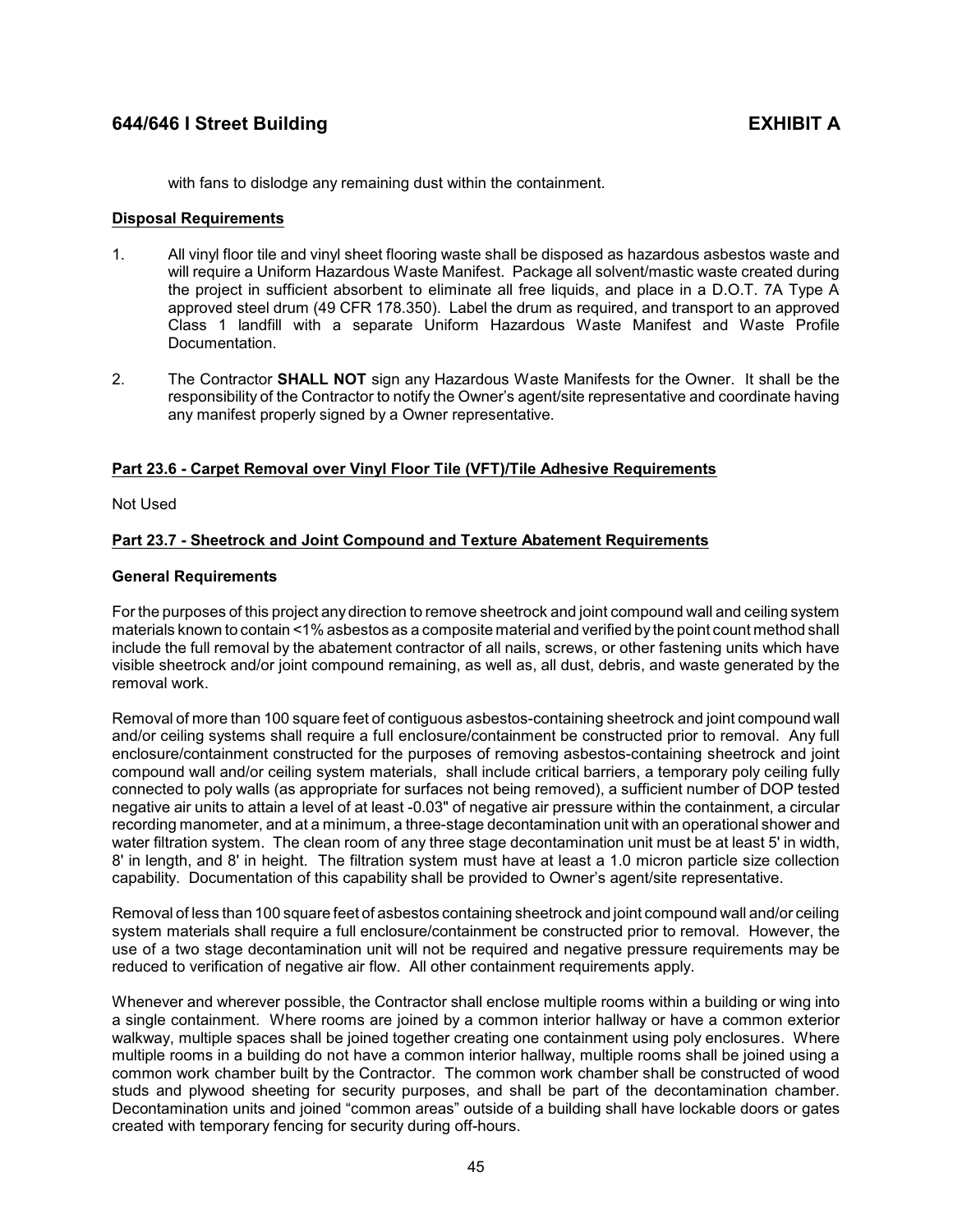Except as amended here and in the "Scope of Work" Section, all other Sections of this exhibit shall be followed. No removal of sheetrock and joint compound wall and/or ceiling system materials shall be performed prior to the approval of the Owner's agent/site representative.

## **Contractor Responsibilities**

- 1. Except as amended here and in Section 24, Asbestos Specification/Procedures, all other Sections of this Specification shall be followed.
- 2. The Contractor shall provide all necessary notifications, equipment, tools, materials, lighting, labor, etc. to perform the work. Notification as appropriate to OSHA, EPA, or the delegated Air Quality Management District is the responsibility of the Contractor.
- 3. All HEPA equipment to be used on the project must be delivered to the site empty of all debris, clean, free of dust, and in full operating condition. HEPA equipment to be used inside any building must have been DOP tested within the last 90 days. This DOP certification must be verified by Owner's agent/site representative prior to its use.
- 4. DOP certification testing shall be observed and witnessed by an Owner's agent/site representative. Copies of DOP test results and certification must be submitted to Owner's agent/site representative within 24 hours of the testing being performed.
- 5. All poly sheeting to be used for the construction of enclosures/containments must be fire retardant. SDS information reflecting this requirement must be submitted prior to use.
- 6. All personnel used by the Contractor to conduct removal or handling of asbestos-containing waste materials must possess a current accreditation certificate as a worker or contractor/supervisor as described in 40 CFR Part 763, Appendix C to subpart E, Asbestos Model Accreditation Plan.
- 7. The Contractor shall be responsible for all clean-up and costs associated with the decontamination of occupied spaces adjacent to any containment where removal of asbestos-containing material is conducted. The Contractor shall also be responsible for damage to building finishes and costs associated with removal of tape glue, staining of wall finishes, or destruction of wall surface integrity. It is the responsibility of the Contractor to identify with the General Contractor all aspects of the project requirements pertaining to these types of damages.

## **Owner Responsibilities**

- 1. The Owner shall provide the Contractor with access to the building during scheduled work hours through their representative. This representative is expected to be the General Contractor in charge of the site. The Owner shall also be responsible for arming and disarming alarm systems on buildings where work will be performed.
- 2. The Owner shall also provide the Contractor access to water and electrical hook-ups. However, the Contractor is responsible for all connections, electrical cords, GFCI's, water hoses, and hose bibs necessary for attachment. GFCI's are required to be used by the Contractor on all electrical circuits in use.

## **General Sheetrock and Joint Compound Wall and Ceiling Systems Removal Instructions and Requirements**

1. For the purposes of this project, removal of sheetrock and joint compound wall and ceiling systems by any method shall be performed by personnel who are properly trained and accredited to perform Class II Work in public buildings, and are currently approved to conduct work on the project.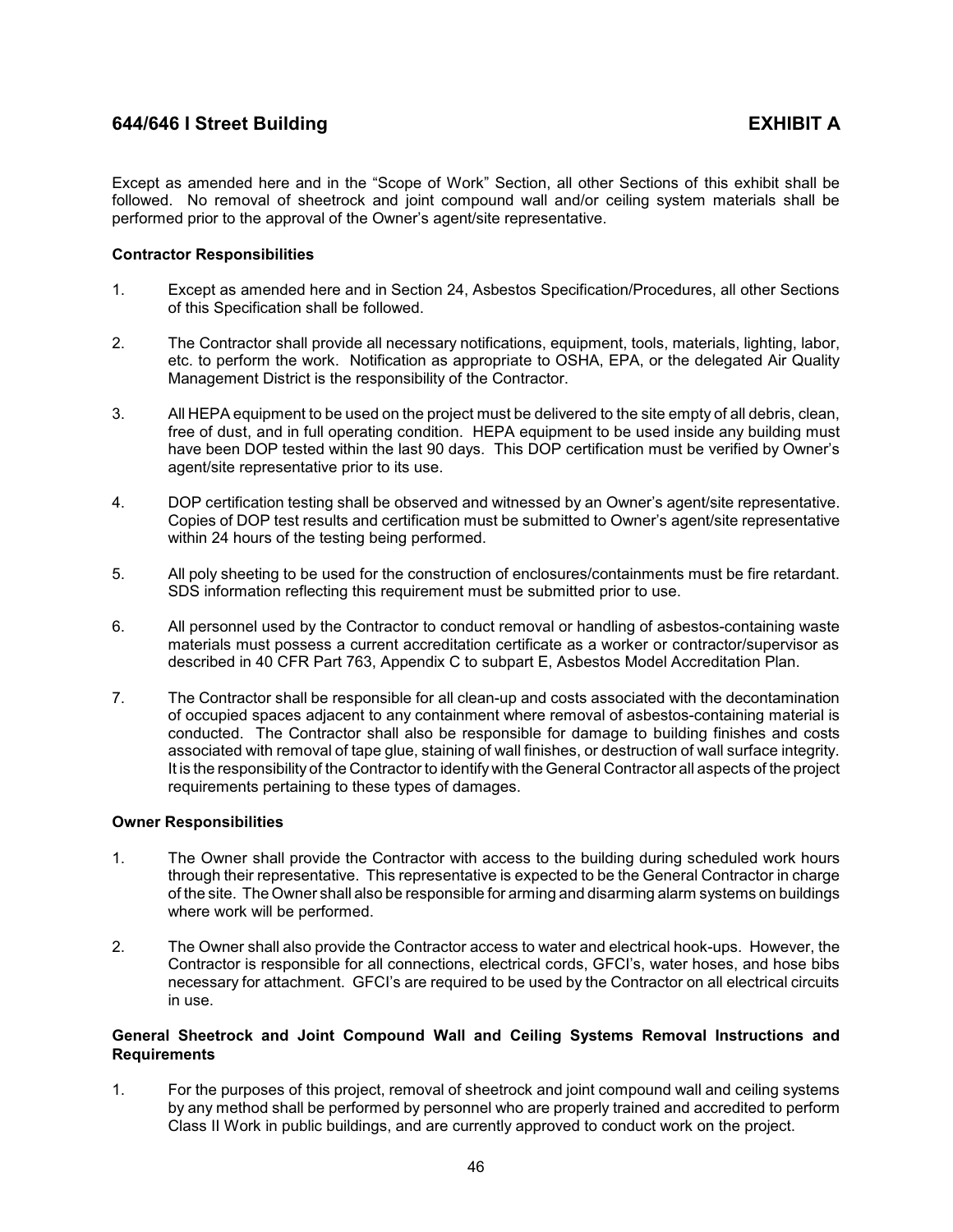- 2. No personnel are allowed into the containment area during actual removal work without proper respiratory and personal protective equipment. At a minimum this shall include half-face negative pressure respirators, full body coveralls, rubber boots, and gloves. **No street clothes or shoes shall be worn inside containment during the removal process**.
- 3. All doors, windows, and penetrations into the room(s) shall be sealed with poly sheeting. All ventilation systems shall be locked-out and sealed with critical barriers of either poly sheeting or plywood sheeting.
- 4. Full enclosure of the walls and ceiling with poly sheeting (as applicable) will be required, no matter what method of removal is used. Support of ceiling poly will be at the discretion of the Contractor. Ceiling may be constructed of one layer of 4 mil poly sheeting. Walls shall be constructed of one layer of 6 mil poly.
- 5. Based on the size of the enclosure/containment, a three stage decontamination unit shall be put into place and be fully operable. The clean room of any three stage decontamination unit must be at least 5' in width, 8' in length, and 8' in height.
- 6. Sufficient negative air units shall be installed which will provide a minimum of 4 air changes per hour and -0.03" air pressure differential. A manometer with an accurate circular, or equivalent recording chart must be installed and operational. The manometer chart(s) shall reflect the location, times, and dates of all measurements recorded. Once these requirements have been met and the negative pressure has been established, the Contractor shall request a pre-start visual inspection from Owner's agent/site representative.
- 7. When the Contractor has passed the pre-start visual inspection, removal of sheetrock and joint compound wall and ceiling systems may be conducted.
- 8. Sufficiently wet sheetrock and joint compound wall and ceiling systems to be removed with amended water prior to and during the removal phase of work, and place into waste containers for disposal. Acceptable methods of containing sheetrock and joint compound wall and ceiling system waste materials include placing waste into clear 6 mil poly bag and seal bag with appropriate amount of tape. This bag shall be cleaned of all visible dust and deposited into a second clear 6 mil poly bag and sealed with an appropriate amount of tape using the "goose neck" method. This second bag must then be labeled with the appropriate Cal/OSHA asbestos warning label.
- 9. Upon completing the removal of all sheetrock and joint compound wall and ceiling systems, the Contractor shall conduct wet wiping on all remaining surfaces within the containment/enclosure.

# **Final Visual Inspection**

- 1. Upon the completion of all activities listed above, the asbestos contractor shall provide their own visual inspection prior to Owner's agent/site representative, and shall be present during the inspection by Owner's agent/site representative to remove/clean additional surfaces as needed, prior to encapsulation.
- 2. The final visual inspection will include an evaluation of all surfaces within the containment area, with emphasis placed on the completeness of materials removed. Any three dimensional debris identified by the Owner's agent/site representative, shall be removed as directed with the use of a HEPA vacuum and other tools as necessary to remove the material. The Contractor shall thoroughly clean all equipment inside the containment, including all parts of the negative air units, and new pre-filters shall be installed into all negative air units.

## **Final Lockdown-Encapsulation**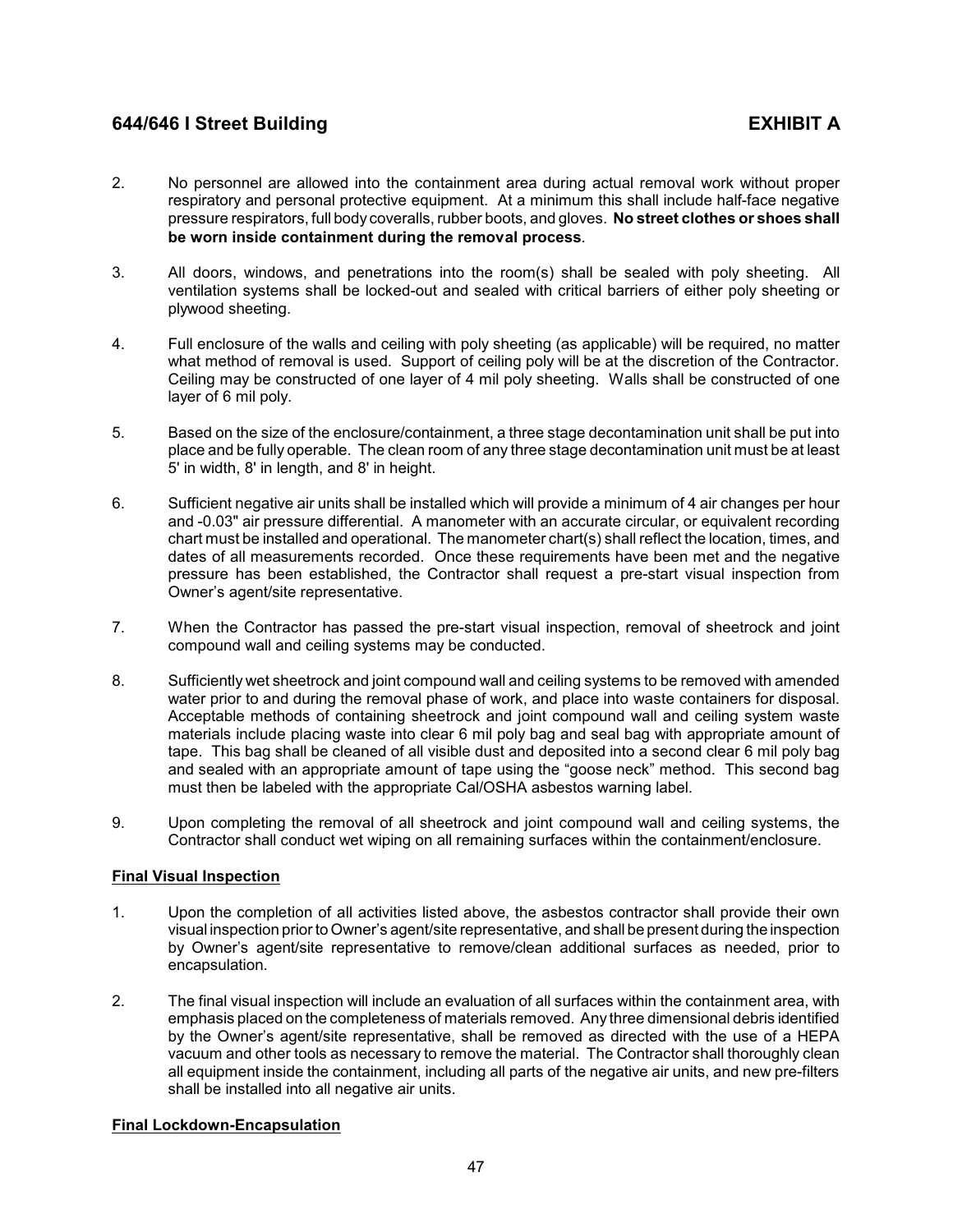1. The asbestos contractor may encapsulate the entire containment area upon completion of the final visual inspection by the Owner's agent/site representative, and acceptance of the work as complete.

# **Clearance Criteria**

a. All clearance air samples will be analyzed bytransmission electron microscopy(TEM), and performed by a NIST/NVLAP accredited laboratory. The clearance criteria for releasing the Contractor is the AHERA Standard, with the average of all air samples less than 70 asbestos structures per square millimeter. Aggressive air sampling will be used, which includes using a leaf blower in conjunction with fans to dislodge any remaining dust within the containment.

# **Disposal Requirements**

- 1. All sheetrock and joint compound wall and ceiling system waste may be disposed as non-hazardous asbestos waste, in a landfill permitted to accept non-friable, non-hazardous asbestos containing material.
- 2. Waste material containers, including "burrito wrapped" material, shall have warning labels affixed. Contractor may either use the Cal/OSHA Title 8, 1529 (k)(8)(A-D) warning:
- 3.

DANGER CONTAINS ASBESTOS FIBERS MAY CAUSE CANCER CAUSES DAMAGE TO LUNGS DO NOT BREATHE DUST AVOID CREATING DUST

4. All non-hazardous asbestos containing waste shall be tracked utilizing some form of system which at a minimum includes: date, document number, generator name and mailing address, description of the waste, waste generating site address, contractor companyname and address, special handling instructions, transporter company name, as well as name and address of facility accepting the waste.

# <span id="page-50-0"></span>**Part 23.9 - Impact to and Removal of Transite Pipe, Shingle, or Sheeting Materials**

Not Used

# <span id="page-50-1"></span>**Part 23.12 - Non-Friable, Non-Hazardous, Glazing Abatement Requirements**

Not Used

# <span id="page-50-2"></span>**Part 23.13 - Subfloor Crawl Space Dirt Removal, Final Cleaning and Lockdown Requirements**

Not Used

# <span id="page-50-3"></span>**Part 23.14 - Subfloor Enclosure Requirements**

Not Used

# <span id="page-50-4"></span>**Part 23.15 - Subfloor Crawl Space Pony Wall Installation, Dirt Removal, Final Cleaning and Lockdown Requirements**

Not Used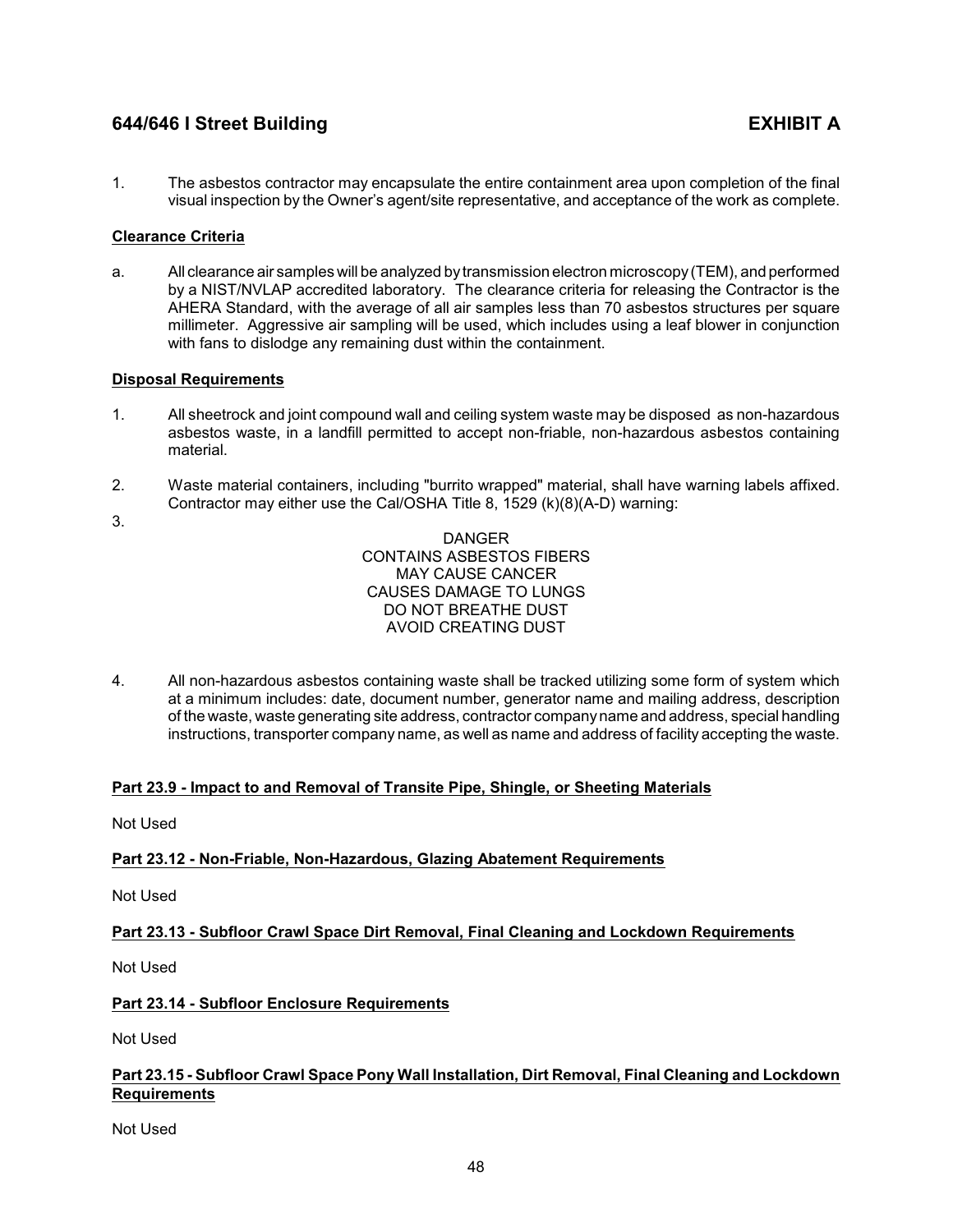# <span id="page-51-0"></span>**Part 23.16 - Installation of "Rat Slab" in Contaminated Sublfoor Crawl Space Requirements**

Not Used

## **Part 23.17 - Stucco/Texture Removal, Final Cleaning and Containment Requirements**

## **General Requirements**

Direction to remove areas of stucco/gunite texture surfacing materials regardless of asbestos content from exterior building components either by hand or by forced air methods shall be performed within a full enclosure. Extent of removal concerning stucco/texture surfacing materials is not included in this Part. That information shall be provided by others in appropriate project documents.

Any full enclosure/containment constructed for removing stucco/texture surfacing materials either by hand or by forced air methods shall include critical barriers at all vents, openings, penetrations, voids, etc. into the building, a sufficient number of DOP challenge tested negative air units to attain a level of at least -0.03" of negative air pressure within the containment space and a minimum of four (4) air changes an hour, a manometer with digital readout capabilities, and at a minimum, a three-stage decontamination unit with an operational shower and water filtration system. The clean room of any three stage decontamination unit must be at least 5' in width, 8' in length, and 8' in height. "Pop up" 3' X 3' style prefabricated units will not be allowed for this work. The filtration system must have at least a 1.0 micron particle size collection capability prior to release of the water into the treated water system. Documentation of this capability shall be provided to Owner's agent/site representative.

Except as amended here and in the "Section 24", all other Sections of this Exhibit shall be followed which apply to creation of containments specifically for asbestos related work practices. No removal of stucco/ texture surfacing materials shall be performed prior to the Contractor receiving approval from the Owner's agent/site representative.

## **Contractor Responsibilities**

- 1. Except as amended here and in Section 24, Asbestos Specification/Procedures, all other Sections of this Exhibit shall be followed.
- 2. The Contractor shall provide all necessary notifications, equipment, tools, materials, lighting, labor, etc. to perform the work. Notification as appropriate to OSHA, EPA, or the delegated Air Quality Management District is the responsibility of the Contractor.
- 3. All HEPA equipment to be used on the project must be delivered to the site empty of all debris, clean, free of dust, and in full operating condition. HEPA equipment to be used on the project must be DOP challenge tested at the site. This DOP challenge test and certification process must be verified by Owner's agent/site representative prior to its use.
- 4. DOP certification testing shall be observed and witnessed by an Owner's agent/site representative. Copies of DOP test results and certification must be submitted to Owner's agent/site representative within 24 hours of the testing being performed.
- 5. All poly sheeting to be used for the construction of enclosures/containments must be fire retardant. MSDS information reflecting this requirement must be submitted prior to use.
- 6. All personnel used by the Contractor to conduct removal or handling of asbestos-containing waste materials must possess a current accreditation certificate as a worker or contractor/supervisor as described in 40 CFR Part 763, Appendix C to subpart E, Asbestos Model Accreditation Plan.
- 7. The Contractor shall be responsible for all clean-up and costs associated with the decontamination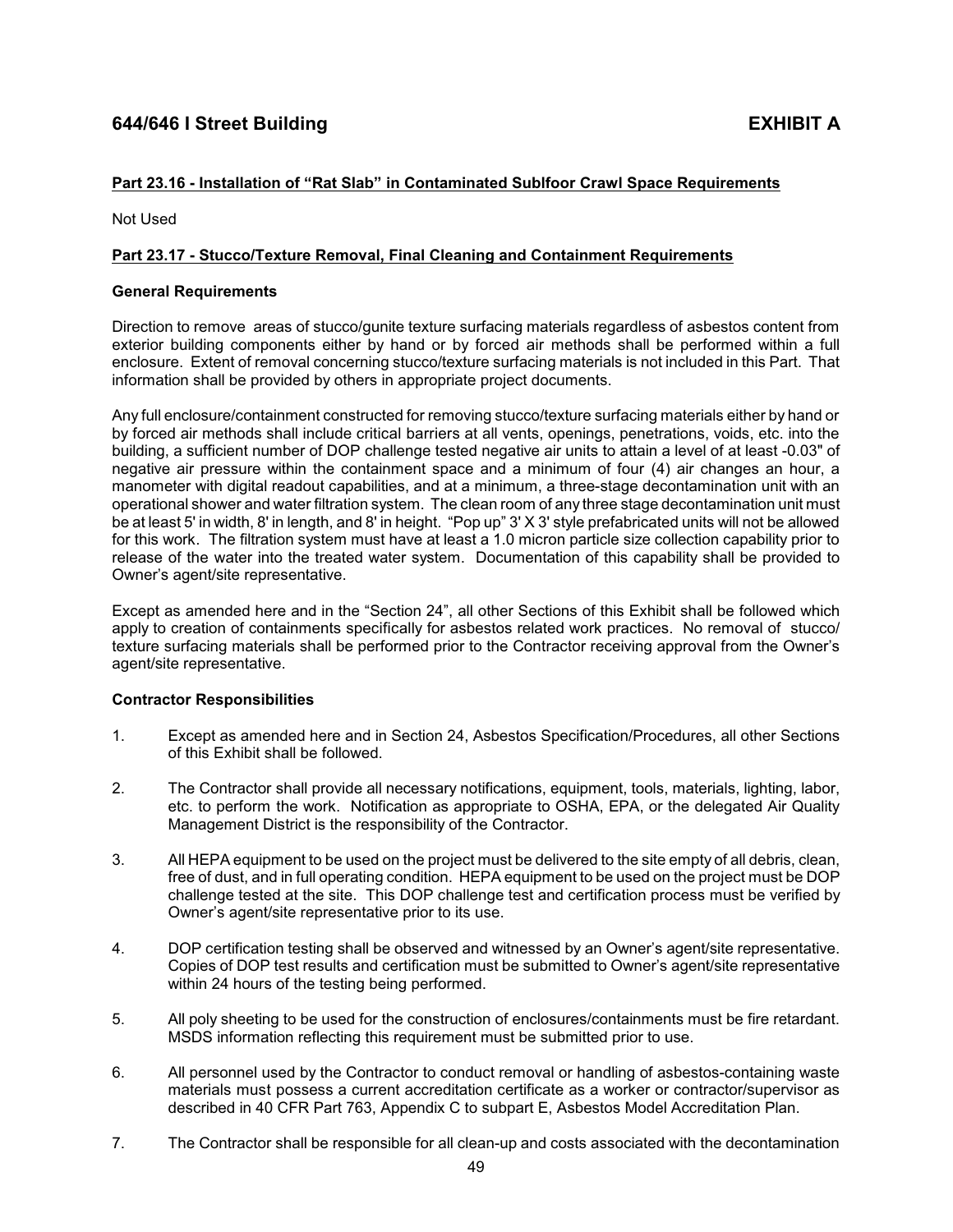of occupied spaces adjacent to anycontainment where removal of asbestos containing stucco/texture is conducted. The Contractor shall also be responsible for damage to building finishes and costs associated with removal of tape glue, staining of wall finishes, or destruction of wall surface integrity. It is the responsibility of the Contractor to identify with the General Contractor all aspects of the project requirements pertaining to these types of damages.

## **Owner Responsibilities**

- 1. The Owner shall provide the Contractor with access to the building during scheduled work hours through their representative. This representative is expected to be the General Contractor in charge of the site.
- 2. The Owner shall also provide the Contractor access to water and electrical hook-ups. However, the Contractor is responsible for all connections, electrical cords, GFCI's, water hoses, and hose bibs necessary for attachment. GFCI's are required to be used by the Contractor on all electrical circuits in use.

## **General Removal Instructions and Requirements**

- 1. Removal of stucco/texture by any method and regardless of asbestos content shall be performed by personnel who are properly trained and accredited to perform Class I Work in public buildings, and are currently approved to conduct work on the project.
- 2. No personnel are allowed into the containment area for any reason during actual removal work without proper respiratory and personal protective equipment. At a minimum this shall include halfface negative pressure respirator if only hand scrapping is being performed. At a minimum this shall include full-face PAPR if air blasting methods are being employed. Regardless of the method used, full body coveralls, rubber boots, and gloves shall always be required while inside the containment. **No street clothes or shoes shall be worn by workers under full body coveralls or inside containment once removal has begun**.
- 3. All openings, doors, hatches, voids, penetrations, etc. which may lead into the building shall be sealed with poly sheeting. **No spray glue may be used on any exterior surface of a building.**
- 4. Removal of stucco/texture regardless of asbestos content over a surface area greater than 25 square feet will require the construction and use of a three stage decontamination unit. This decontamination unit must be directly attached to the entrance of the containment and fully operable with working shower and hot water heater, as well as properly stocked with towels, soap, and shampoo. The clean room of any three stage decontamination unit must be at least 5' in width, 8' in length, and 8' in height. "Pop up" 3' X 3' style prefabricated units will not be allowed for this work. The filtration system must have at least a 1.0 micron particle size collection capability prior to release of the water into the treated water system.
- 5. Sufficient negative air units shall be installed which will provide a minimum of 4 air changes per hour and -0.03" air pressure differential. A manometer with digital readout capability must be installed and operational. Once these requirements have been met and the negative pressure has been established, the Contractor shall request a pre-start visual inspection from Owner's agent/site representative.
- 6. When the Contractor has passed the pre-start visual inspection, removal of stucco/texture may be conducted.
- 7. Sufficiently wet materials to be removed with amended water prior to and during the removal phase of work, and place into waste containers for disposal.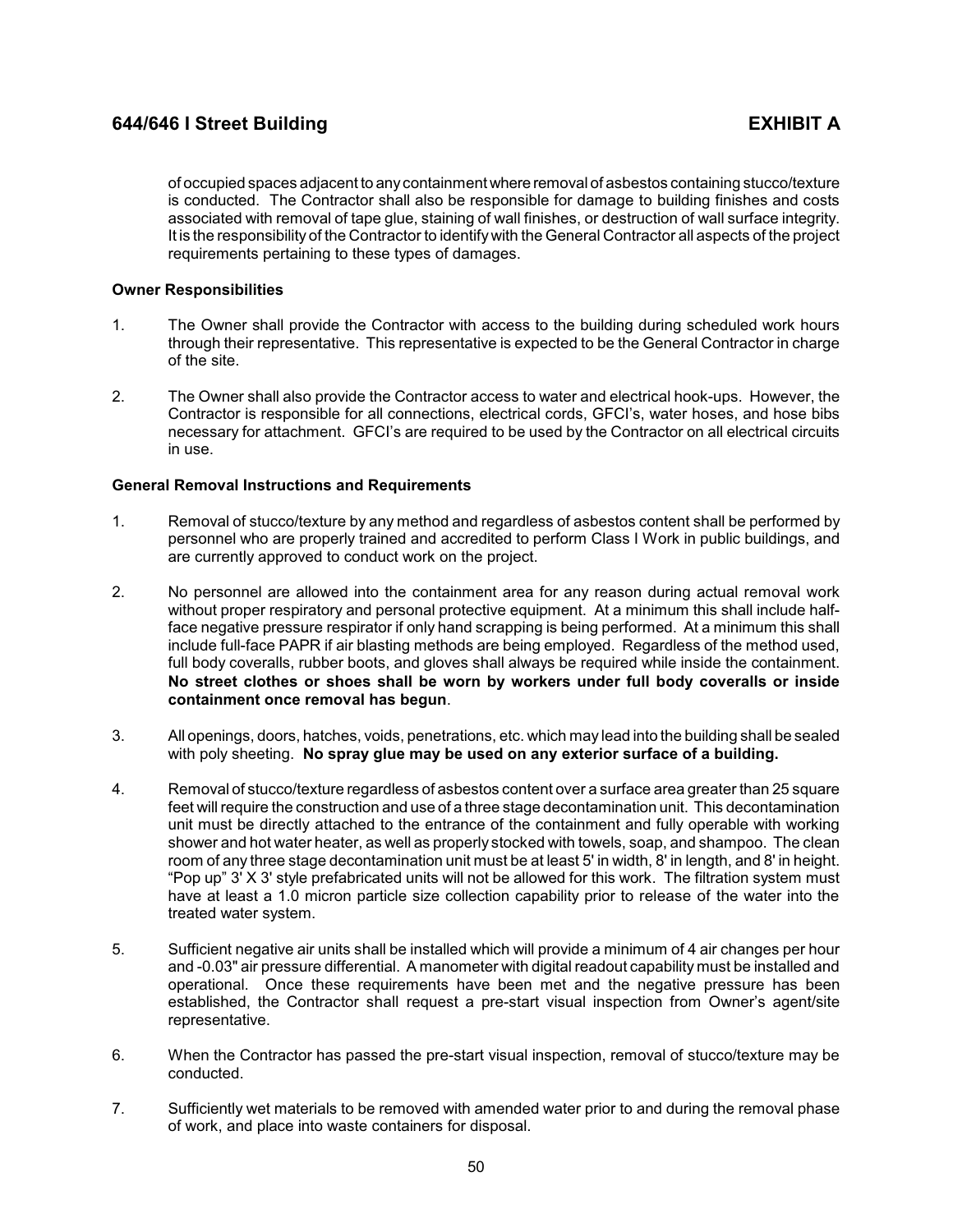8. Upon completing removal of all stucco/texture, the Contractor shall conduct wet wiping of all remaining wall surfaces, poly barriers, scaffolding, etc. to remove settled dust from those surfaces.

## **Final Visual Inspection**

- 1. Upon completion of all activities listed above, the asbestos contractor shall provide their own visual inspection prior to Owner's agent/site representative, and shall be present during the inspection by Owner's agent/site representative to remove any additional dirt and/or clean additional surfaces as needed, prior to encapsulation.
- 2. The final visual inspection will include an evaluation of all surfaces within the containment area, with emphasis placed on the completeness of materials removed. The Contractor shall thoroughly clean all equipment inside the containment, including all parts of the negative air units exposed to the work performed. New pre-filters shall be installed into all negative air units.

## **Final Lockdown-Encapsulation**

- 1. Lock down-encapsulation of the containment shall be performed using one of two methods based on the needs of the project.
	- A. **Hand Wipe Method:** The needs of the project may require the remaining building component surfaces have no new film materials applied to them. If this is required the asbestos abatement contractor shall use clean wet cloths/towels to wipe existing surface dust off of remaining building components. These cloths/towels will be wetted with clean water and no chemicals or treatments will be added. All poly sheeting scaffolding and other components used to create the containment will be hand wiped with wetted cloths/towels which are treated with lock down-encapsulation chemicals to remove possible surface dust and lock downencapsulate the surfaces of these items. This method can be used prior to the final visual to complete the final cleaning process.
	- B. **Aerial Dispersal Method**: The asbestos contractor shall lock down-encapsulate the entire containment area upon completion of the final visual inspection by the Owner's agent/site representative, and acceptance of the work as complete.

## **Clearance Criteria (If Required)**

a. All clearance air samples will be analyzed bytransmission electron microscopy(TEM), and performed by a NIST/NVLAP accredited laboratory. The clearance criteria for releasing the Contractor is the AHERA Standard, with the average of all air samples less than 70 asbestos structures per square millimeter. Aggressive air sampling will be used, which includes using a leaf blower in conjunction with fans to dislodge any remaining dust within the containment.

## **Disposal Requirements**

- 1. All waste containing less than 1% asbestos shall be properly disposed as a non-hazardous asbestos containing waste at an appropriate landfill. All waste containing greater than 1% asbestos shall be properly disposed as hazardous asbestos waste, in a landfill permitted to accept friable, hazardous ACM.
- 2. All waste containers shall have stick-on labels as per OSHA and DOHS requirements. All waste containers shall be labeled in accordance with DOHS regulations that require a "Caution" label and a "Hazardous Waste" label (if required) with the generator's name, address, and Manifest Document number.
- 3. If bulk loading of waste into "burrito wrap" style bags is to be performed contractor is responsible for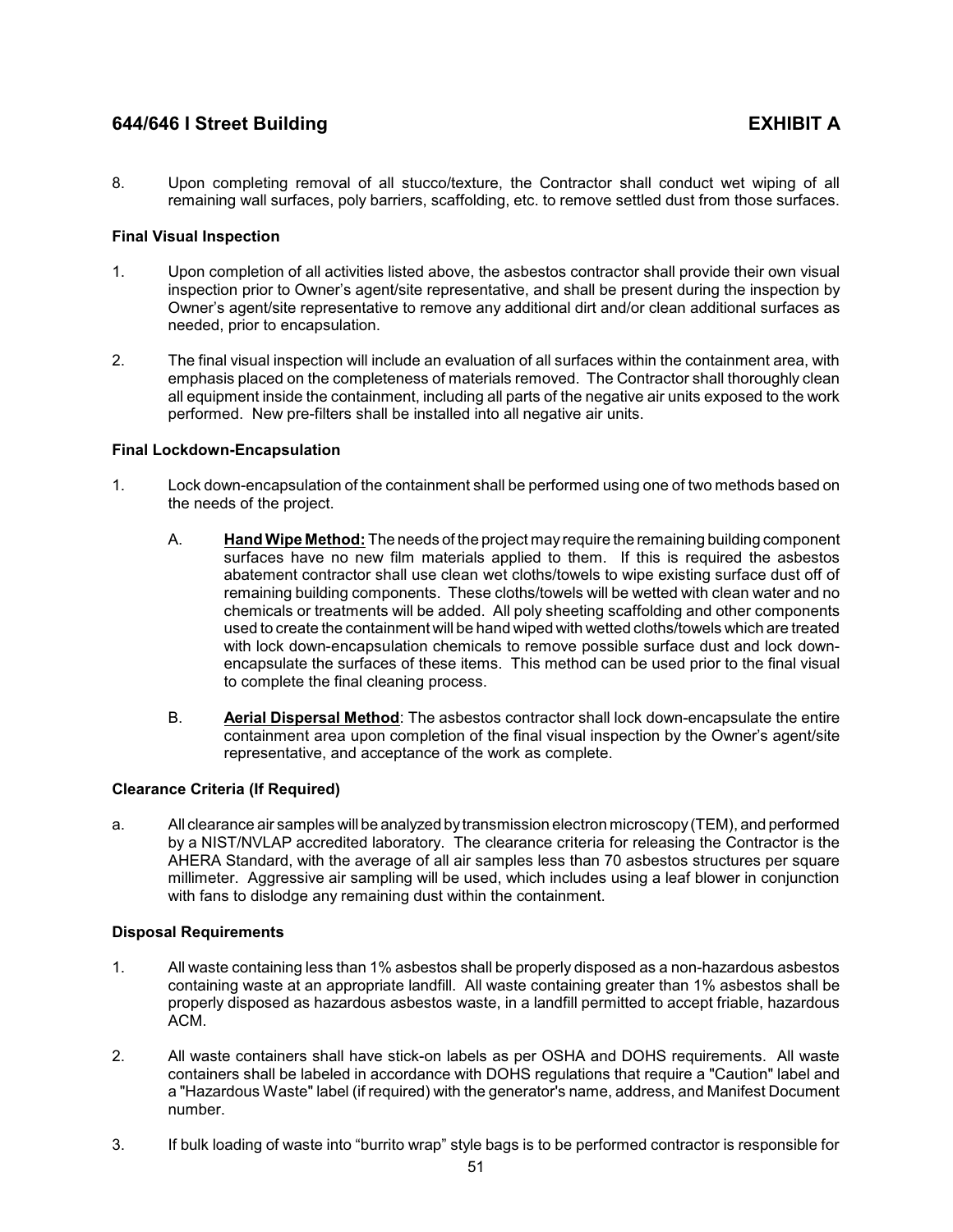assuring the waste facility is aware of this type of bagging and will accept the waste upon its arrival. Bulk loading of waste into large "burrito wrap" style containers will result in heavy stresses upon the poly sheeting. Contractor must submit written directions indicating the requirements to be used to create such waste containers. Contractor may not use these container bags until approved by Owner's Representative.

## <span id="page-54-0"></span>**SECTION 24. ASBESTOS SPECIFICATIONS/PROCEDURES**

## <span id="page-54-1"></span>**Part 24.1 - Contacts**

Don D'Amico, CAC Senior Project Manager Entek Consulting Group, Inc. 916-632-6800

David Norman Principal Environmental Scientist Provost & Pritchard Consulting Group 559-326-1100

## <span id="page-54-2"></span>**Part 24.2 - Removal Locations**

Refer to architectural drawings for this site identifying the building and work included in the project and scope of work outline.

The General Contractor and his Sub-contractor are responsible for estimating the amount of asbestoscontaining materials to be impacted as revealed on the mandatory bidwalk, and provided in the project specifications and architectural drawings. The drawings will also provide the Contractor with locations where work is to be performed to allow computation of the quantities of materials to be impacted or removed.

The abatement contractor shall provide a complete copy of this specification, to their project foreman for reference while conducts work on the project.

## <span id="page-54-3"></span>**Part 24.3 - Materials to be Abated**

Refer to architectural drawings, and project specifications for designations and instructions pertaining to what materials are to be abated or impacted during this project. There is asbestos containing floor tiles, asbestos containing black mastic, vinyl sheet flooring, damaged spray-applied ceiling material, and drywall and joint compound wall and ceiling systems with texture coat present inside the building. In addition, there is asbestos containing black penetration mastic,graypenetration mastic, silver paint, black rolled roofing and black mastic, gray stucco with a black tar binder material, and tan gunite present on the exterior lower and upper roofs of the building, and exterior walls. All floor tiles/vinyl sheet flooring and black mastic and floor filler shall be removed down to the bare concrete. substrate. Directions pertaining to materials to be impacted during this project are **NOT** included in this Exhibit.

**Due to the damaged spray-applied acoustical ceiling material present throughout the building, access to the interior of the building should be restricted to only those personnel wearing proper PPE including, respiratory protection, eye protection, coveralls, etc. In addition, since the building has been vacant for several years, pigeons have roosted in the structure and pigeon feces is present throughout both floors and horizontal surfaces of the interior of the building and exterior roof areas. Pigeon feces may contain bacteria and other pathogens that can cause illness. The contractor shall include decontamination of the building of pigeon feces prior to or in conjunction with asbestos abatement activities. Since the building is scheduled for demolition at a later time, cleaning**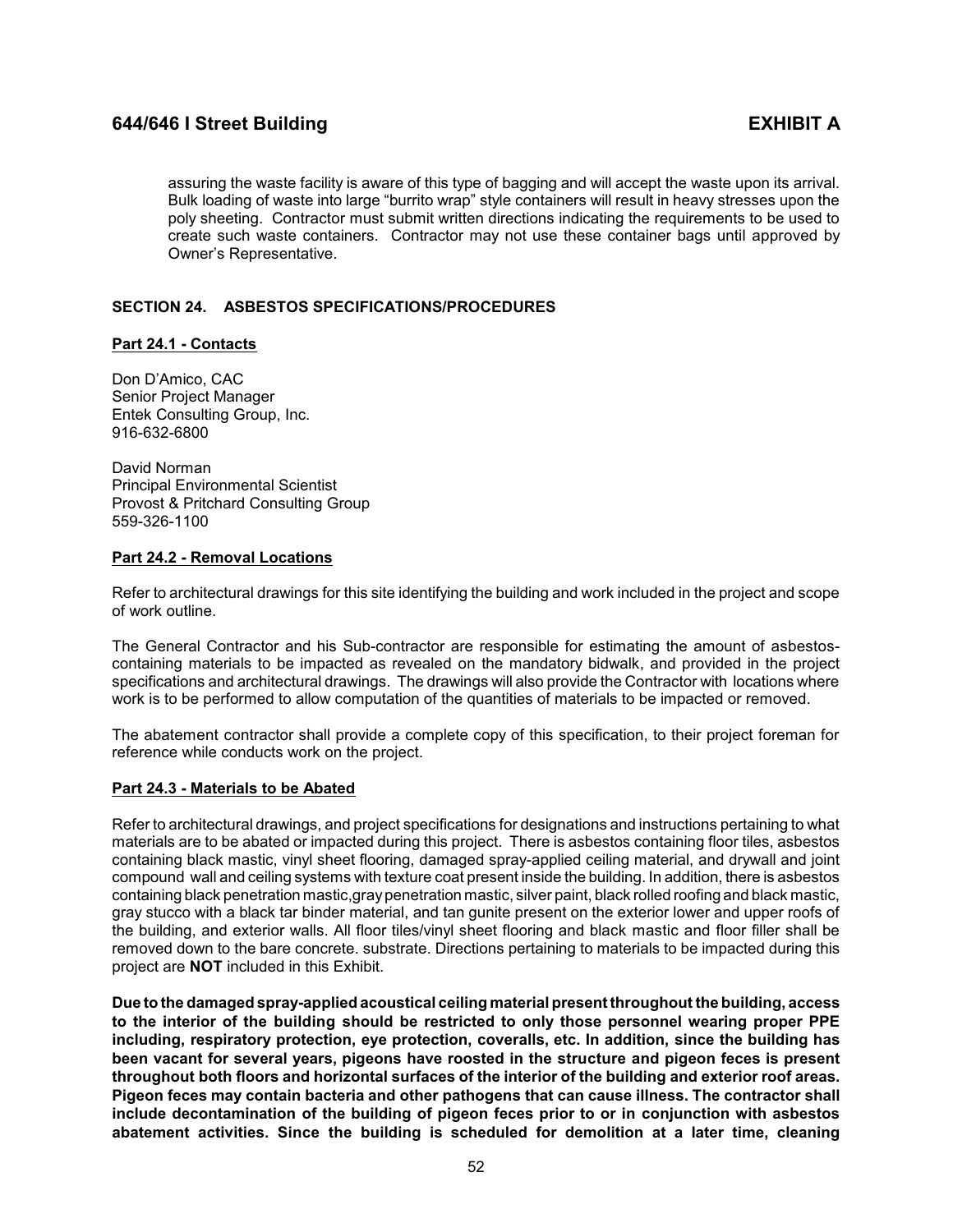**procedures may include the application and wetting of impacted areas with a bleach or soap and water solution with all debris placed into double bagged 6-mil poly bags. Bagged pigeon feces can be transported to the local landfill. The impacted areas should then be scrubbed with a stiff brush or broom to remove debris from cracks or crevices. The areas should then be rinsed with water or with a power washer.**

Areas of roofs, walls, floors, and/or ceilings may require penetrations be made during the project which may involve asbestos containing materials (ACM) depending upon the location of penetrations. Prior to impacting any building materials which are listed as "suspect" for containing asbestos by the US EPA the Contractor should refer to Section 25, Asbestos Results List for information pertaining to specific Asbestos Containing Building Materials (ACBM) or products known to exist on the site. Materials suspected of containing asbestos but which have not been tested are "assumed" to contain asbestos.

Materials commonly excluded from being suspected for containing asbestos include but are not limited to: unwrapped pink and yellow fiberglass insulating materials or products, foam insulation, bare concrete, wood, metal, plastic, or glass. All other types of building materials or coatings on the materials listed above are commonly listed as "suspect" and must be tested prior to impact by a Contractor.

### <span id="page-55-0"></span>**Part 24.4 - Containment and Abatement Requirements**

The general guidelines in these specifications shall be followed by the asbestos abatement contractor for all work on this project. All requirements of Cal/OSHA Section 1529 and US EPA AHERA regulations apply, and shall be followed, as well as, other applicable regulations.

The Contractor shall follow all requirements set forth in Section 23, Specific Procedures and Requirements when performing roof mastic abatement or disturbance.

## <span id="page-55-1"></span>**Part 24.5 - Contractor Assist Requirements**

Not Used

## <span id="page-55-2"></span>**Part 24.6 - Additional Requirements for Removal of Nicolite Roofing Felts**

Not Used

## <span id="page-55-3"></span>**Part 24.7 - Visual Inspection Forms-Interior and Exterior (Roof Removal Shifts Only)**

The Owner's agent/site representative shall conduct visual inspections inside each building space **prior to** each work shift to determine existing conditions, including loose or dislodged acoustical ceiling tiles.

In addition, all interior spaces directly below the area of work shall be visually inspected by the Owner's agent/site representative, **at the end of the work shift**, to inspect for roofing debris and for loose or dislodged ceiling tiles, etc.

The Contractor is responsible for all costs associated with clean-up of any debris which falls in the occupied spaces of the building.

The Contractor is responsible for providing adequate lighting during all phases of work. This includes final visual inspection by the Owner's agent/site representative, of the removal area and adjacent surfaces impacted during the work.

The Contractor shall perform a pre-final visual of the removal area and adjacent surfaces prior to requesting that the Owner's agent/site representative conduct a final visual inspection. The pre-final visual performed by the Contractor shall verify that all materials have been completely removed from the work area as specified, and all poly sheeting or tape placed over any vents or equipment which has been removed. The Contractor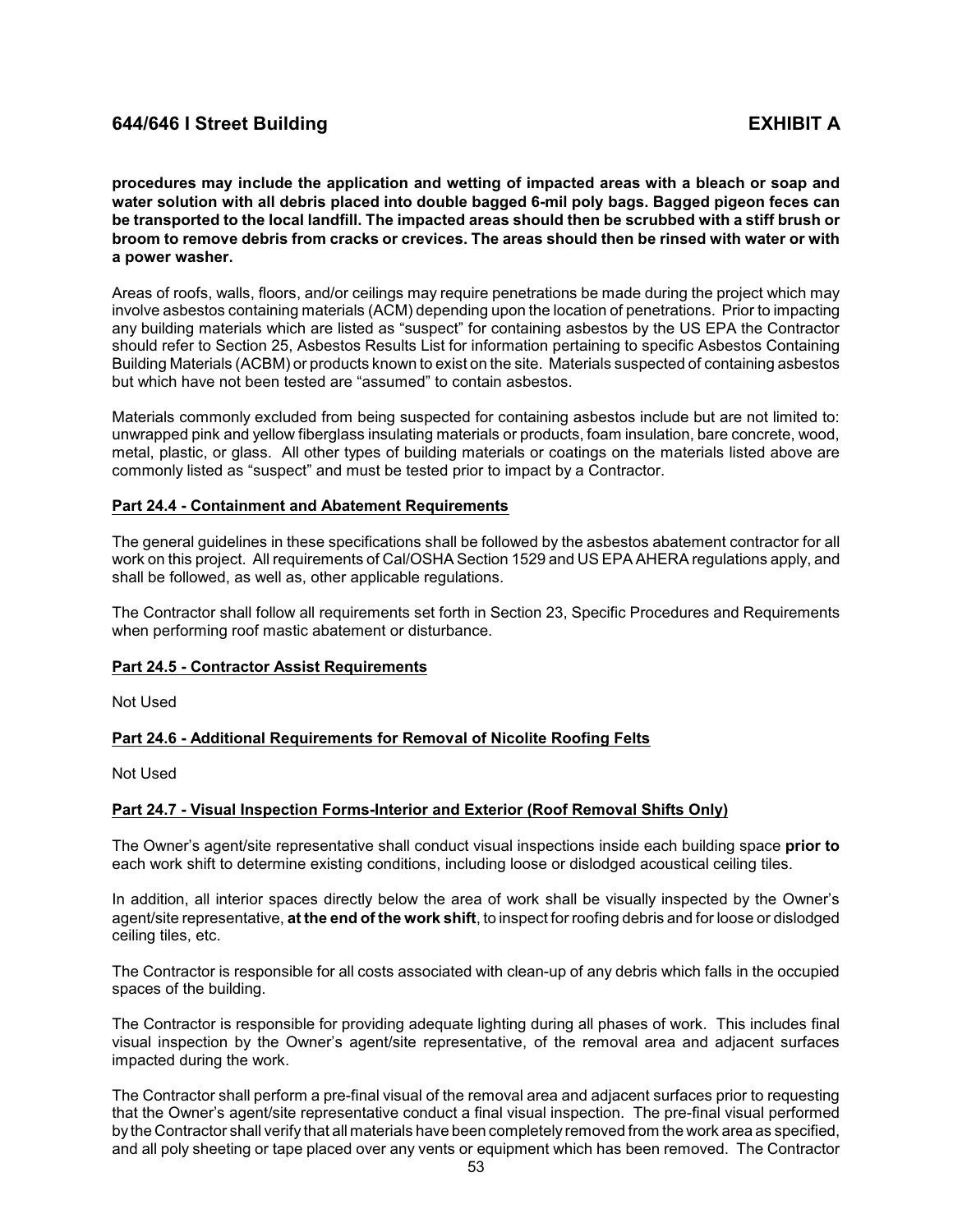will also verify that all perimeter poly sheeting on adjacent surfaces has been picked up, and all debris generated by the roofing work such as gutters, flashing, roofing products, paper, nails, screw, etc. have been placed into the waste container.

## <span id="page-56-0"></span>**Part 24.8 - Protection of Accessible Attic Areas**

Not Used

## <span id="page-56-1"></span>**Part 24.9 - Caulking and Poly Barrier Requirements**

Not Used

## <span id="page-56-2"></span>**Part 24.10 - Worker Protection**

At a minimum half-face respirators with HEPA cartridges, disposable coveralls, and hard sole shoes shall be used during the removal and disposal of all asbestos containing material. Workers wearing tennis shoes, sandals, or soft sole type shoes will not be allowed to work on roofs or inside containments regardless of the activity being performed. Worker protection for all other work areas shall be in compliance with Cal/OSHA requirements and shall follow the respirator selection as specified in Title 8 section 5144.

## <span id="page-56-3"></span>**Part 24.11 - Electrical and Water Hook-Ups**

The Owner shall provide access for electrical and water hook-ups. The Contractor shall install a temporary electrical spider box to an existing electrical panel using a licensed qualified electrical contractor. The Contractor is responsible for all hook-ups, electrical cords, water hoses, and hose bibs necessary for attachment.

# <span id="page-56-4"></span>**Part 24.12 - Visual and Air Clearance Criteria**

The **Contractor** shall perform a pre-final visual of the removal area and adjacent surfaces prior to requesting that Owner's agent/site representative conduct a final visual inspection. The pre-final visual performed by the Contractor shall verify that all materials have been completely removed from the work area, and that the work area meets the requirements specified in Section 17.

Upon completion of the pre-final visual inspection by the Contractor a final visual of the containment area will be performed by Owner's agent/site representative. The Contractor shall not be released to encapsulate the containment until receiving written acceptance by Owner's agent/site representative stating the removal area and the containment have met the criteria of Owner's agent/site representative for completeness of removal and cleanliness of the containment barriers and surfaces.

# <span id="page-56-5"></span>**Part 24.13 - Owner Responsibilities**

It is assumed that the building associated with this project have roof decking which may include any number of construction methods which allow for roofing debris to sift into joist spaces, or attics located beneath areas where roofing may have previously been removed. Therefore, it must be assumed that all inaccessible and accessible attic spaces , joist spaces, and even flutes of metal decks involved with this project will become, or have already been contaminated with asbestos, and shall be noted in the Management Plan.

The Owner acknowledges that the removal of any roofing materials during this project will result in contamination of the attic spaces, and assumes any associated responsibilities.

## <span id="page-56-6"></span>**Part 24.14 - Disposal Requirements**

The asbestos containing floor tiles, and mastic may be disposed as non-friable asbestos waste unless removal is bymechanical means, which would render the materials "friable" per NESHAP definition. Allroofing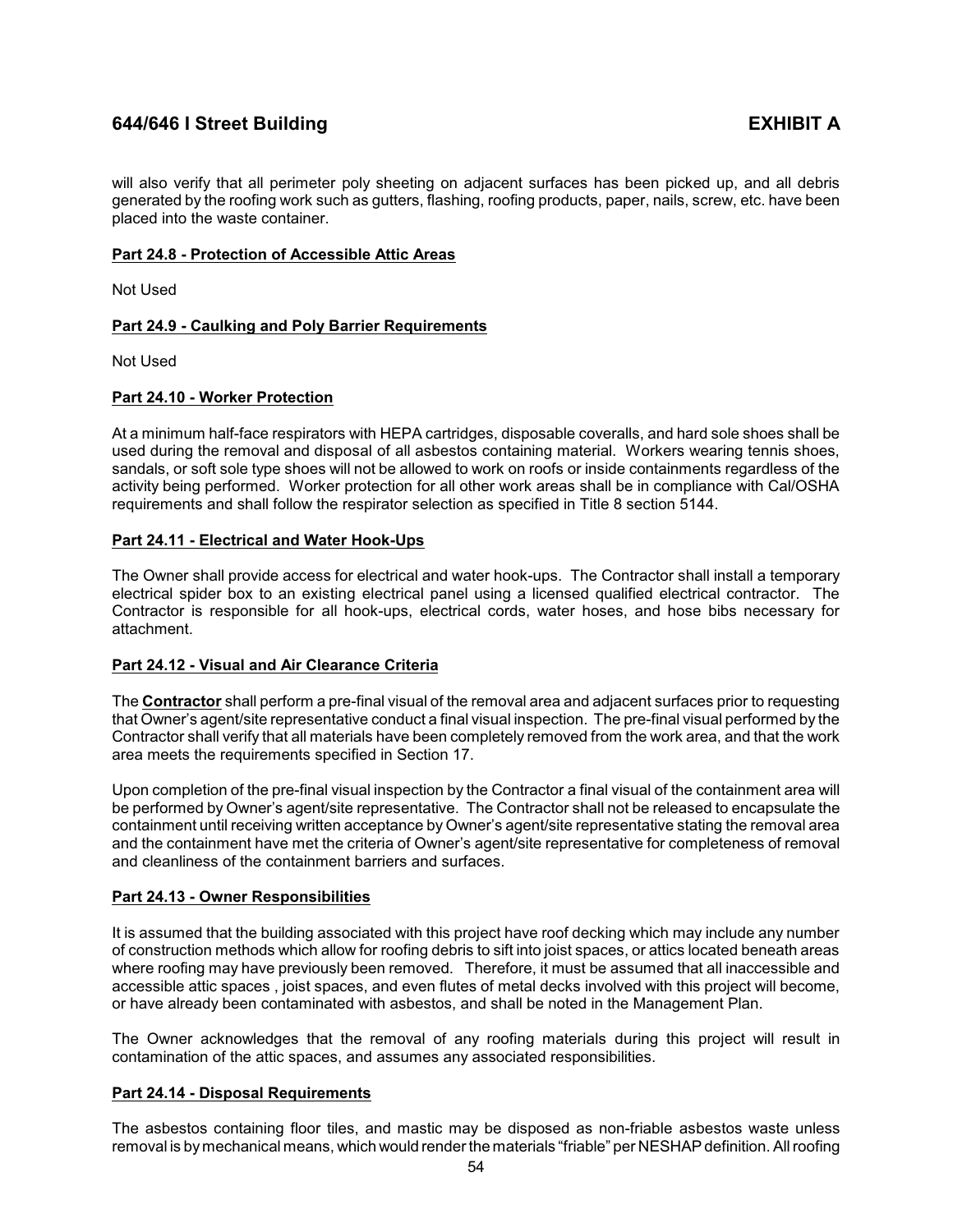materials and mastics may also be disposed as non-friable asbestos waste. Disposal of all non-hazardous asbestos-containing waste must be tracked utilizing a current copy of a Non-hazardous Waste Form. These forms including any Bill of Lading or other forms are to be properly filled out by the Contractor and signed by an authorized Owner's representative. No individual or representative other than the Owner's designated representative is permitted to sign the forms for the Owner.

The spray-applied ceiling material shall be disposed as friable and hazardous asbestos waste. Disposal of all friable and hazardous asbestos-containing waste must be tracked utilizing a current copy of a Hazardous Waste Form. These forms are to be properly filled out by the Contractor and signed by an authorized Owner's representative. No individual or representative other than the Owner's designated representative is permitted to sign the forms for the owner.

Disposal of all ACCM waste can be handled as general construction debris however, these materials must be properly sealed in leak tight containers prior to leaving the project site.

## <span id="page-57-0"></span>**Part 24.15 - Work Periods**

Work periods shall be scheduled with Owner's agent/site representative at least 48 hours prior to the start of any shift. If weekend work is to be conducted, shift times are to be established and approved by Owner's agent/site representative. All shifts are to consist of 8 hours and will begin at the time specified and agreed to by Owner's agent/site representative and the abatement contractor.

## **PREPARED BY:**

Don D'Amico, CAC Senior Project Manager Entek Consulting Group, Inc. CAC#96-2014 January 10, 2016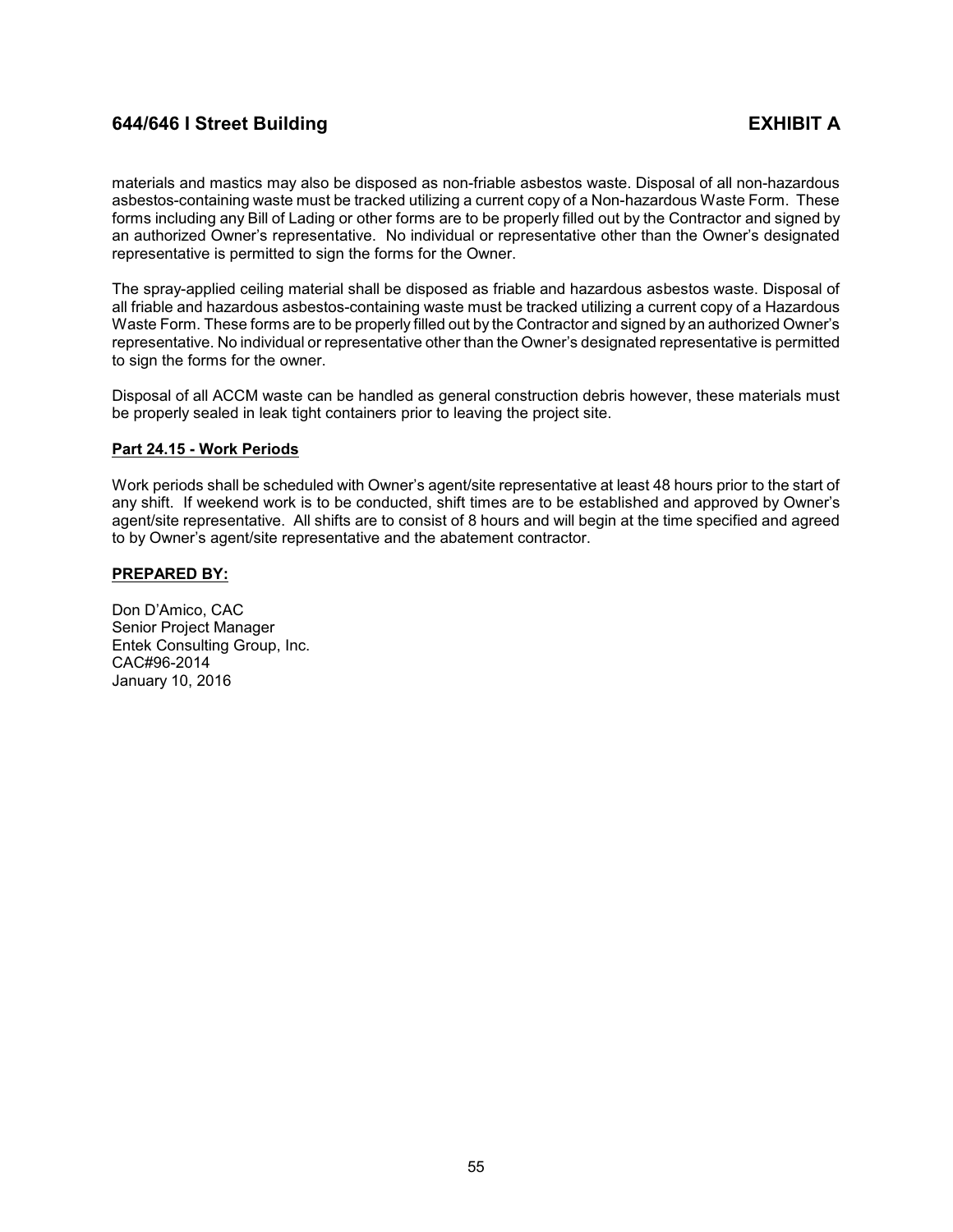# <span id="page-58-0"></span>**Part 24**

|                      | <b>4.17 - Pre-Construction Submittal List</b>                                                                                                                                                                                                                                                          |  |  |  |  |  |
|----------------------|--------------------------------------------------------------------------------------------------------------------------------------------------------------------------------------------------------------------------------------------------------------------------------------------------------|--|--|--|--|--|
| $1.$ $\qquad \qquad$ | Copy of State of California - Contractor's State License                                                                                                                                                                                                                                               |  |  |  |  |  |
| 2.                   | Copy of State of California CSLB Active License                                                                                                                                                                                                                                                        |  |  |  |  |  |
|                      | Copy of State of California CSLB Asbestos Certification                                                                                                                                                                                                                                                |  |  |  |  |  |
| 4.                   | Copy of Department of Industrial Relations; Division of Occupational Safety and<br>Health; Certificate of Registration for Asbestos-related Work                                                                                                                                                       |  |  |  |  |  |
| 5.                   | Copy of signed statement from company officer listing citations and pending<br>proceedings against the Contractor, or if there have been no citations, a copy of the<br>statement that no actions by regulatory agencies have occurred in the last three<br>years signed by an officer of the company. |  |  |  |  |  |
| 6.                   | General Liability Insurance Certificate                                                                                                                                                                                                                                                                |  |  |  |  |  |
|                      | a) __ Occurrence<br>b) __ Asbestos/Lead Activities or Abatement Certificate<br>c) __ Owner Named as Additional Insured<br>d) Consultant Named as Additional Insured                                                                                                                                    |  |  |  |  |  |
| 7.                   | Auto Insurance                                                                                                                                                                                                                                                                                         |  |  |  |  |  |
| 8.                   | <b>Workers' Compensation Insurance</b>                                                                                                                                                                                                                                                                 |  |  |  |  |  |
| 9.                   | Statement of Non-use of Sub-contractors or                                                                                                                                                                                                                                                             |  |  |  |  |  |
|                      | Name of Each Sub-contractor<br>License Number for Each Sub-contractor<br>b)<br>c) General Liability Insurance Certificate for Each Sub-contractor                                                                                                                                                      |  |  |  |  |  |
|                      | 1) __ Minimum Coverage of \$1,000,000.00<br>2) Owner Named as Additional Insured<br>3) Consultant Named as Additional Insured                                                                                                                                                                          |  |  |  |  |  |
|                      | Auto Insurance Certificate for Each Sub-contractor<br>d)<br>Workers' Compensation Insurance Certificate for Each Sub-contractor<br>e)                                                                                                                                                                  |  |  |  |  |  |
|                      | Owner Named as Additional Insured<br>1)<br>2) Consultant Named as Additional Insured                                                                                                                                                                                                                   |  |  |  |  |  |
| 10.                  | Written Notification to CAL/OSHA                                                                                                                                                                                                                                                                       |  |  |  |  |  |
| 11.                  | Written Notification to local SJVUAPCD                                                                                                                                                                                                                                                                 |  |  |  |  |  |
| 12.                  | Copies of City Permits (e.g. Parking or Waste container) or Statement That no<br>Permits are Required                                                                                                                                                                                                  |  |  |  |  |  |
|                      | Statement That no Equipment Will be Rented for use With Asbestos or a Statement<br>From Each Rental Company Acknowledging Their Equipment Will be Exposed to<br>Asbestos                                                                                                                               |  |  |  |  |  |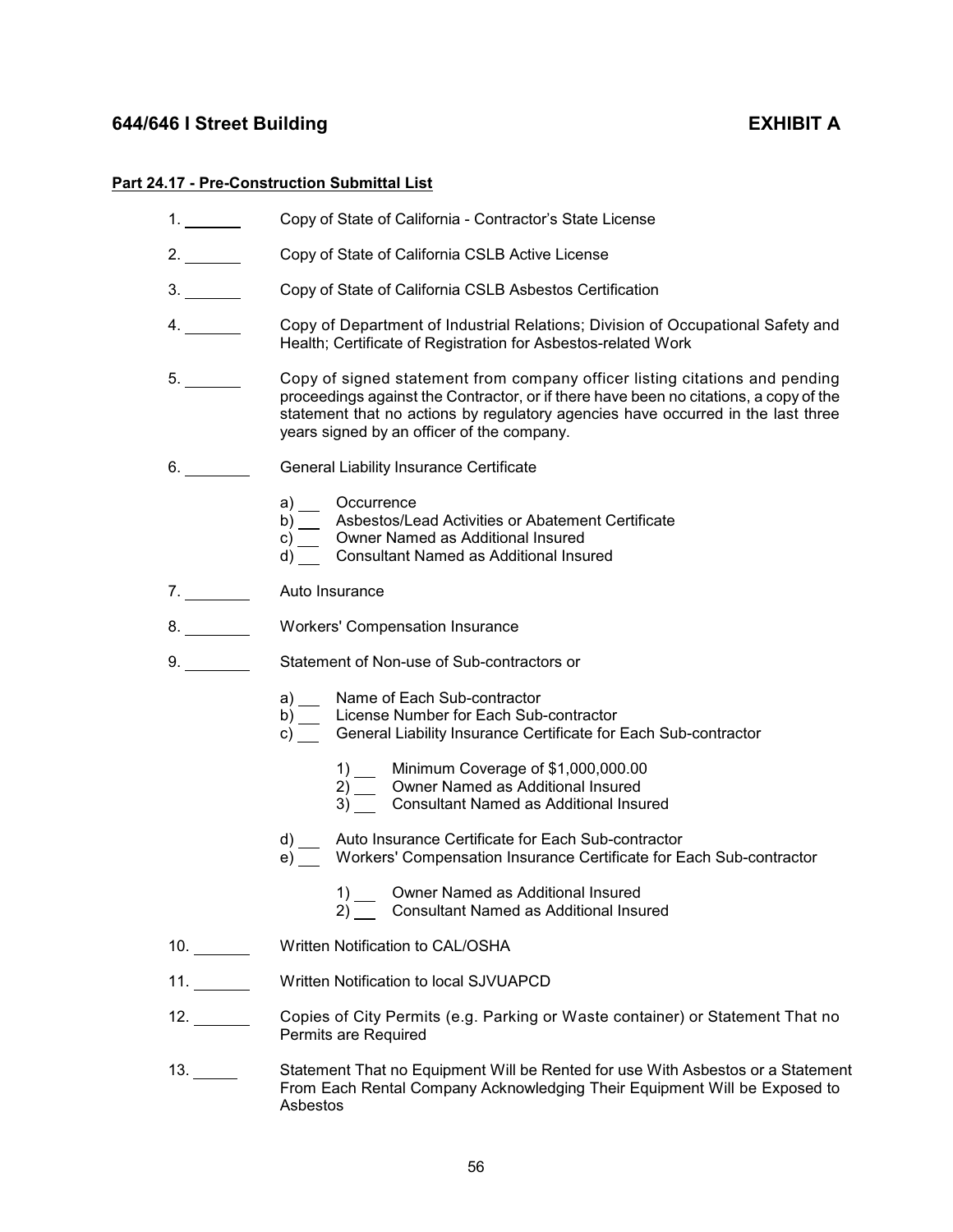|       | 14. | Non-Emergency Telephone Numbers                                                                                                                                                                                                                                                                                       |
|-------|-----|-----------------------------------------------------------------------------------------------------------------------------------------------------------------------------------------------------------------------------------------------------------------------------------------------------------------------|
|       |     | a) __ Local Police Department<br>b) __ Sheriff Department<br>c) __ Fire Department                                                                                                                                                                                                                                    |
|       |     | d) Emergency Medical Facility and Directions to That Facility From the Site                                                                                                                                                                                                                                           |
|       | 15. | <b>Written Emergency Plans</b>                                                                                                                                                                                                                                                                                        |
|       | 16. | Written Work Plan                                                                                                                                                                                                                                                                                                     |
|       |     | Written Schedule                                                                                                                                                                                                                                                                                                      |
|       | 18. | Worker Documentation (Must Include at Least One Supervisor)                                                                                                                                                                                                                                                           |
|       |     | a) __ Training Records for Asbestos - AHERA (Supervisor and Worker)*<br>b) __ Medical Examination Written Opinion Final Report for Each Employee*<br>c) Respiratory Fit Tests for Each Employee*                                                                                                                      |
|       |     | Equipment list, SDS for all materials to be used on the project, including but not<br>limited to, spray glue, encapsulants, wetting agents, mastic remover, etc.                                                                                                                                                      |
|       |     | Name of laboratory/person used for PCM analysis and copy of current NVLAP<br>Certificate of Accreditation (if applicable), and most recent AIHA Proficiency<br>Analytical Testing (PAT) Program results.                                                                                                              |
|       |     | Written Statement That OSHA Monitoring Will be Performed During the Project                                                                                                                                                                                                                                           |
|       | 22. | Manufacturers documentation of 5.0 micron filter capability required for waste water                                                                                                                                                                                                                                  |
|       | 23. | Name of Transporter                                                                                                                                                                                                                                                                                                   |
|       |     | Hazardous Waste Transporter Registration (if applicable) Is required only if work<br>to be conducted involves the removal and disposal of "hazardous" asbestos<br>waste as determined either by definition or designated within the Asbestos<br>Abatement Specifications/Procedures and associated attached Exhibits. |
|       | 25. | <b>Waste Facility Documentation</b>                                                                                                                                                                                                                                                                                   |
|       |     | Name and Site Address<br>a)<br>EPA Identification Number (if applicable)<br>b)<br>Copy of Current Permit Authorizing Asbestos Waste Receipt and Disposal<br>C)                                                                                                                                                        |
|       | 26. | Signed Copy of Competent Person Form Acknowledging Reading and<br>Understanding the Specifications (Last Page of Forms Sections of Document)                                                                                                                                                                          |
| Note: |     | Items 9, 12, 13, and 21 may be addressed in a single letter as applicable.                                                                                                                                                                                                                                            |

\* No Contractor's worker will be allowed to conduct asbestos related work, enter a containment, or regulated area prior to verification of AHERA, respirator, and medical documentation. This verification must either be onsite or faxed to Owner's agent/site representative prior to entry.

# <span id="page-59-0"></span>**Part 24.18 - Interim Construction Submittals**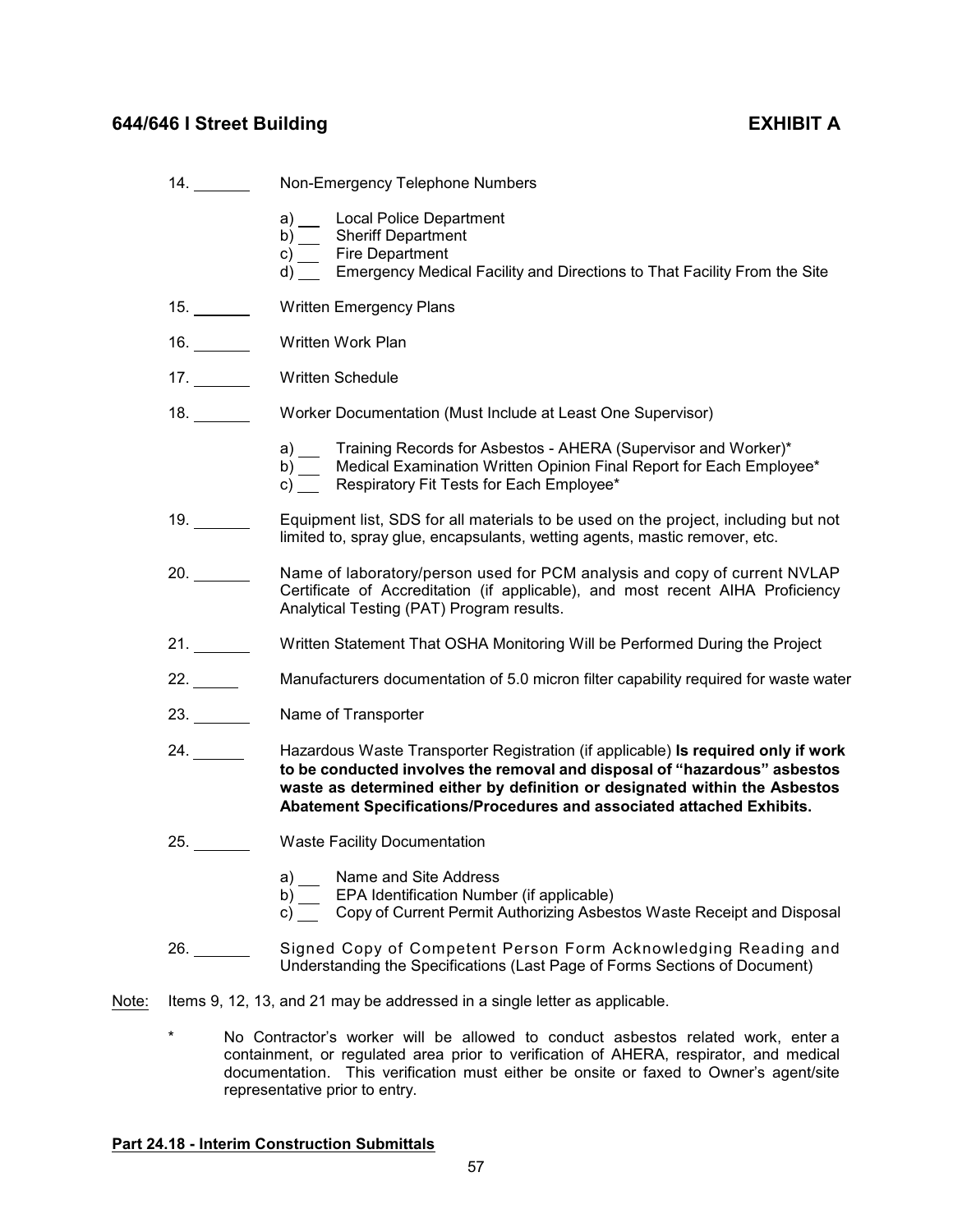Upon request by the Owner or Owner's Representative, the Contractor shall provide copies of documentation identified to be pertinent to the project.

## <span id="page-60-0"></span>**Part 24.19 - Post Construction Submittal List**

Contractor shall provide the following post-construction submittals to Owner's Representative within thirty (30) days of the completion of asbestos abatement work.

- 1. Copies of revised notifications to regulatory agencies.
- 2. Information on all new workers not covered by the pre-construction submittals and not submitted during the project.
- 3. A copy of worker exposure monitoring results collected in compliance with DOSH regulations (Title 8 CCR, Section 1529) including daily/representative/fullshift/breathing-zone air samples, and 30-minute excursion samples.
- 4. A copy of the worker/visitor log showing the following for all persons entering the work area: date, name, social security number, entering, and leaving times, company or agency represented, and reason for entry. The Contractor's time records will not be accepted in lieu of a worker/visitor log.
- 5. Copies of all accident reports submitted during the course of work. **If no accidents occur during the project this should be stated in writing by the Contractor.**
- 6. Receipts from the landfill operator acknowledging the Contractor's delivery of wastes, including dates, container types and quantities, tare weights or material delivered, and all appropriate signatures.
- 7. A complete record of the air filtration devices used certifying DOP testing (if performed) and a circular chart recording, indicating continuous operation and documenting differential air pressure.
- 8. Copies of DOP Testing Performed on HEPA Equipment not Previously Submitted
- 9. Manometer graphs identifying project name, date, and location.
- 10. A copy of the asbestos waste record showing dates, times, manifest numbers, quantities of wastes, types of containers removed from the work area, the hauler, and the signature of the recorder.
- 11. A Land Disposal Restrictions Notification and Certification
- 12. Completed Uniform Hazardous Waste forms
- 13. Other Documents as Requested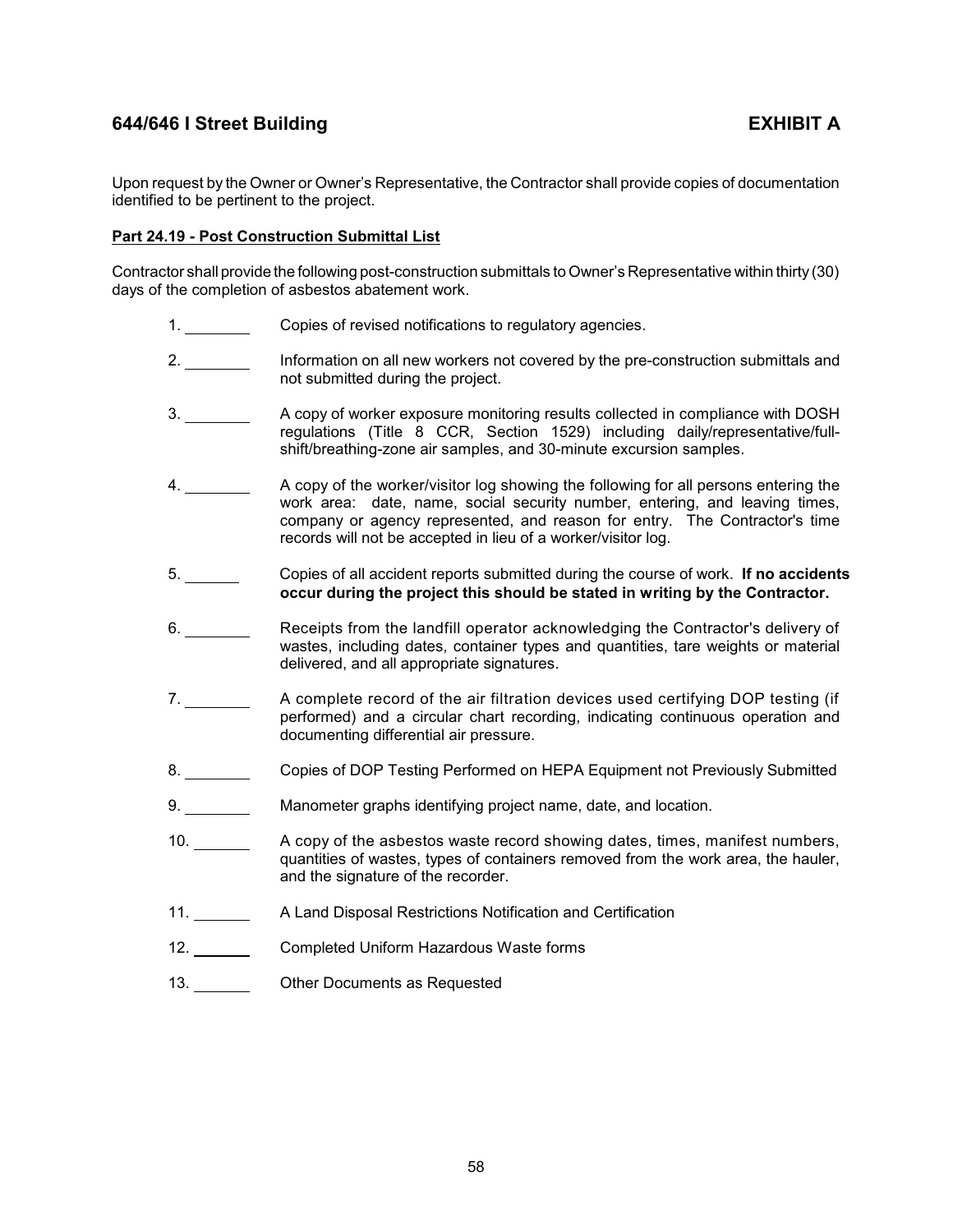# <span id="page-61-0"></span>**SECTION 25. ASBESTOS RESULTS LIST**

Any material not specified on the following list which the Contractor encounters at this site must be considered as "suspect" and "assumed" to contain asbestos per US EPA. The only items excluded from this statement are; bare wood, glass, and metal.

| <b>Suspect Materials Found or Known TO Contain &gt;1% Asbestos (RACM)</b> |                                                            |                                                 |            |                                    |  |  |
|---------------------------------------------------------------------------|------------------------------------------------------------|-------------------------------------------------|------------|------------------------------------|--|--|
| <b>Sample</b><br>ID#s                                                     | <b>Suspect</b><br><b>Material</b>                          | <b>Asbestos</b><br>Content/Type<br>$(%)$ by PLM | Location   | <b>Total Estimated</b><br>Quantity |  |  |
| 06A-E                                                                     | White Spray Applied<br><b>Acoustic Ceiling</b><br>Material | 1-5% Chrysotile                                 | Throughout | 4,500 sq. feet                     |  |  |

| Suspect Materials Found or Known TO Contain >1% Asbestos (CAT-I) |                                                                            |                                                              |                                                          |                                    |  |  |
|------------------------------------------------------------------|----------------------------------------------------------------------------|--------------------------------------------------------------|----------------------------------------------------------|------------------------------------|--|--|
| <b>Sample</b><br>ID#s                                            | <b>Suspect</b><br><b>Material</b>                                          | <b>Asbestos</b><br>Content/Type                              | Location                                                 | <b>Total Estimated</b><br>Quantity |  |  |
| 03A                                                              | Gray Vinyl Floor Tile<br>and Associated Black<br>Mastic                    | 2-7% Chrysotile<br>(Tile)<br>None Detected<br>(Black Mastic) | Near Southeast<br><b>Entrance of Building</b>            | 100 sq. feet                       |  |  |
| 18A-B                                                            | <b>Black Penetration</b><br><b>Mastic Painted Silver</b>                   | 1-5% Chrysotile                                              | Lower Roof; Vents<br>and HVAC Support<br><b>Brackets</b> | 30 sq. feet                        |  |  |
| $20A-B$                                                          | <b>Black Rolled Roofing</b><br>and Black Mastic                            | 1-5% Chrysotile                                              | Upper Roof and<br>Parapet Wall                           | 500 sq. feet                       |  |  |
| $21A-B$                                                          | <b>Black Penetration</b><br><b>Mastic and Silver Paint</b>                 | 1-5% Chrysotile                                              | <b>Upper Roof; Vents</b><br>and Skylights                | 10 sq. feet                        |  |  |
| 22A                                                              | <b>Black and Gray</b><br><b>Penetration Mastic</b><br><b>Painted White</b> | 1-5% Chrysotile                                              | Upper Roof-Large<br>Skylight; East Side                  | 5 sq. feet                         |  |  |

NOTE: Any CAT-I materials identified in the previous table which will be subjected to mechanical removal, must be considered RACM for the purposes of notification to SJVAPCD, and classification of waste. Removal of any CAT-I materials prior to demolition of a building is dependent upon how the materials will be impacted and if the impact will cause the materials to become friable. If any remaining CAT-I materials will become friable they must be removed prior to the initiation of demolition.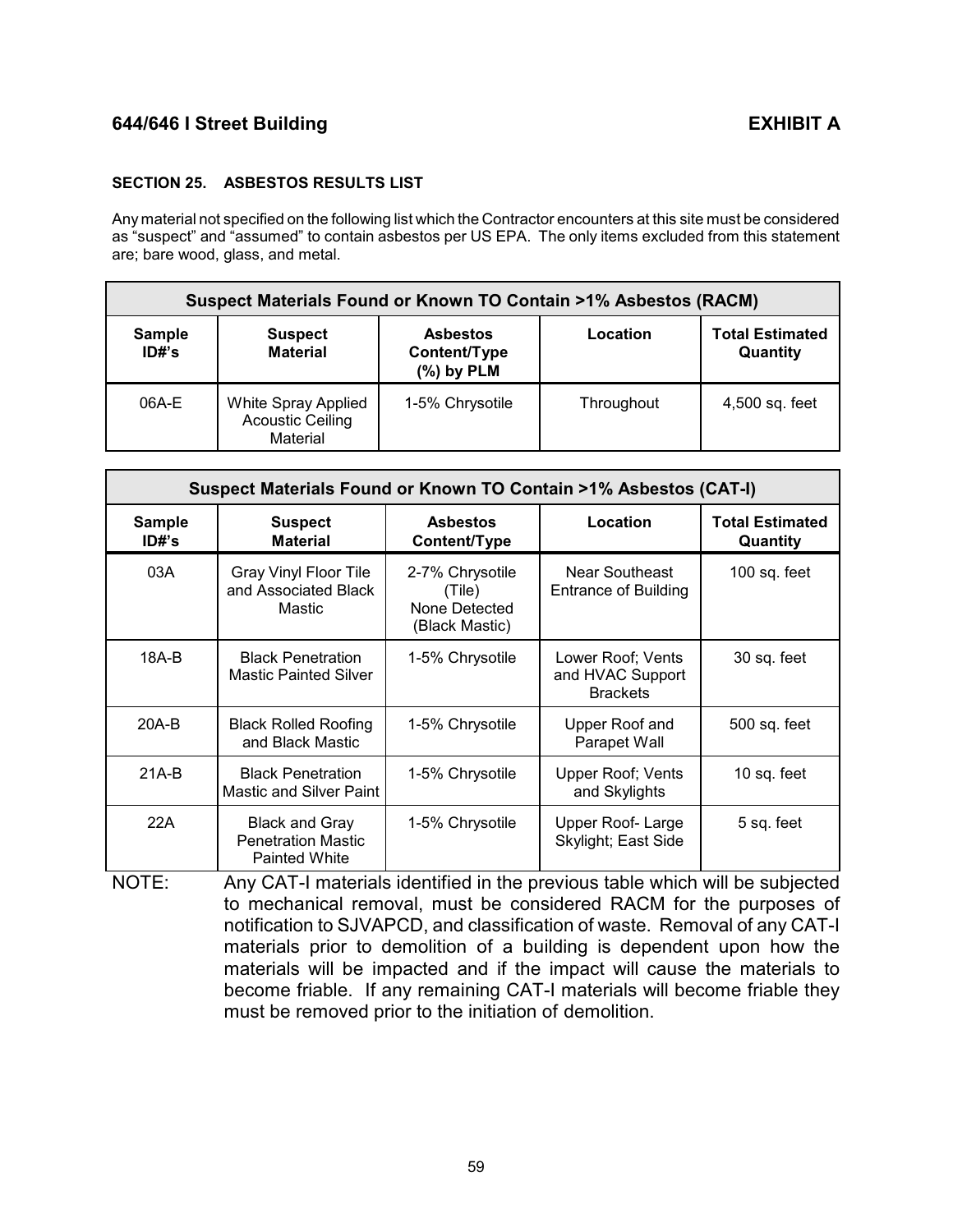| Suspect Materials Found or Known TO Contain <1% Asbestos (ACCM) |                                                                     |                                                                                                                             |                                                                          |                                                         |  |
|-----------------------------------------------------------------|---------------------------------------------------------------------|-----------------------------------------------------------------------------------------------------------------------------|--------------------------------------------------------------------------|---------------------------------------------------------|--|
| <b>Sample</b><br>ID#s                                           | <b>Suspect</b><br><b>Material</b>                                   | <b>Asbestos</b><br>Content/Type<br>(%) by PLM/PC                                                                            | Location                                                                 | <b>Total Estimated</b><br>Quantity<br>(Sq./Ln./Cu. Ft.) |  |
| 05A-C                                                           | White Knockdown<br>Wall Texture on<br>Drywall                       | < 1% Chrysotile<br>(Confirmed by 400<br><b>Point Count)</b>                                                                 | Partial, West, and<br>North Walls in<br><b>Building</b>                  | 800 sq. feet                                            |  |
| $13A-E$                                                         | White Drywall and<br>Joint Compound                                 | < 1% Chrysotile<br>(Confirmed by 400<br><b>Point Count)</b>                                                                 | Throughout                                                               | 4,000 sq. feet                                          |  |
| 19A-C                                                           | <b>Gray Stucco</b><br>(***Black Stucco/Tar)<br><b>Binder Layer)</b> | < 1% Chrysotile<br>(Confirmed by 400<br><b>Point Count)</b><br>***1-2% Chrysotile<br>(***Black<br><b>Stucco/Tar Binder)</b> | <b>Wall from Lower</b><br><b>Roof Connecting to</b><br><b>Upper Roof</b> | 300 sq. feet                                            |  |
| 24A                                                             | <b>Tan Gunite</b>                                                   | < 1% Chrysotile<br>(Confirmed by 400<br><b>Point Count)</b>                                                                 | <b>Exterior South Face</b><br>of Building                                | 250 sq. feet                                            |  |

NOTE: Cal/OSHA regulates all materials containing greater than 0.1% asbestos. As a result, impact to materials identified as ACCM and ACM must be performed by properly asbestos trained personnel utilizing appropriate personal protection, work practices, as well as, properly constructed and demarcated work areas or containments, in accordance with Cal/OSHA asbestos regulations.

- Note 1.: **Category I Non-friable ACM** is asbestos-containing packings, gaskets, resilient floor covering, and asphalt roofing products containing more than one percent asbestos by area.
- Note 2.: **Category II Non-friable ACM** is any material, excluding Category I non-friable ACM, containing more than one percent asbestos, which is non-friable such as transite and other concrete based products.
- Note 3.: **Regulated Asbestos-Containing Material (RACM)** is any friable material, any Category I non-friable ACM which has become friable, any Category I non-friable ACM which will be or has been subjected to sanding, grinding, cutting, or abrading, any Class II non-friable ACM that has a high probability of becoming or has become crumbled, pulverized, or reduced to a powder by the forces expected to act on the material in the course of demolition or renovation operations.
- Note 4.: The terms "assume" and "presume" mean the named material is considered positive for containing asbestos and must be treated accordingly, until properly sampled in compliance with 40 CFR, Part 763 Asbestos-Containing Materials in Schools; Final Rule and Notice.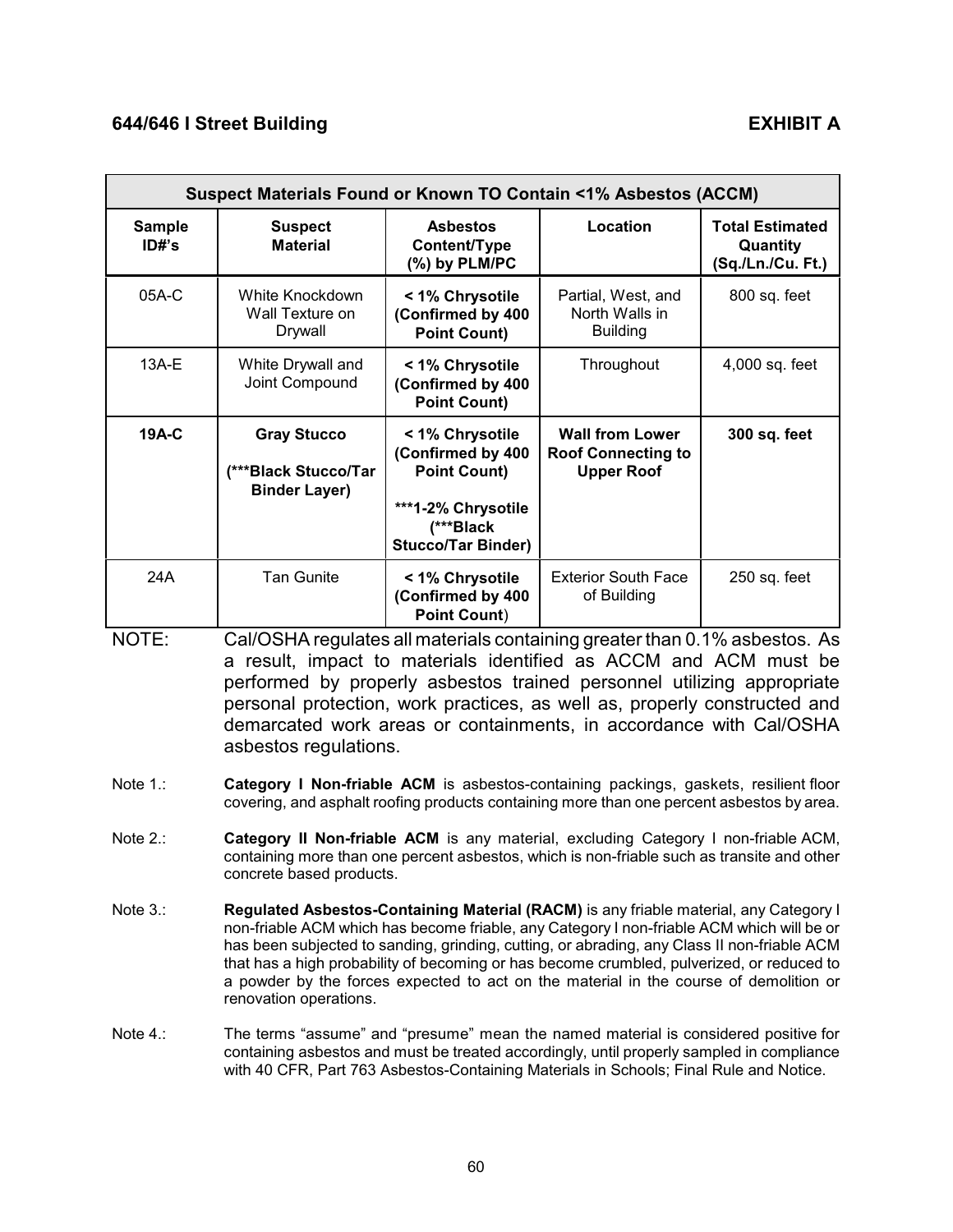# <span id="page-63-0"></span>**SECTION 26.**

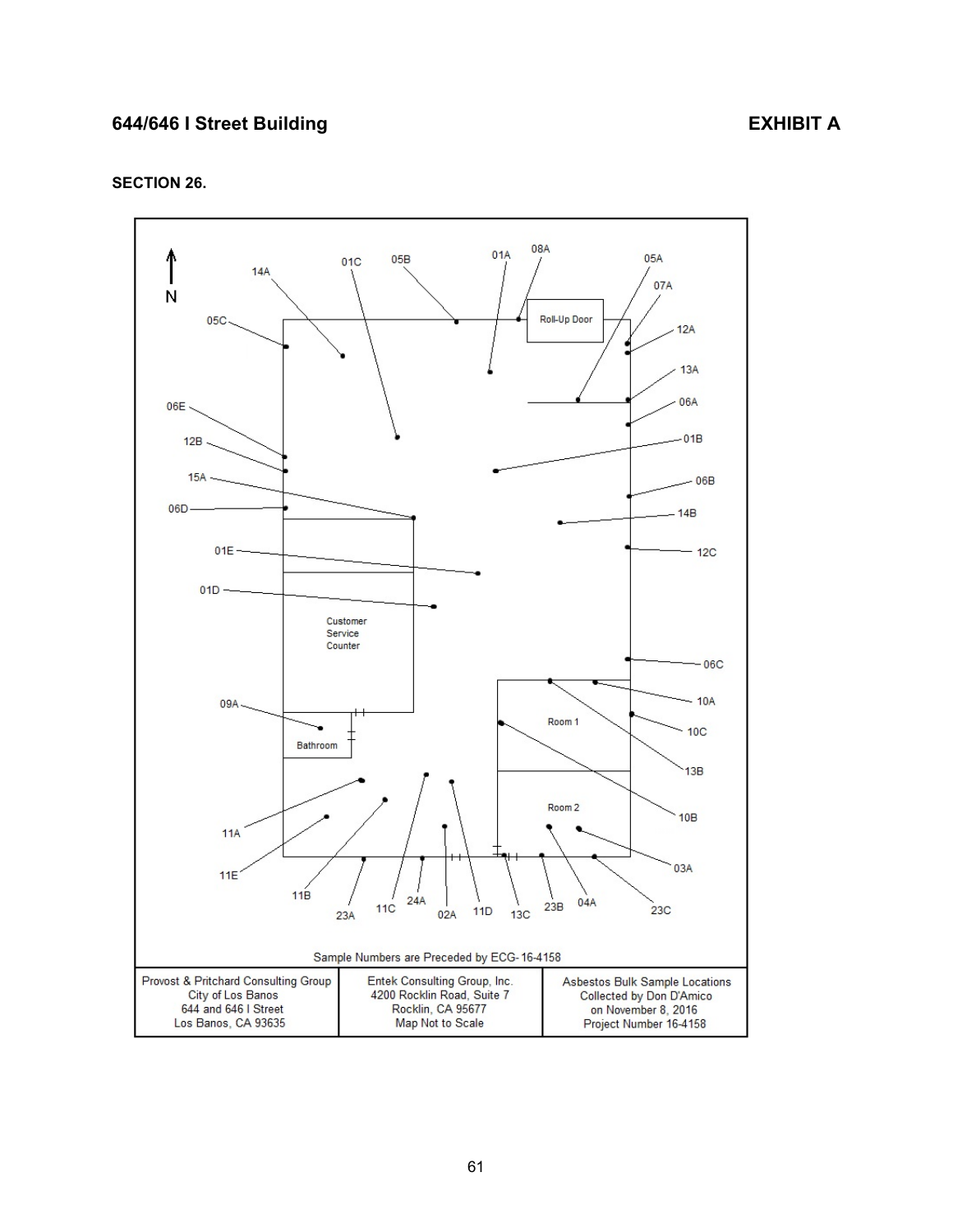